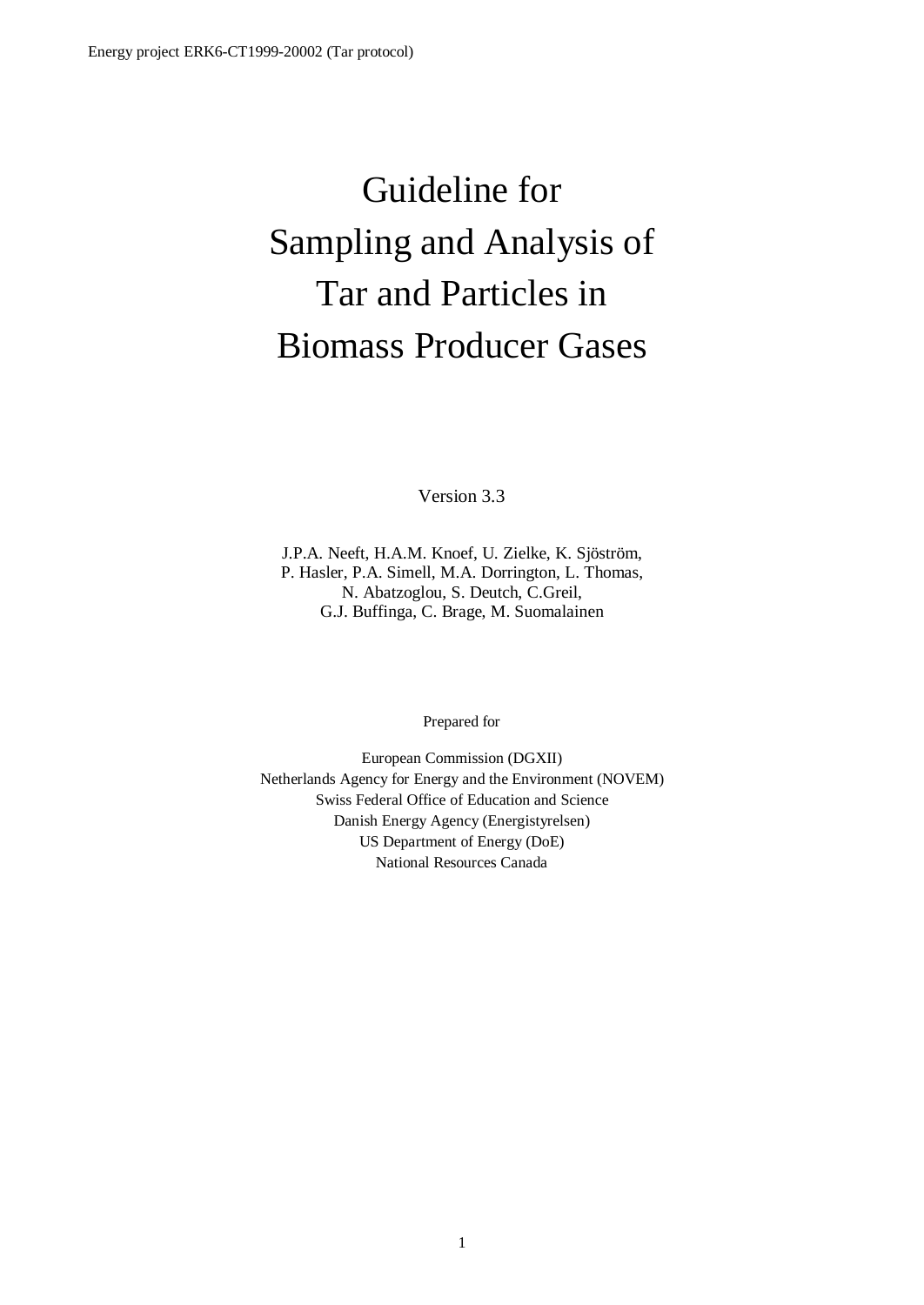## Table of content

| 1. | <b>Abstract</b>    |                                      |                                                        | 5        |
|----|--------------------|--------------------------------------|--------------------------------------------------------|----------|
| 2. |                    |                                      | Aim of this Guideline                                  | 5        |
| 3. | <b>Definitions</b> |                                      | 6                                                      |          |
| 4. |                    | <b>Units and indices</b>             |                                                        | 7        |
| 5. |                    |                                      | <b>Measuring principle</b>                             | 10       |
|    | 5.1.               | Overview                             |                                                        | 10       |
|    | 5.2.               |                                      | Basic concept of the sampling train                    | 10       |
|    | 5.3.               |                                      | Description of sampling module 1 (gas preconditioning) | 12       |
|    |                    | 5.3.1.                               | General                                                | 12       |
|    |                    | 5.3.2.                               | Isokinetic or non-isokinetic sampling?                 | 12       |
|    |                    | 5.3.3.                               | Gas preconditioning for atmospheric gasifiers          | 12       |
|    |                    | 5.3.4.                               | Gas preconditioning for pressurised gasifiers          | 13       |
|    | 5.4.               |                                      | Description of sampling module 2 (particle filter)     | 14       |
|    | 5.5.               |                                      | Description of sampling module 3 (tar collection)      | 15       |
|    |                    | 5.5.1.                               | Moisture collector                                     | 15       |
|    |                    | 5.5.2.                               | Liquid tar impingers                                   | 15       |
|    |                    | 5.5.3.                               | Backup VOC sampler                                     | 16       |
|    |                    | 5.5.4.                               | Alternative sampling train                             | 16       |
|    | 5.6.               |                                      | Description of sampling module 4 (volume metering)     | 16       |
|    |                    | 5.6.1.                               | Sample gas suction device                              | 16       |
|    |                    | 5.6.2.                               | Sample gas meter                                       | 17       |
|    | 5.7.               |                                      | Equipment and materials                                | 17       |
|    | 5.8.               |                                      | Design operating conditions for the sampling train     | 18       |
|    | 5.9.               | Site specific sampling train set-ups |                                                        | 18       |
|    | 5.10.              |                                      | Type of solvent used                                   | 20       |
| 6. |                    |                                      | Planning and preparation of sampling                   | 21       |
|    | 6.1.               |                                      | Requirements for the plant operating conditions        | 21       |
|    | 6.2.               |                                      | Requirements for the main gas stream                   | 21       |
|    | 6.3.               |                                      | Requirements for the sampling line                     | 21       |
|    |                    | 6.3.1.                               | Measurement of actual gas velocity                     | 21       |
|    |                    | 6.3.2.                               | O-type probe for isokinetic sampling                   | 22       |
|    | 6.4.               |                                      | Requirements for the sampling port                     | 22       |
|    | 6.5.               |                                      | Preparation of the sampling                            | 23       |
|    |                    | 6.5.1.                               | Gas velocity meter                                     | 23       |
|    |                    | 6.5.2.                               | Particle filter                                        | 23       |
|    |                    | 6.5.3.                               | Moisture collector                                     | 24       |
|    |                    | 6.5.4.                               | Tar impingers                                          | 24       |
|    |                    | 6.5.5.                               | Cleaning of equipment before site measurements         | 24       |
|    |                    | 6.5.6.<br>6.5.7.                     | Choice of correct nozzle size                          | 24       |
|    |                    | 6.5.8.                               | Backup VOC adsorber<br>Gas suction and volume metering | 24<br>24 |
|    |                    |                                      |                                                        |          |
| 7. |                    |                                      | <b>Sampling procedures</b>                             | 25       |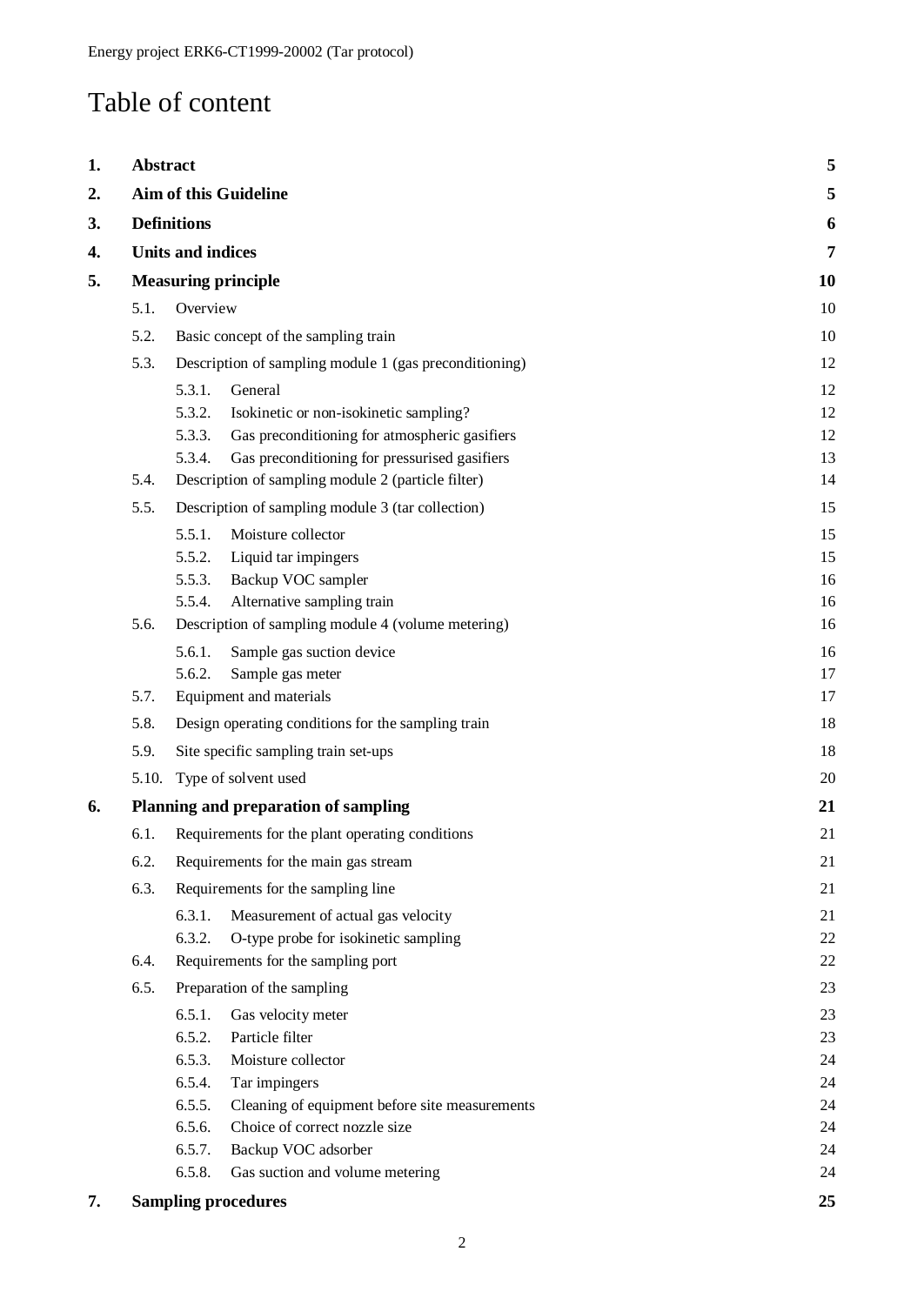|     | 7.1.                       |                       | Isokinetic sampling                                                           | 25 |
|-----|----------------------------|-----------------------|-------------------------------------------------------------------------------|----|
|     |                            | 7.1.1.                | Adjustment of isokinetic sampling based on pitot tube measurement             | 25 |
|     |                            | 7.1.2.                | Adjustment of isokinetic sampling conditions using O-type probe               | 25 |
|     |                            | 7.1.3.                | Estimation of isokinetic sampling based on calculation from the gasifier load | 26 |
|     |                            | 7.1.4.                | Calculation of nozzle diameter                                                | 28 |
|     | 7.2.                       |                       | Sampling train leak test                                                      | 29 |
|     | 7.3.                       |                       | Execution of sampling                                                         | 29 |
|     | 7.4.                       |                       | Duration of sampling                                                          | 30 |
|     | 7.5.                       |                       | Equipment cleaning after sampling                                             | 30 |
|     | 7.6.                       |                       | On-site preparation and storage of samples for analysis                       | 31 |
| 8.  |                            |                       | <b>Analysis of samples</b>                                                    | 32 |
|     | 8.1.                       |                       | Gravimetric analysis                                                          | 33 |
|     |                            | 8.1.1.                | Equipment for gravimetric analysis                                            | 33 |
|     |                            | 8.1.2.                | Preparation of particle filter                                                | 33 |
|     |                            | 8.1.3.                | Soxhlet extraction procedure                                                  | 33 |
|     |                            | 8.1.4.                | Determination of gravimetric tar mass                                         | 33 |
|     | 8.2.                       |                       | Gas chromatographic analysis                                                  | 34 |
|     |                            | 8.2.1.                | Gas chromatographic equipment and columns                                     | 34 |
|     |                            | 8.2.2.                | Operating conditions of gas chromatographs                                    | 34 |
|     |                            | 8.2.3.                | Quantitative GC-MS analysis                                                   | 35 |
|     |                            | 8.2.4.                | Quantitative GC-FID analysis                                                  | 35 |
|     |                            | 8.2.5.                | GC-MS and GC-FID analysis procedures                                          | 36 |
| 9.  |                            |                       | <b>Calculation of results</b>                                                 | 38 |
|     | 9.1.                       |                       | Error calculation                                                             | 38 |
|     |                            | 9.1.1.                | Classification of errors                                                      | 38 |
|     |                            | 9.1.2.                | Propagation of errors in the final result                                     | 38 |
|     | Sampled gas volume<br>9.2. |                       | 38                                                                            |    |
|     |                            | 9.2.1.                | Error propagation                                                             | 39 |
|     | 9.3.                       |                       | Gravimetric analysis                                                          | 39 |
|     |                            | 9.3.1.                | Determination of gravimetric tar content                                      | 39 |
|     |                            | 9.3.2.                | Determination of particle content                                             | 40 |
|     |                            | 9.3.3.                | Error propagation                                                             | 40 |
|     | 9.4.                       |                       | Gas chromatographic analysis                                                  | 41 |
|     |                            | 9.4.1.                | Determination of individual compound concentrations                           | 41 |
|     |                            | 9.4.2.                | Error propagation                                                             | 41 |
| 10. |                            |                       | <b>Reports and documentation</b>                                              | 42 |
|     |                            | 10.1. General         |                                                                               | 42 |
|     |                            |                       | 10.2. Analytical report                                                       | 42 |
|     |                            | 10.3. Designation     |                                                                               | 42 |
|     |                            | 10.4. Sampling log    |                                                                               | 43 |
| 11. |                            | <b>Safety aspects</b> |                                                                               | 43 |
|     |                            | 11.1. Introduction    |                                                                               | 43 |
|     |                            | 11.2. Hazards         |                                                                               | 43 |
|     |                            |                       | 11.3. Safety precautions                                                      | 45 |
|     |                            |                       |                                                                               |    |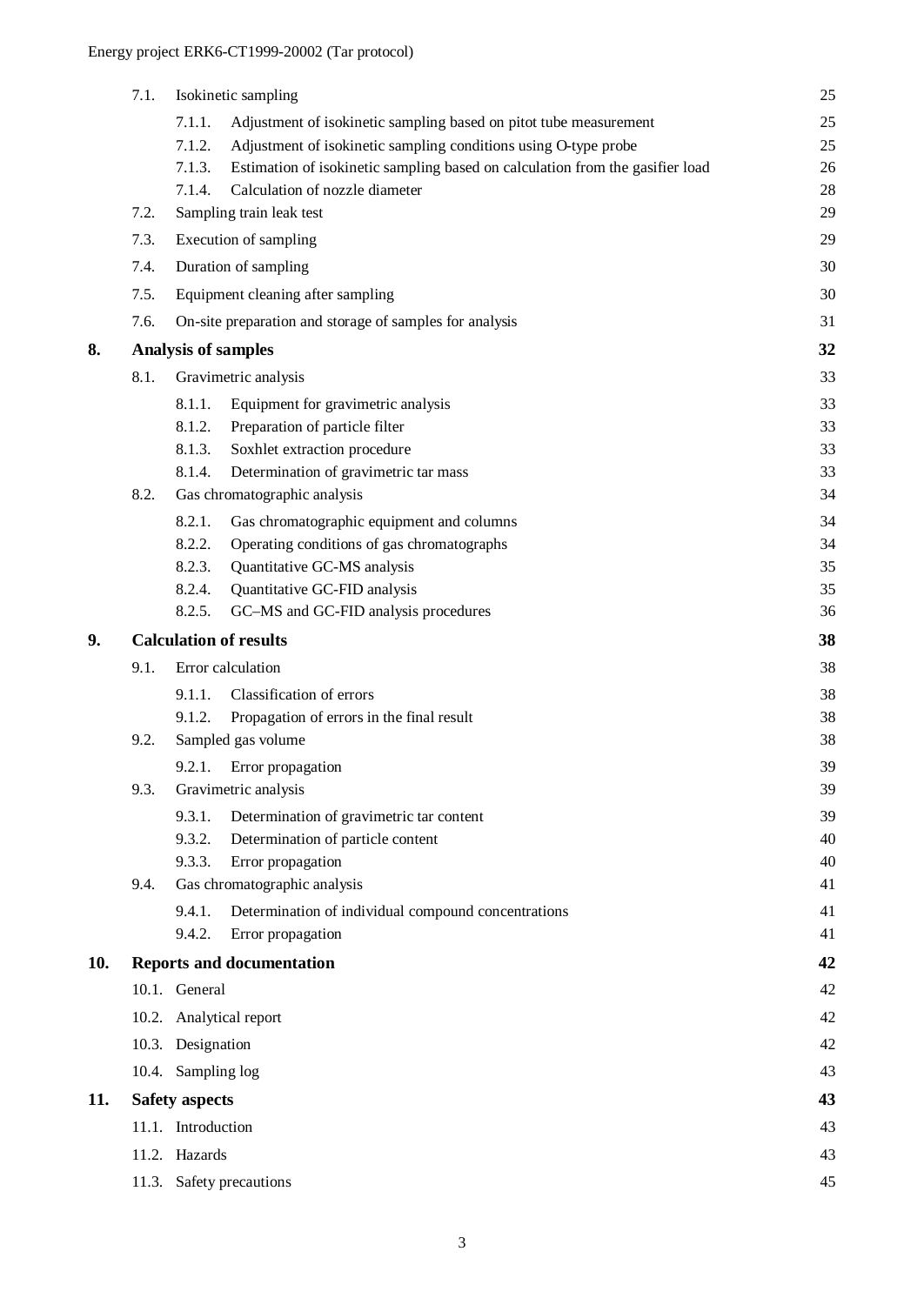|     |       | 11.4. Accidents                                                              | 45 |
|-----|-------|------------------------------------------------------------------------------|----|
|     |       | 11.5. Safety and health information resources                                | 45 |
| 12. |       | <b>References</b>                                                            | 47 |
| 13. |       | <b>Appendices</b>                                                            | 48 |
|     |       | 13.1. General design and operating conditions of gasifiers                   | 48 |
|     |       | 13.2. Available list of organic condensable ("tar") compounds to be analysed | 50 |
|     |       | 13.3. List of individual organic compounds found in biomass producer gases   | 51 |
|     |       | 13.4. Liquid Quench                                                          | 54 |
|     |       | 13.5. Modified (VTT) design of impinger bottles                              | 55 |
|     |       | 13.6. Alternative sampling train: the Petersen column                        | 56 |
|     | 13.7. | Example test and analysis logs for sampling and result documentation         | 58 |
|     |       | 13.7.1. Parameter log for sampling of P&T                                    | 58 |
|     |       | 13.7.2. Parameter log for gas meter reading                                  | 59 |
|     |       | 13.7.3. Log for particulate measurement                                      | 60 |
|     | 13.8. | Example test and analysis logs for sampling and result documentation         | 62 |
|     |       |                                                                              |    |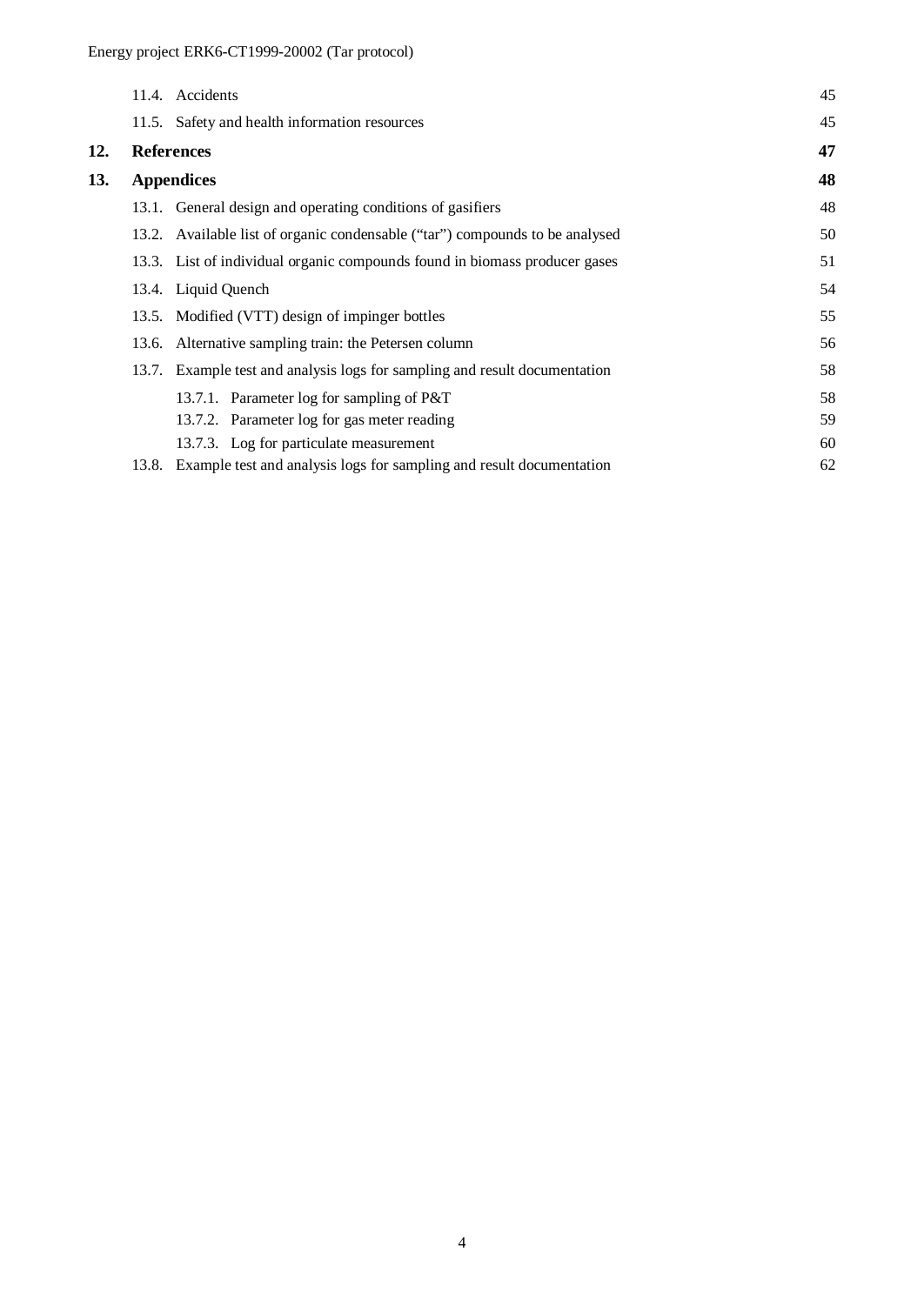## 1. Abstract

This Guideline provides a set of procedures for the measurement of organic contaminants and particles in producer gases from biomass gasifiers. The procedures are designed to cover different gasifier types (updraft or downdraft fixed bed or fluidised bed gasifiers), operating conditions ( $0 - 900$ °C and  $0.6 - 60$  bars) and concentration ranges (1 mg/m<sub>n</sub><sup>3</sup> to 300  $g/m_n^3$ ).

The Guideline describes a modular sampling train, and a set of procedures, which include: planning and preparation of the sampling, sampling and post-sampling, analysis, calculations, error analysis and reporting.

The **modular sampling train** consists of 4 modules. Module 1 is a preconditioning module for isokinetic sampling and gas cooling. Module 2 is a particle collection module including a heated filter. Module 3 is a tar collection module with a gas quench (optionally by circulating a liquid), impinger bottles and a backup adsorber. Module 4 is a volumesampling module consisting of a pump, a rotameter, a gas flow meter and pressure and temperature indicators. The equipment and materials that are required for procuring this modular sampling train are given in the Guideline.

The **sampling** procedures consist of a description for isokinetic sampling, a leakage test prior to sampling, the actual sampling and its duration, how the equipment is cleaned after the sampling, and how the samples are prepared and stored.

**Analysis** of the samples is performed via three procedures. Prior to these procedures, the sample is prepared by Soxhlet extraction of the tars on the particle filter and by collection of all tars in one bulk solution. The first procedure describes the weighing of the particle filter to obtain the concentration of particles in the biomass producer gas. The bulk tar solution is used for two purposes: for determination of gravimetric tar and for analysis of individual compounds. The second procedure describes how to determine the gravimetric tar mass from the bulk solution. The third procedure describes how the solution can be analysed by GC-MS or GC-FID to obtain the concentrations of individual tar compounds.

## 2. Aim of this Guideline

This Guideline is aimed to give a set of procedures for the measurement of organic contaminants and particles in producer gases from biomass gasifiers. Biomass gasifiers can be updraft fixed bed gasifiers, downdraft fixed bed gasifiers and fluidised bed gasifiers, operating under atmospheric or pressurised conditions. The Guideline is aimed to measure organic contaminants and particles in the concentration range typically from 1 mg/m<sub>n</sub><sup>3</sup> to 300 g/m<sub>n</sub><sup>3</sup> at all relevant conditions (0 - 900°C and 0.6 - 60 bar).

As organic contaminants ("tars") from pyrolysis or gasification of coal are similar in nature compared to (high temperature) biomass gasification tars, also coal tars can be measured with this Guideline.

The procedures and methods described in this report differ from most of the methods used for sampling organic compounds present in the gaseous emissions from various industrial processes such as flue gases or automobile exhaust gases. The differences are related to the fact that the concentration level of the organic species present in the producer gases exceed the concentrations found in flue gases generally by more than 3 orders of magnitude. Hence the methods described within this Guideline are not intended to be applicable for sampling organic components in trace concentrations (ppm or sub-ppm range).

The Guideline, previously entitled 'Protocol', has now been changed to 'Guideline' thus providing a 'temporary status'. A standardisation trajectory at CEN has been initiated, with the aim to convert the Guideline to a Standard.

The Guideline describes sampling and analysis of organic contaminants in product gases from gasification of biomass. Biomass in this Guideline is defined as uncontaminated organic materials of non-fossil origin. The Guideline can also be applied for non-biomass materials (that is: for sampling and analysis of organic contaminants from gasification of *contaminated* organic materials of non-fossil origin, such as waste wood, sludge and manure). However, this can only be undertaken for analysis of the same compounds that are found from uncontaminated organic materials. In other words: The Guideline is not specifically designed to measure organics formed from gasification of the contaminated organic materials or from interactions between these contaminants and gasification products of the biomass. Examples of such organic contaminants are halogenated compounds, monomers of degradation of plastic materials, and compounds containing nitrogen and sulphur apart from the most common ones also found in biomass producer gases listed in Appendix 13.2.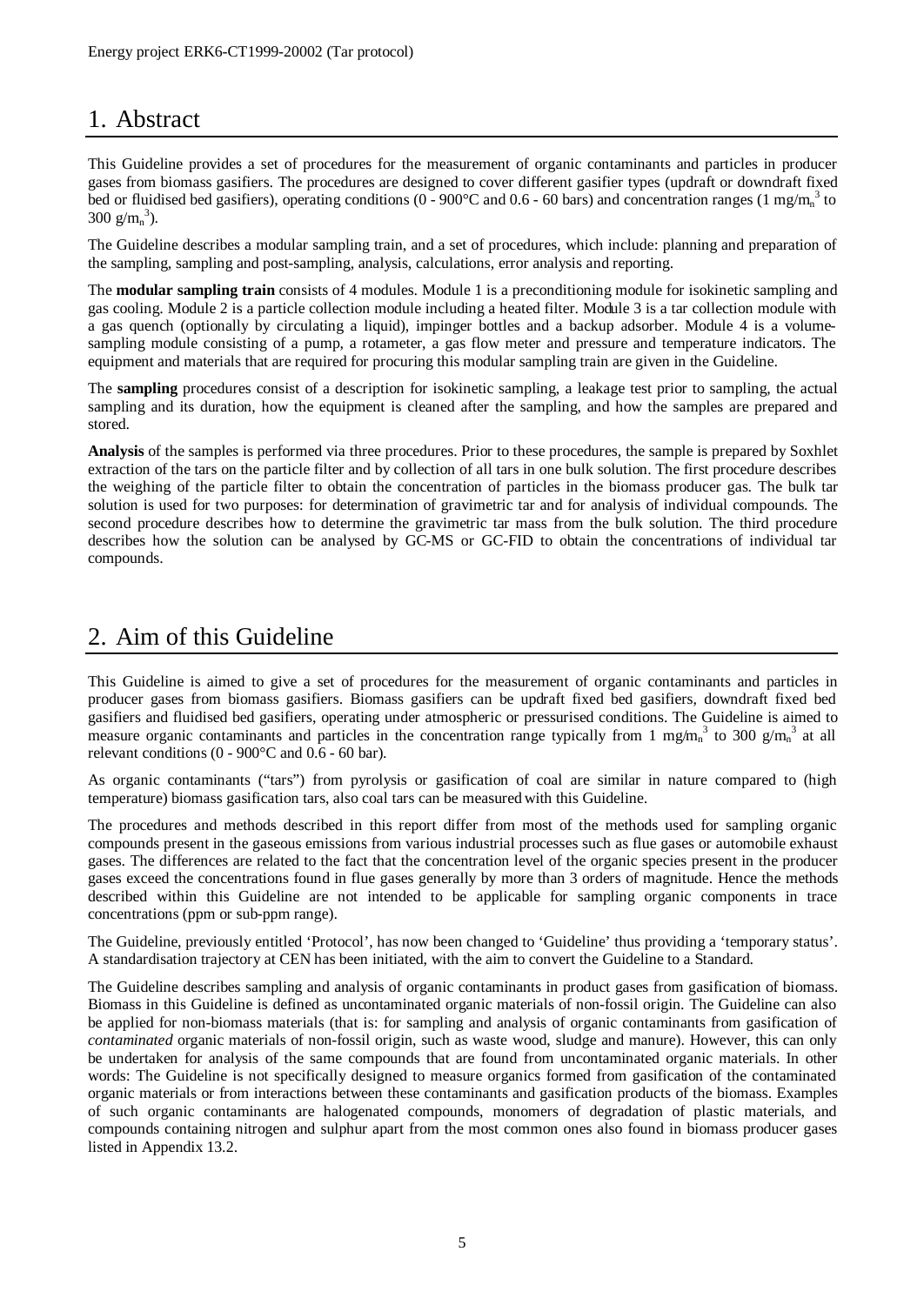## 3. Definitions

| $b.p.$ :           | Boiling point                                                                                                                                                                                                                                                                             |
|--------------------|-------------------------------------------------------------------------------------------------------------------------------------------------------------------------------------------------------------------------------------------------------------------------------------------|
| Biomass:           | Uncontaminated organic materials of non-fossil origin such as wood, straw or short rotation<br>forestry fuels                                                                                                                                                                             |
| BTX:               | Benzene, Toluene and Xylenes                                                                                                                                                                                                                                                              |
| GC-FID             | Gas Chromatography – Flame Ionisation Detector                                                                                                                                                                                                                                            |
| GC-MS              | Gas Chromatography - Mass Spectrometer                                                                                                                                                                                                                                                    |
| Gravimetric tar:   | Evaporation/distillation residue from particle free sampling solution(s) determined by<br>gravimetric analysis (see Chapter 8.1.4)                                                                                                                                                        |
| IC engine:         | <b>Internal Combustion Engine</b>                                                                                                                                                                                                                                                         |
| Organic compounds: | Generic term for individual organic compounds listed in Appendix 13.3                                                                                                                                                                                                                     |
| Producer gas:      | Gas produced from thermal biomass conversion reactor (gasifier). May include also<br>pyrolysis gas                                                                                                                                                                                        |
| Particles:         | Solid residue from particle filter after solvent extraction or solid residue from filtration of<br>sampling solution(s) (Chapter $8.1.4$ )                                                                                                                                                |
| Main gas stream:   | Producer gas stream in gas pipes of gasification reactor                                                                                                                                                                                                                                  |
| Normal conditions: | 273.15 K, 101325 Pa = 1.01325 bar, dry (according to DIN 1343)                                                                                                                                                                                                                            |
| Slip gas stream:   | Representative (small) part of the main gas stream                                                                                                                                                                                                                                        |
| Tar:               | Generic (unspecific) term for entity of all organic compounds present in the producer gas<br>excluding gaseous hydrocarbons (C1 through C6). Benzene is not included in tar.                                                                                                              |
| VOC:               | Volatile organic compounds. Generic term for organic compounds (e.g. with b.p. $\langle 250^{\circ} \text{C} \rangle$ )<br>which exhibit a considerable vapour pressure at room temperature. VOC represent the<br>lower boiling fraction of gaseous hydrocarbons (C1 through C6) and tar. |
| XAD:               | Not an abbreviation of a substance. XAD is a registered trademark of Rohm & Hass (It).<br>XAD is a resin of polystyrene (XAD-2 and XAD-4) or polyacrylic (XAD-7 and XAD-8).                                                                                                               |
| PTFE:              | Polytetrafluoroethene                                                                                                                                                                                                                                                                     |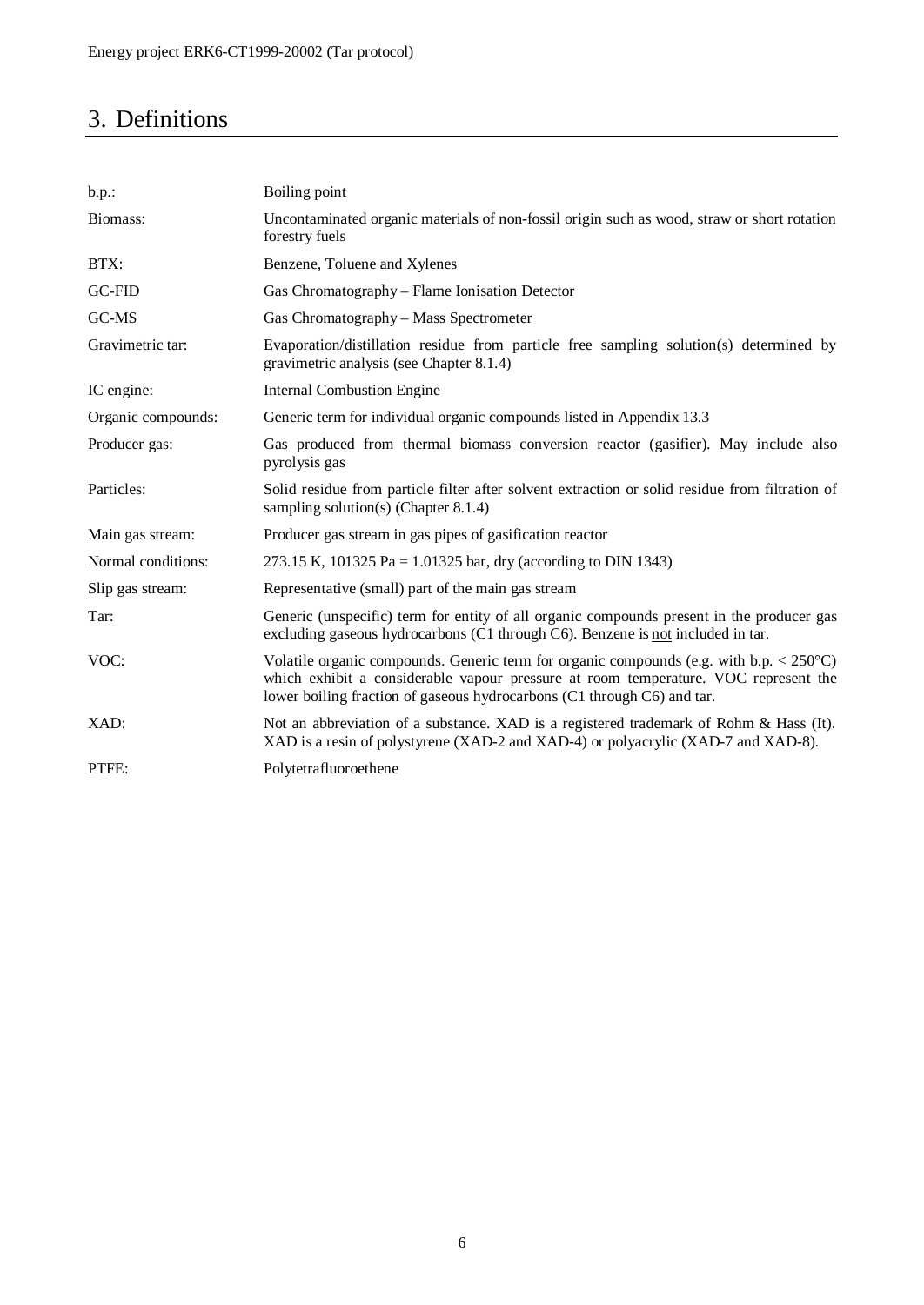## 4. Units and indices

| <b>Sign</b>   | Parameter                                                                                  | Unit                                                  |
|---------------|--------------------------------------------------------------------------------------------|-------------------------------------------------------|
| a             | Linear coefficient                                                                         | $\overline{\phantom{0}}$                              |
| a             | Effective nozzle area                                                                      | m <sup>2</sup>                                        |
| A             | Surface area                                                                               | m <sup>2</sup>                                        |
| C             | Mass fraction of carbon                                                                    |                                                       |
| $\mathbf c$   | Concentration in producer gas                                                              | $kg/m_n^3$                                            |
| $_{\rm cc}$   | Carbon content (non-condensable gases = $CO$ , $CO_2$ , $CH_4$ , $C_2H_2$ , $C_2H_4$ etc.) | kg C / $m_n^3$ or<br>kg $C / kg$ biomass <sup>1</sup> |
| d             | (Inner) diameter                                                                           | m                                                     |
| Δ             | Error                                                                                      |                                                       |
| f             | Water vapour concentration                                                                 | kg/m <sup>3</sup>                                     |
| H             | Mass fraction of hydrogen                                                                  |                                                       |
| rhi           | Mass flow (of fuel, ash, producer gas)                                                     | kg/h                                                  |
| M             | Mass                                                                                       | kg                                                    |
| N             | Number                                                                                     |                                                       |
| p             | Absolute pressure                                                                          | Pa or bar                                             |
| $P_0$         | Pressure at normal conditions: $101325$ Pa = 1.01325 bar (according to DIN 1343)           | Pa or bar                                             |
| $p_{am}$      | Ambient pressure                                                                           | Pa or bar                                             |
| $\Delta p$    | Differential pressure                                                                      | Pa or bar                                             |
| $q_{m}$       | Mass flow rate                                                                             | kg/h on dry basis                                     |
| $q_V$         | Volumetric flow rate                                                                       | $m_n^3/h$                                             |
| RF            | <b>Response Factor</b>                                                                     |                                                       |
| ρ             | Density                                                                                    | kg/m <sup>3</sup>                                     |
| σ             | Standard deviation                                                                         |                                                       |
| t             | Sampling time (total)                                                                      | h                                                     |
| cc            | Carbon content (non-condensable gases = $CO$ , $CO_2$ , $CH_4$ , $C_2H_2$ , $C_2H_4$ etc.) | kg C / $m_n^3$ or<br>kg C / kg biomass <sup>1</sup>   |
| $\mathbf T$   | Temperature (absolute)                                                                     | $\bf K$                                               |
| $T_0$         | Temperature at normalconditions: 273.15 (according to DIN 1343)                            | K                                                     |
| $\Theta$      | Temperature                                                                                | $^{\circ}C$                                           |
| $\mathsf{v}$  | Velocity                                                                                   | m/s                                                   |
| V             | Volume                                                                                     | $m_n^3$                                               |
| ₩             | Gas volume flow rate                                                                       | $m_n^3$ / hr                                          |
| V             | Velocity of producer gas in duct                                                           | m/s                                                   |
| $Y_{gas}$     | Gas yield                                                                                  | $m_n^3/kg$ biomass <sup>1</sup>                       |
| $\mathord{<}$ | Average                                                                                    |                                                       |

Notation and units (in agreement with ISO 9096):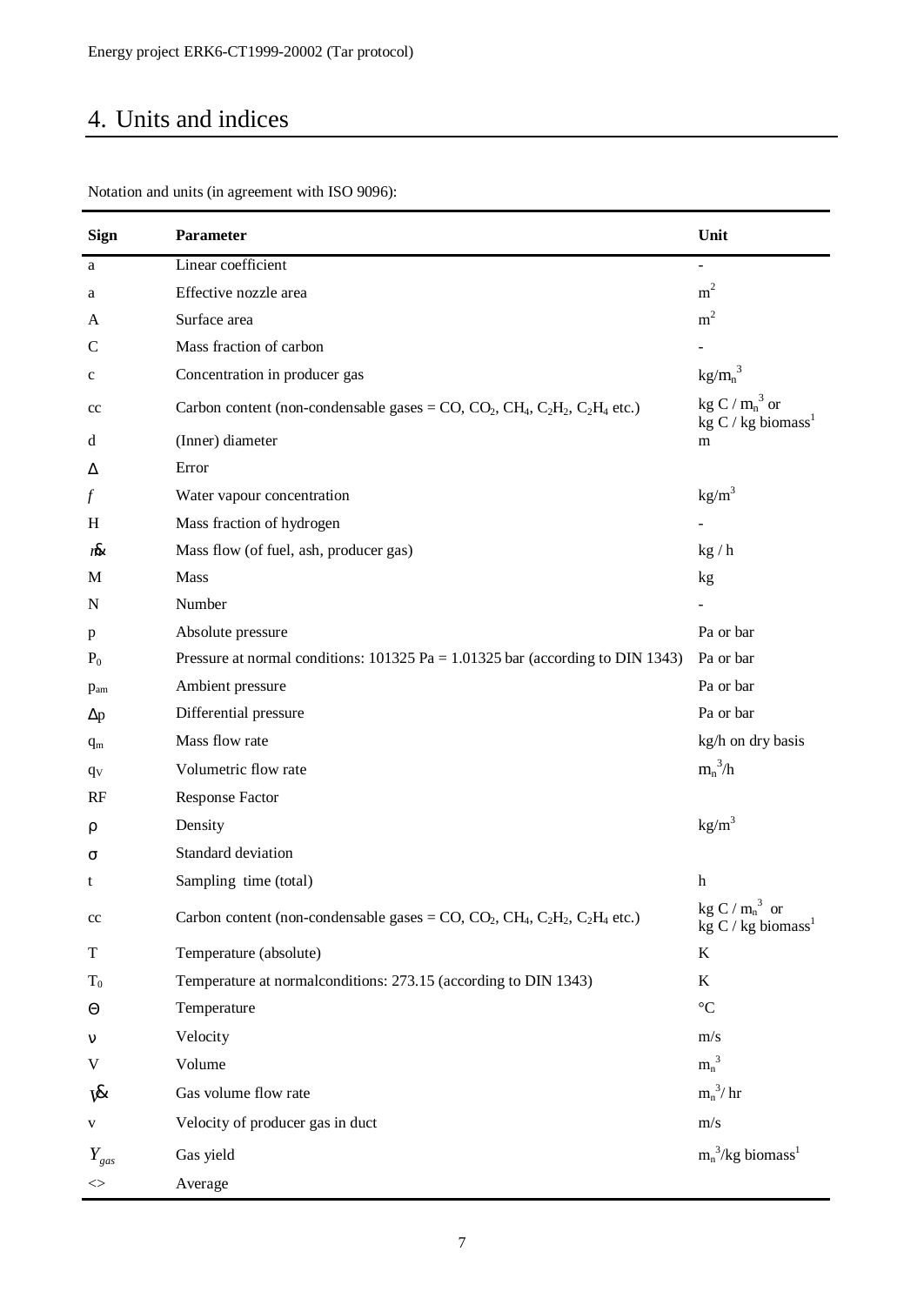## Energy project ERK6-CT1999-20002 (Tar protocol)

 $\frac{1}{1}$ : Biomass on dry and as-free (daf) basis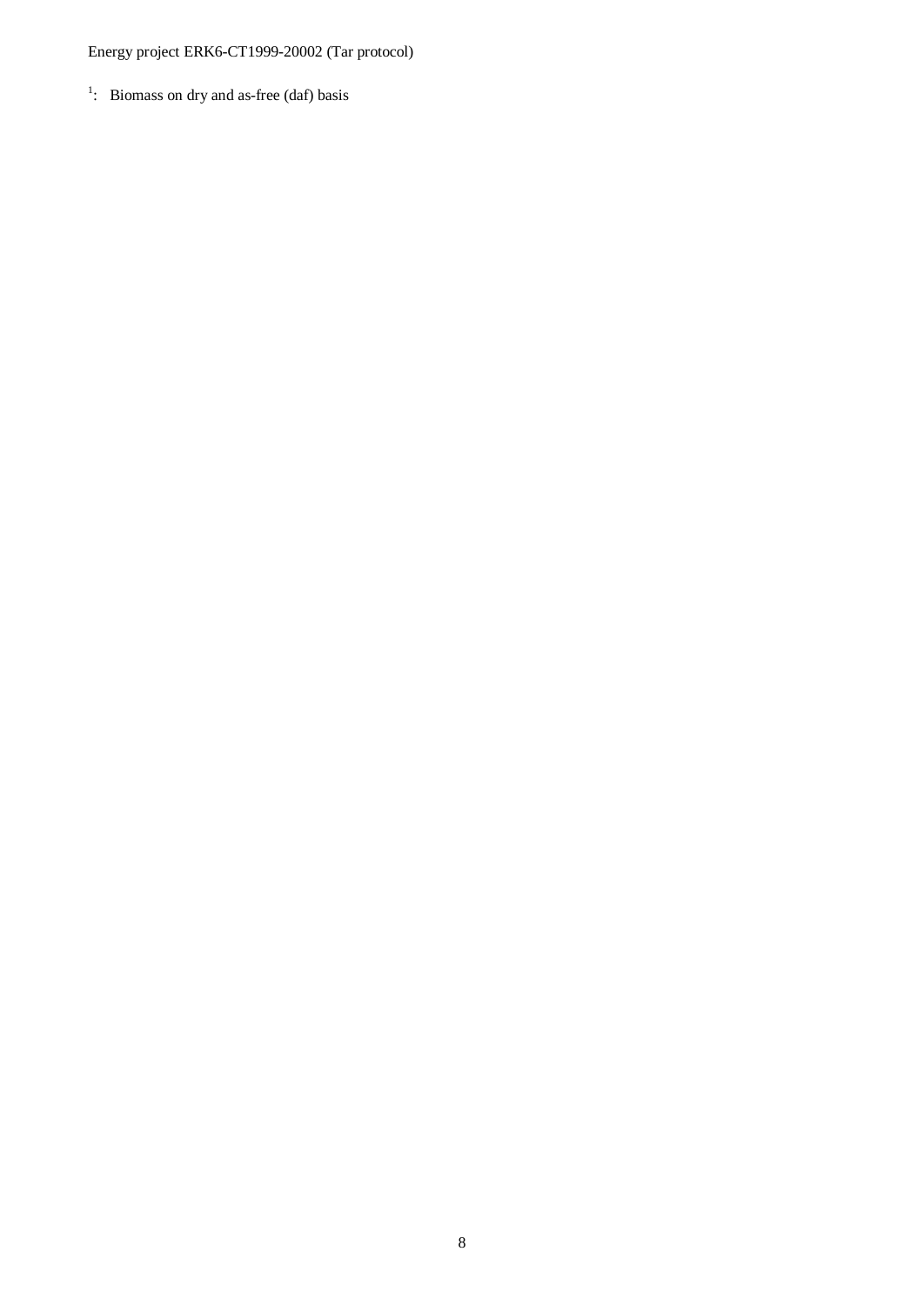## Energy project ERK6-CT1999-20002 (Tar protocol)

| Used subscripts: |
|------------------|
|------------------|

| Individual compound<br>$\mathbf{A}$<br>Actual conditions in sampling plane<br>a<br>Actual, measured at the gas meter<br>act<br>Gasification agent<br>agent<br>Solid residue from gasification process<br>ash<br>Dry producer gas (not including $H_2O$ )<br>drygas<br>Compound<br>$\mathbf c$<br>Main gas duct<br>D<br>Particle filter<br>F<br>Solid biomass<br>fuel<br>Any gas measuring devise<br>g<br>Producer gas<br>gas<br>Gasification agent/agents<br>gasif. agent<br>Water in the producer gas<br>H <sub>2</sub> Ogas<br>Individual value<br>$\mathbf{i}$<br>Internal standard<br>is<br>Sample nozzle<br>N<br>Normal conditions (DIN 1343, in English often called standard conditions)<br>n<br>Quantity of particles<br>p<br>Average pressure<br>p<br>Particles in producer gas<br>particles<br>Dry clean particle filter<br>p,0<br>Dry loaded particle filter obtained after sampling and Soxhlet extraction<br>p,l<br>Pitot tube<br>Pt |
|---------------------------------------------------------------------------------------------------------------------------------------------------------------------------------------------------------------------------------------------------------------------------------------------------------------------------------------------------------------------------------------------------------------------------------------------------------------------------------------------------------------------------------------------------------------------------------------------------------------------------------------------------------------------------------------------------------------------------------------------------------------------------------------------------------------------------------------------------------------------------------------------------------------------------------------------------|
|                                                                                                                                                                                                                                                                                                                                                                                                                                                                                                                                                                                                                                                                                                                                                                                                                                                                                                                                                   |
|                                                                                                                                                                                                                                                                                                                                                                                                                                                                                                                                                                                                                                                                                                                                                                                                                                                                                                                                                   |
|                                                                                                                                                                                                                                                                                                                                                                                                                                                                                                                                                                                                                                                                                                                                                                                                                                                                                                                                                   |
|                                                                                                                                                                                                                                                                                                                                                                                                                                                                                                                                                                                                                                                                                                                                                                                                                                                                                                                                                   |
|                                                                                                                                                                                                                                                                                                                                                                                                                                                                                                                                                                                                                                                                                                                                                                                                                                                                                                                                                   |
|                                                                                                                                                                                                                                                                                                                                                                                                                                                                                                                                                                                                                                                                                                                                                                                                                                                                                                                                                   |
|                                                                                                                                                                                                                                                                                                                                                                                                                                                                                                                                                                                                                                                                                                                                                                                                                                                                                                                                                   |
|                                                                                                                                                                                                                                                                                                                                                                                                                                                                                                                                                                                                                                                                                                                                                                                                                                                                                                                                                   |
|                                                                                                                                                                                                                                                                                                                                                                                                                                                                                                                                                                                                                                                                                                                                                                                                                                                                                                                                                   |
|                                                                                                                                                                                                                                                                                                                                                                                                                                                                                                                                                                                                                                                                                                                                                                                                                                                                                                                                                   |
|                                                                                                                                                                                                                                                                                                                                                                                                                                                                                                                                                                                                                                                                                                                                                                                                                                                                                                                                                   |
|                                                                                                                                                                                                                                                                                                                                                                                                                                                                                                                                                                                                                                                                                                                                                                                                                                                                                                                                                   |
|                                                                                                                                                                                                                                                                                                                                                                                                                                                                                                                                                                                                                                                                                                                                                                                                                                                                                                                                                   |
|                                                                                                                                                                                                                                                                                                                                                                                                                                                                                                                                                                                                                                                                                                                                                                                                                                                                                                                                                   |
|                                                                                                                                                                                                                                                                                                                                                                                                                                                                                                                                                                                                                                                                                                                                                                                                                                                                                                                                                   |
|                                                                                                                                                                                                                                                                                                                                                                                                                                                                                                                                                                                                                                                                                                                                                                                                                                                                                                                                                   |
|                                                                                                                                                                                                                                                                                                                                                                                                                                                                                                                                                                                                                                                                                                                                                                                                                                                                                                                                                   |
|                                                                                                                                                                                                                                                                                                                                                                                                                                                                                                                                                                                                                                                                                                                                                                                                                                                                                                                                                   |
|                                                                                                                                                                                                                                                                                                                                                                                                                                                                                                                                                                                                                                                                                                                                                                                                                                                                                                                                                   |
|                                                                                                                                                                                                                                                                                                                                                                                                                                                                                                                                                                                                                                                                                                                                                                                                                                                                                                                                                   |
|                                                                                                                                                                                                                                                                                                                                                                                                                                                                                                                                                                                                                                                                                                                                                                                                                                                                                                                                                   |
|                                                                                                                                                                                                                                                                                                                                                                                                                                                                                                                                                                                                                                                                                                                                                                                                                                                                                                                                                   |
|                                                                                                                                                                                                                                                                                                                                                                                                                                                                                                                                                                                                                                                                                                                                                                                                                                                                                                                                                   |
|                                                                                                                                                                                                                                                                                                                                                                                                                                                                                                                                                                                                                                                                                                                                                                                                                                                                                                                                                   |
| Compound                                                                                                                                                                                                                                                                                                                                                                                                                                                                                                                                                                                                                                                                                                                                                                                                                                                                                                                                          |
| Quantity in the tar solution sample<br>sol                                                                                                                                                                                                                                                                                                                                                                                                                                                                                                                                                                                                                                                                                                                                                                                                                                                                                                        |
| Solid residues from gasification (bottom ashes, fly ash)<br>solid                                                                                                                                                                                                                                                                                                                                                                                                                                                                                                                                                                                                                                                                                                                                                                                                                                                                                 |
| Organic compounds in producer gas<br>tar                                                                                                                                                                                                                                                                                                                                                                                                                                                                                                                                                                                                                                                                                                                                                                                                                                                                                                          |
| Quantity of "Gravimetric tar"<br>T                                                                                                                                                                                                                                                                                                                                                                                                                                                                                                                                                                                                                                                                                                                                                                                                                                                                                                                |
| Water vapour<br>W                                                                                                                                                                                                                                                                                                                                                                                                                                                                                                                                                                                                                                                                                                                                                                                                                                                                                                                                 |
| Start of the sampling procedure<br>0                                                                                                                                                                                                                                                                                                                                                                                                                                                                                                                                                                                                                                                                                                                                                                                                                                                                                                              |
| Stop of the sampling procedure<br>1                                                                                                                                                                                                                                                                                                                                                                                                                                                                                                                                                                                                                                                                                                                                                                                                                                                                                                               |
|                                                                                                                                                                                                                                                                                                                                                                                                                                                                                                                                                                                                                                                                                                                                                                                                                                                                                                                                                   |

| <b>Sign</b> | Superscript means |
|-------------|-------------------|
|             | Moisture included |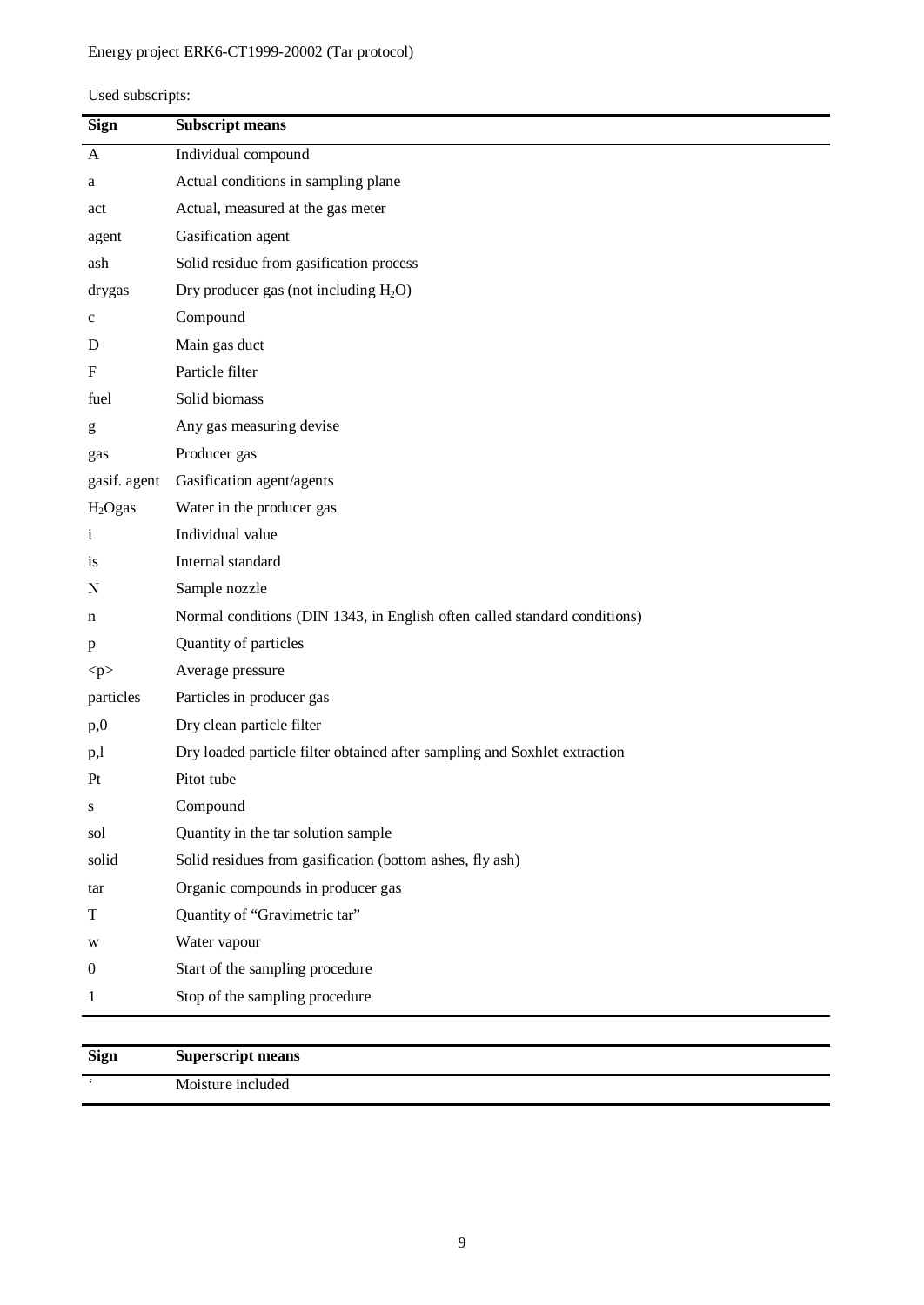## 5. Measuring principle

#### 5.1. Overview

The required level of information about the gasification products often depends on the end use of the gas. In some applications a very rough estimate of the gas heating value is sufficient for successful operation while very detailed chemical characterisation of the effluents may be needed in another application.

The measurement principle is described in this chapter. The principle is based on the discontinuous sampling of a gas stream containing particles and organic compounds (tar) under isokinetic conditions. The instructions of isokinetic sampling of flue gases are given in the standards ISO 9096 or VDI 2066.

The aim of the principle has been to keep it as simple as possible. This is because the measuring conditions can vary from 'comfortable' laboratory rooms to an executive plant gasifier where there is no customised room for measurements or measurement apparatus. Also the weather conditions can be challenging, for instance in northern Europe measurements might have to be performed at temperatures below 0°C.

The tar and particle sampling system consists of a heated probe, a heated particle filter, a condenser and a series of impinger bottles containing a solvent for tar absorption. The bottles collecting tar are placed in a cold bath so that gradual cooling of the sampled gas from about  $20^{\circ}$ C to the final temperature -  $20^{\circ}$ C takes place. The gas is sampled for a specified period through the sampling line and filter. The flow rate is maintained with the aid of either process pressure or a pump. The sampling train set-up with solvent impingers is designed for flow rates up to  $0.6 \text{ m}_n^3/h$ .

The sampling lines including the filter are heated to prevent tar condensation. However, to avoid thermal decomposition of organic compounds, these temperatures must be properly selected. In updraft gasification the temperature of the sampling line and the particle filter should be  $100-125^{\circ}$ C, whereas in downdraft and fluidised-bed gasification 300 – 350°C has been found as suitable temperatures

The tar collection occurs both by condensation and absorption utilising impingers containing isopropanol, which was found to be the most suitable solvent. The volume, temperature, pressure, and gas flow rate through the equipment are measured after the impinger bottles. The gases from by-pass lines and sample gas are vented safely to atmosphere.

Immediately after sampling the content of the impinger bottlesis decanted into a storage bottle. All surfaces (including metal surfaces) contacting the gas, at temperatures lower than the process temperature, are washed with the solvent. The washes are combined with the actual sample. This is easy to arrange in atmospheric processes, but very difficult in pressurised systems. The storage bottle is stored tightly closed at cool, < 5°C, temperature for later analysis.

In general, sampling of tar and particles is performed simultaneously except for pressurised and/or large-scale gasifiers (>20 MWth) where a sampling strategy based on separate sampling of tar and particles is applied. In pressurised processes, isokinetic operating conditions would require much higher sampling flow rates than  $0.6 \text{ m}^3$ h when using the minimal nozzle diameter of 4 mm. Hence tar sampling is performed non-isokinetically for pressurised gases. Non-isokinetic tar sampling is also practical in large-scale atmospheric gasifiers where the pipe diameter is large.

Isokinetic sampling is also not necessary when only tar is sampled and when the gas temperature under study at the sampling site exceeds 350°C. Such temperatures generally safely avoid tar condensation in the form of aerosols and/or droplets and also minimises adsorption of organic species on particles.

For non-isokinetic sampling the alignment of the probe in relation to the gas flow is not so stringent, also more freedom is available for the design of the probe nozzle to reduce blockages. This is important especially in pressurised gasification since the probe cannot be removed from the gas line during operation.

## 5.2. Basic concept of the sampling train

The modular sampling train consists of 4 main modules and respective submodules. The main modules are gas preconditioning, particle collection, tar collection and volume measurement.

In the preconditioning module (Module 1) the process gas is cooled or heated, depending on the process temperature, to a constant temperature of 300-350°C using a heated probe. For updraft gasifiers a temperature of 100-125°C should be chosen. With pressurised gasification the pressure is reduced to atmospheric pressure. The module includes an airtight (sealed) lock.

In the particle collection module (Module 2) a heated filter, maintained at the same temperature as the probe, collects the solids from the gas.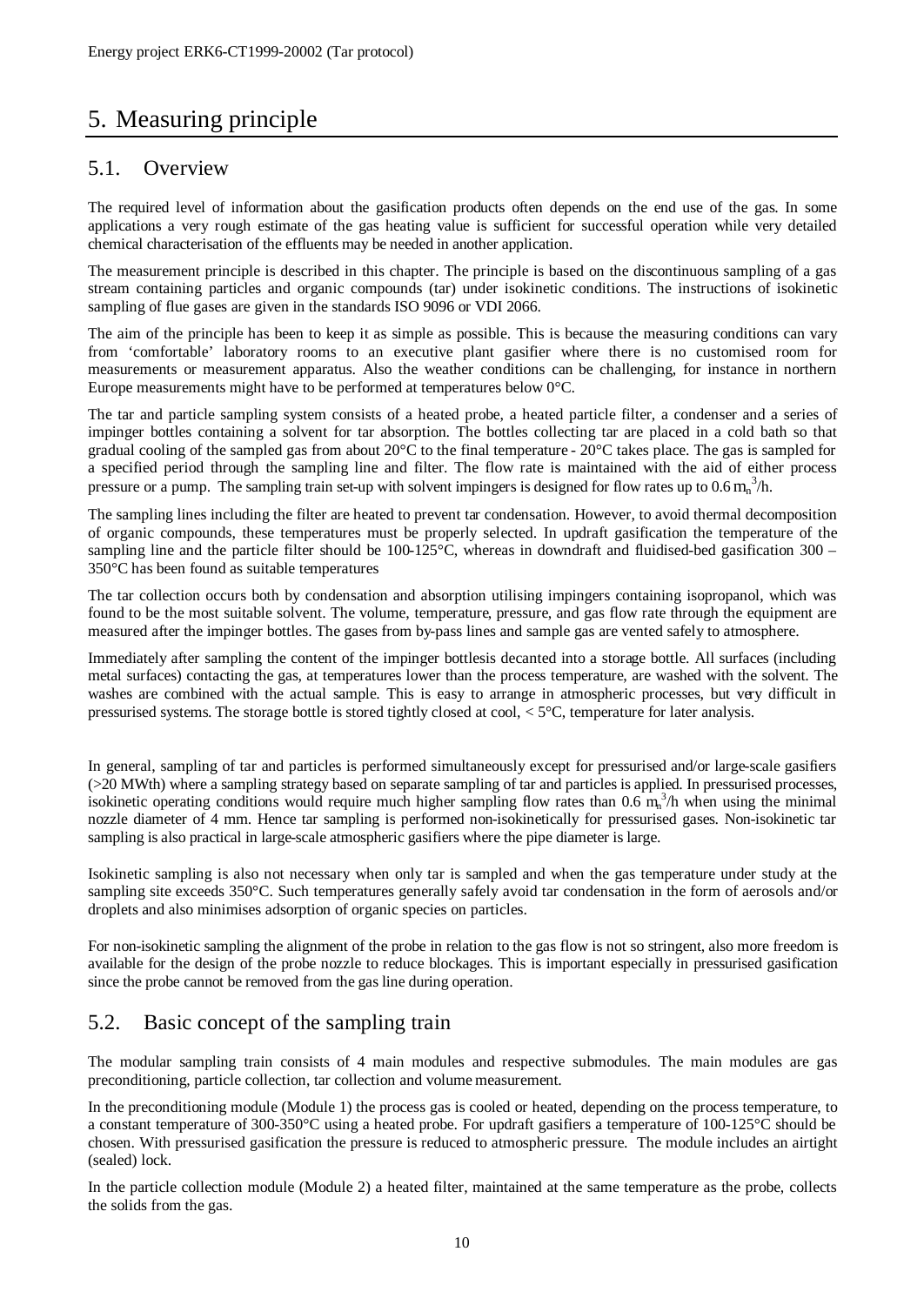#### Energy project ERK6-CT1999-20002 (Tar protocol)

The tar collection module (Module 3) consists of three submodules. In the first submodule the gas is cooled and moisture and some of the tar is collected in a condenser at a temperature of approximately 20°C. The use of a liquid quench, which facilitates cleaning of sampling lines after the sampling, is optional. In the second submodule tar and VOCs are absorbed into the solvent at -20°C in a series of impinger bottles. In the third and optional submodule a backup VOC adsorber collects residual VOC's which may have penetrated the impinger train. The backup VOC adsorber is not necessary when enough impinger bottles, appropriate solvents and collection temperatures are used.

The volume-sampling module (Module 4) consists of three submodules. The purpose of these submodules is to: (a) maintain the sample flow by a pump (not needed in pressurised gasification); (b) adjust and control of flow rate; (c) measure the sample volume; and (d) vent the gas.

The concept of the modular sampling train is shown in Figure 5-1. Table 5-1 summarises the function of each module.



Figure 5-1: Concept of the modular sampling train. The liquid quench is optional.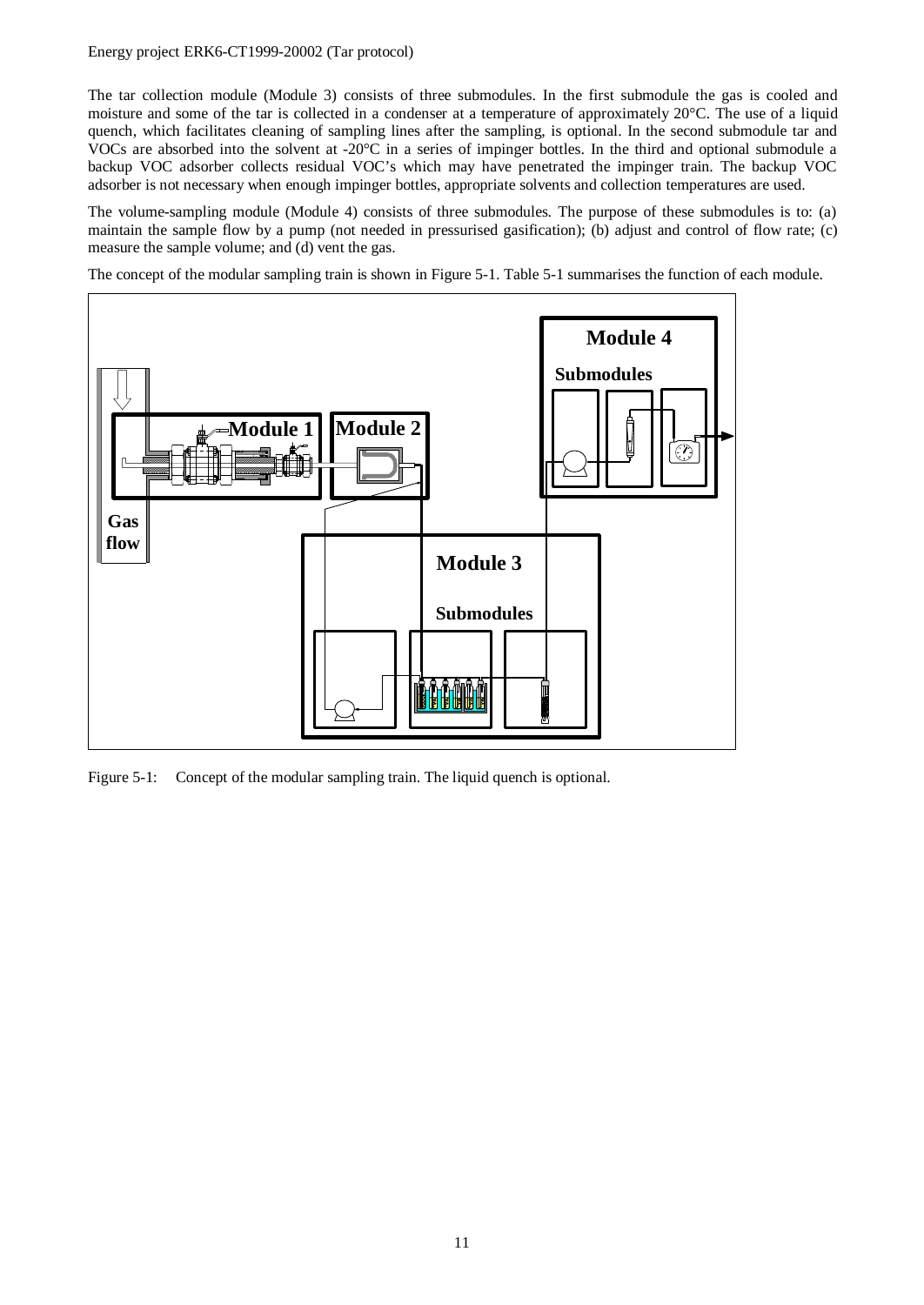|                                       | <b>Function</b>                                          | Equipment                                                                                                |
|---------------------------------------|----------------------------------------------------------|----------------------------------------------------------------------------------------------------------|
| <b>Module 1</b> (Gas preconditioning) | Gas cooling, pressure letdown                            | Nozzle, valves, sampling lines                                                                           |
| <b>Module 2</b> (Particle collection) | Separation and collection of solids                      | Heated filter (high temperature)                                                                         |
| <b>Module 3</b> (Tar collection)      |                                                          |                                                                                                          |
| SubModule 3.1                         | Moisture and partial tar condensation Condenser at 20 °C |                                                                                                          |
| SubModule 3.2                         | Tar and VOC collection                                   | Impingers with solvent at $T < -20^{\circ}C$                                                             |
| SubModule 3.3                         | Backup VOC sampler                                       | Adsorber tower (act. carbon, XAD,                                                                        |
|                                       |                                                          | others) at $T_{amb}$ or lower                                                                            |
| <b>Module 4</b> (Volume sampling)     |                                                          |                                                                                                          |
| SubModule 4.1                         | Gas suction                                              | Pump                                                                                                     |
| SubModule 4.2                         | Gas volume integration                                   | Gas meter, needle valve (adjustment<br>and control of flow rate), pressure<br>and temperature indicators |
| SubModule 4.3                         | Vent/exhaust gas handling                                | Outdoor ventilation                                                                                      |

Table 5-1: General description of modules and submodules with purpose and equipment used

## 5.3. Description of sampling module 1 (gas preconditioning)

#### 5.3.1. General

The sampling line consist of a sampling probe (the part that enters gasification conditions), a sampling port (through which the probe is mounted) and additional heated tubes and valves. The line should be short, small in volume and as simple as possible. Additional joints, valves, filters, etc., should be avoided to minimise the risk of leaks. When designing the sampling line, cleaning of the line, sufficient cleaning of sample gas and prevention of condensation should be considered.

#### 5.3.2. Isokinetic or non-isokinetic sampling?

For high-temperature ( $> 350^{\circ}$ C) sampling, where the tar is completely in gas phase, non-isokinetic sampling is sufficient for measuring tar. In non-isokinetic sampling the alignment of the probe in relation to the gas flow as well as the shape of the probe nozzle can be designed more freely to prevent the nozzle from blocking. This is important especially during pressurised operation since the probe cannot be removed from the gas line. Both straight-ended nozzles and those angled at 45° can be used.

Isokinetic sampling requires a special probe. The design of such a probe is described in Paragraph 6.3.

#### 5.3.3. Gas preconditioning for atmospheric gasifiers

The sampling line for an atmospheric process is shown in Figure 5-2.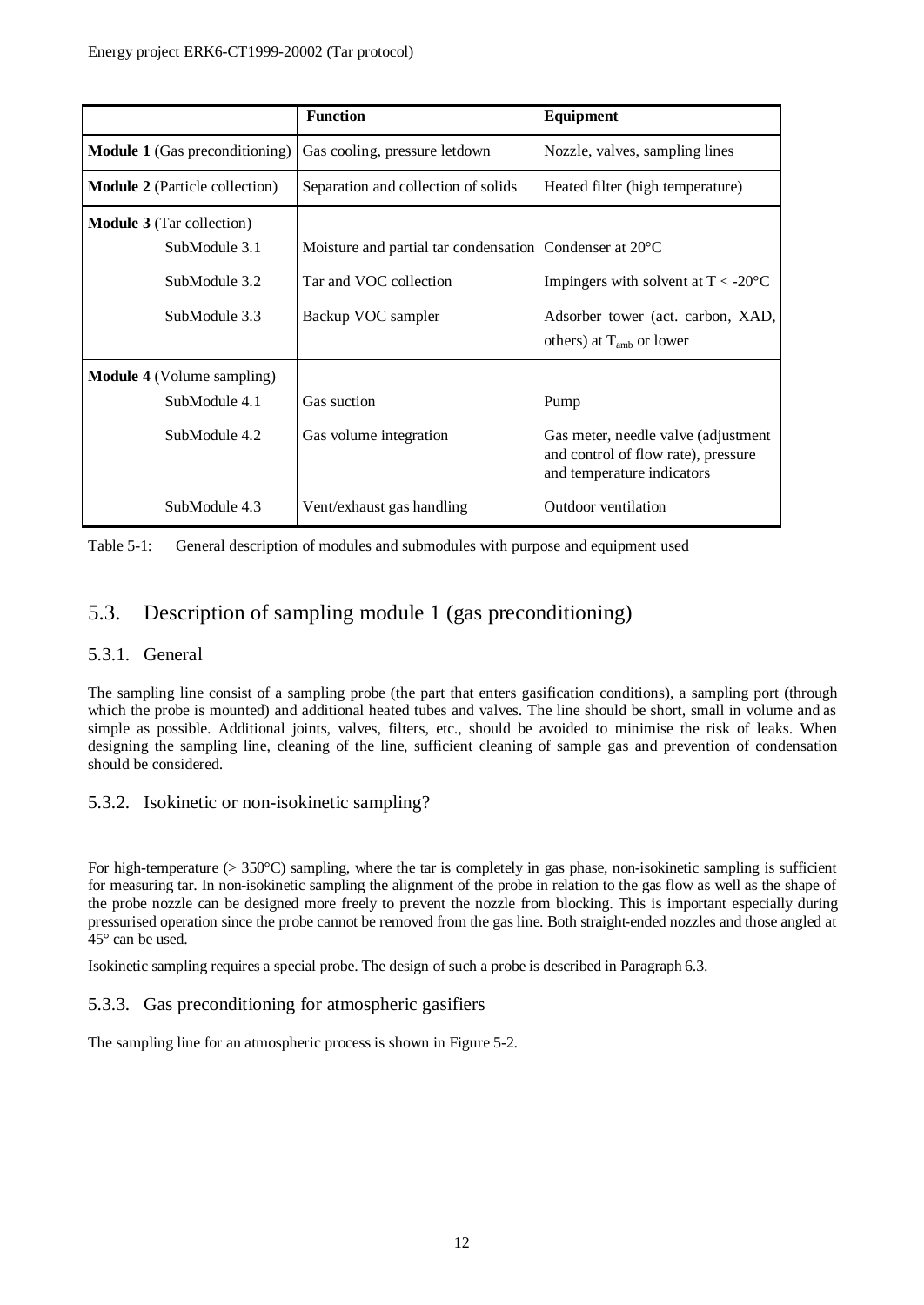

Figure 5-2: Sampling line for gases containing solid and gaseous impurities at atmospheric pressure.

The sampling line is designed in such a way that the probe can be removed through the shut-off valve (ball valve) during operation of the gasifier. The design of the stuffing box is shown in more detail in Paragraph 6.4. A second shutoff valve (ball valve) is mounted between the probe and the particle filter for shutting off the sampling line at any time (also in case of leaks). The valve should be resistant to process temperature (high temperature shut-off valve). Electrical heating of the sampling line prevents condensation of water vapour and condensable gases (clogging of the sampling line). The insulating material should completely cover the sampling line and particle filter to sustain the minimum necessary temperature level and to avoid the formation of cold spots (possible tar condensation) in the line or in the filter.

When tar only is measured, the particle removal from the sample gas can be carried out also at the process temperature with a ceramic filter positioned at the tip of the probe (SiC is a suitable material, since it has very little or no catalytic effects on tar decomposition).

The pressure and temperature of gas is measured at the sampling point.

#### 5.3.4. Gas preconditioning for pressurised gasifiers

For pressurised gases a sampling strategy with separate sampling of tar and particles is required. The gas preconditioning is composed of an inline ceramic filter for the particle collection followed by a pressure relief device (Figure 5-3). The whole sampling line is heated and tar is sampled at ambient pressure.



Figure 5-3: An example of a sampling line for a pressurised process for tar measurement only

A shut-off valve is positioned first in the sampling line enabling shut off at any time (also in case of leaks). The shut-off valves must endure the gas temperature (maximum 400°C) at the process pressure. The material of the valves must be carefully selected for each process.

Pressure relief is carried out in stages with three manual control valves. It can also be performed with one valve only (flow control), but a steadier pressure relief and higher reliability in service (leaks due to contamination of valves) are achieved by installing several valves. Pressure relief and clogging in the sampling line are monitored by pressure measurements.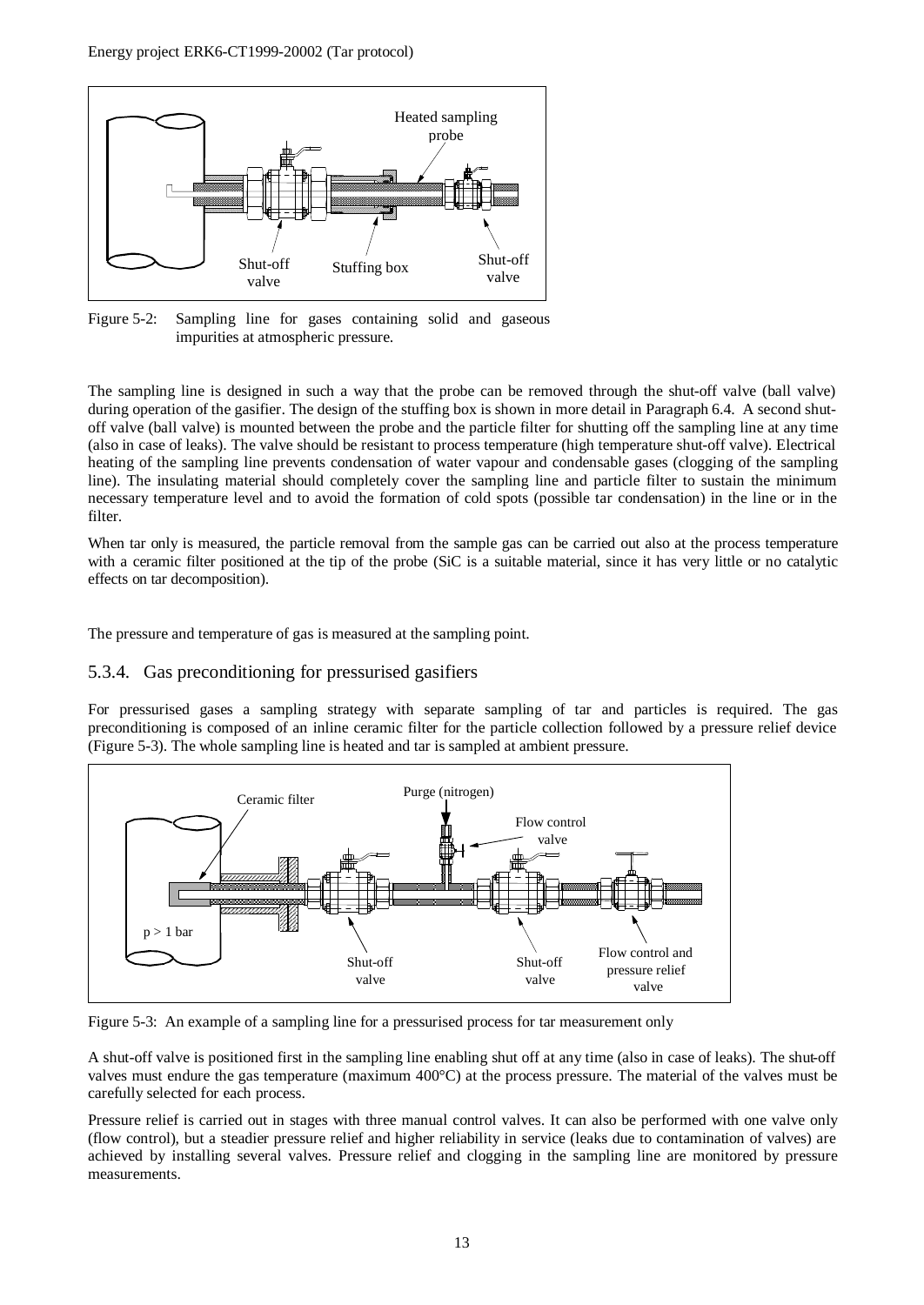#### Energy project ERK6-CT1999-20002 (Tar protocol)

 $\overline{a}$ 

The flow of sample gas is regulated by the last control valve in the line, from which the gas is led through a PTFE hose or through a glass pipe into the condenser. This line should be kept to a minimum length.

Condensation of water vapour and condensable gases before the condenser is prevented by electrically heating the sampling line to 300-350°C. This will prevent blocking of the sampling line. Blocking problems can also be minimised by using two parallel sampling lines equipped with facilities for purging and solvent washing. The type and number of particle separators in the sampling line is chosen on the basis of solids contents in the sample gas. Quartz and fibreglass filters can be used as hot filters. When measuring tar only, ceramic filters can be employed.

As it is not possible to remove the probe from the sample port under pressurised conditions, the sampling probe and the filters can be cleaned by nitrogen purge. Nitrogen flush lines are positioned to ensure that the most important valves and gas lines are cleaned in both directions.

The nitrogen flush of the probe tip has to be continuous except during the sampling.

## 5.4. Description of sampling module 2 (particle filter)

Particles are collected in an external heated filter system. Quartz filters (absolute filters) must be used as filter material. Retention capacity of the filters should be at least 99,998 % of the particles of size 0,3  $\mu$ m (DOP standard<sup>1</sup>).

Plate filters are used for particle concentrations below 20 mg/m<sub>n</sub><sup>3</sup> (VDI 2066, part 7). The recommended minimum diameter for the plate filter is 90 mm.

For particle concentrations above 20 mg/m<sub>n</sub><sup>3</sup>, filter thimbles are used. Dimensions of filter thimbles are selected for subsequent Soxhlet extraction procedures. The recommended dimensions for the filter thimble are a diameter of 30 mm and a length of 77 or 100 mm. As a general indication, a filter surface area of 100 cm<sup>2</sup> allows the collection of several grams of particles without significant increase in pressure drop over the filter. This is valid for sample flows of 0.6  $m<sup>3</sup><sub>n</sub>/h$  and for producer gases containing high temperature tar.

The filter holder must be gas tight. An example of a possible way to mount the filter is shown in Figure 5-4.



Figure 5-4: Module 2: the heated particle filter. This figure shows one of the possible ways to mount the thimble filter in the housing.

The material of the filter holder should not affect the composition of tar compounds and must endure 50°C higher temperature than the operating temperature is (e.g. AISI 310, AISI 316). A thermocouple is placed inside the filter holder to measure the gas temperature at the filter.

The temperature of the filter is critical and has to be sufficiently high in order to prevent filter plugging caused by the tar build-up, but low enough to prevent further reactions of tar on the filter surface. Operating temperatures are given in Paragraph 5.8.

In case of non-isokinetic tar sampling applications, the particle removal from the sample gas can be undertaken with a ceramic filter at the process temperature, which is positioned at the tip of the probe. SiC is a suitable material for this filter, since SiC has very little or no catalytic effects on tar decomposition. Reverse flow, high-pressure nitrogen purge should be available to clean the SiC filter from particles.

<sup>&</sup>lt;sup>1</sup>: The test method was developed in USA during World War II. DOP is Bis(2-ethylhexyl) Phthalate and is (like other Phthalates) an undesirable compound according to National and EU environmental rules. The most common test aerosols nowadays are Latex particles or DEHS Di (2-ethylhexyl) Sebacate or DOS Dioctyl Sebacate. The term 'DOP test' is used in everyday language, but DOP is not used any more.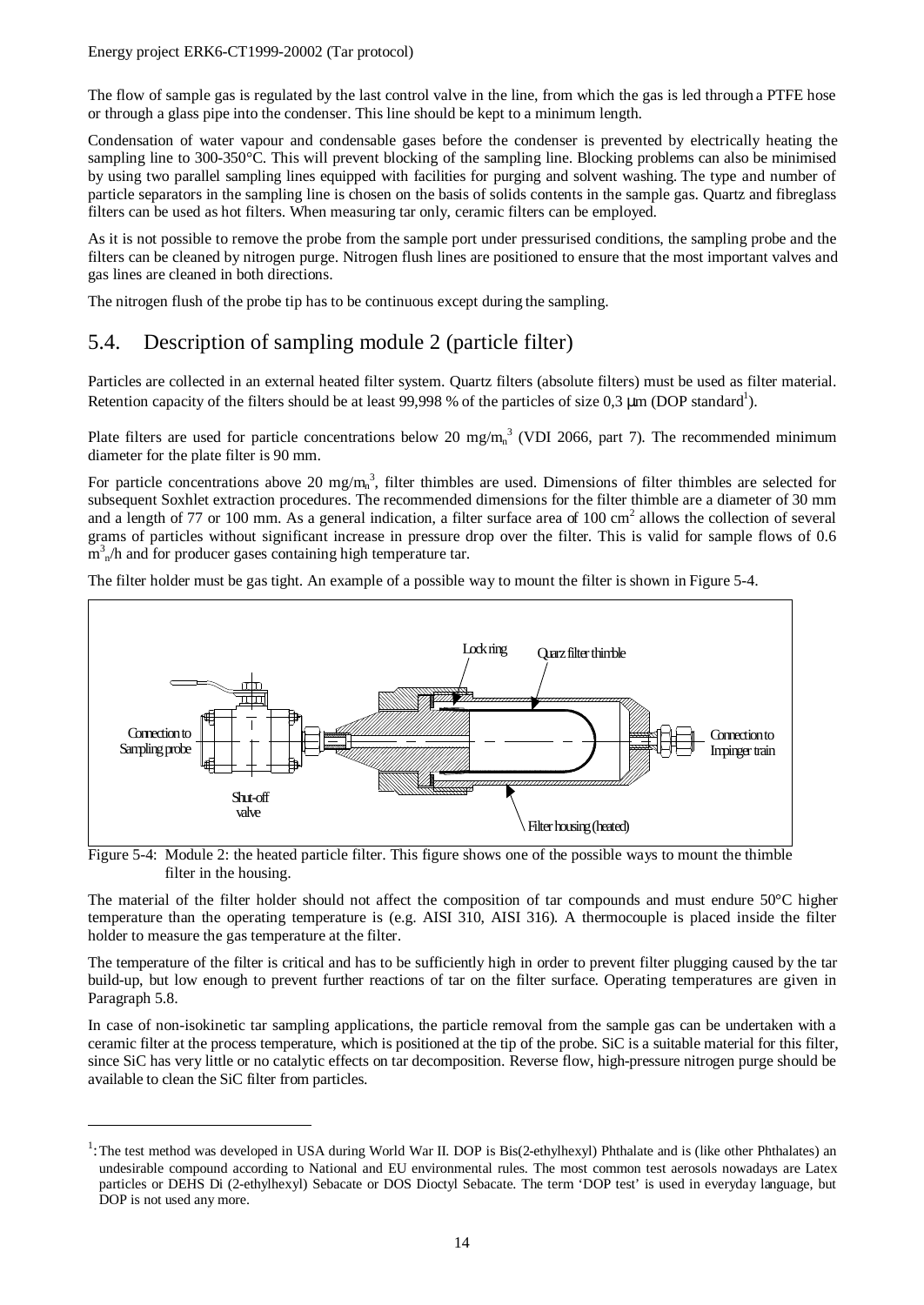The temperature of the stainless steel filter holder (AISI 310, AISI 316) and the SiC filters should be  $\lt$  700 $\degree$ C to prevent any catalytic change in the concentrations of tar compounds.

## 5.5. Description of sampling module 3 (tar collection)

The module 3 is schematically shown in Figure 5-5.

The connection between the hot metal tubing and the impinger bottle should be designed accurately to assure the tightness of the joint. The joint can be practised for instance in the following way. The end of the metal tubing is formed identical to the male glass ball ground joint so that it fits the female ground joint of the impinger bottle. The radius of the metal ground joint should be the same or slightly smaller than the similar glass joint. The smaller radius makes the cracking of the glass female joint due to different thermal expansion less likely, but then special attention is needed to the sealing of the joint.



Figure 5-5: Module 3 of the sampling train: impinger bottles and VOC collector

#### 5.5.1. Moisture collector

In the moisture collector, water and tar are condensed from the process gas by absorption in isopropanol at 20 $^{\circ}$ C. The heat released by gas cooling and condensation is removed either in an external water bath or by an additional heat exchanger before the condenser. The heat exchanger may be necessary for high moisture producer gases (e.g. from steam gasification) and designed to meet the demands of the gasifier (see also Chapter 7).

The condenser is a standard impinger bottle (reference arrangement) or can optionally be equipped with an internal liquid quench system which is especially suitable for producer gases containing higher tar levels. The end of the metal tubing connected to the impinger bottle is formed identical to the male glass joint so that it fits the female ground joint of the impinger bottle. When using a liquid quench, isopropanol is the circulating liquid. The working principle of the liquid quench is described in Appendix 13.4.

#### 5.5.2. Liquid tar impingers

After the moisture collector the gas is passed through a series of impingers (at least 3, preferentially 5) each containing approximately 50 ml of solvent. Direct condensation of the liquid effluent without diluting media, e.g., with cold trapping, can result in further reactions of the trapped compounds.

Optionally measures can be taken to disperse the gas flow and thus enhance both mass and heat transfer. One possible measure is the use of glass beads, which can be used in all impingers or in some only. The impinger bottle is half-filled with glass beads. Another possibility is the use of glass frits, either as large as the diameter of the impinger bottle or mounted as filter to the bottom of the impinger bottle gas inlet tube. Fine-meshed frits give better results than coarsemeshed frits, it is recommended to install at least one G3 frit in the impinger train.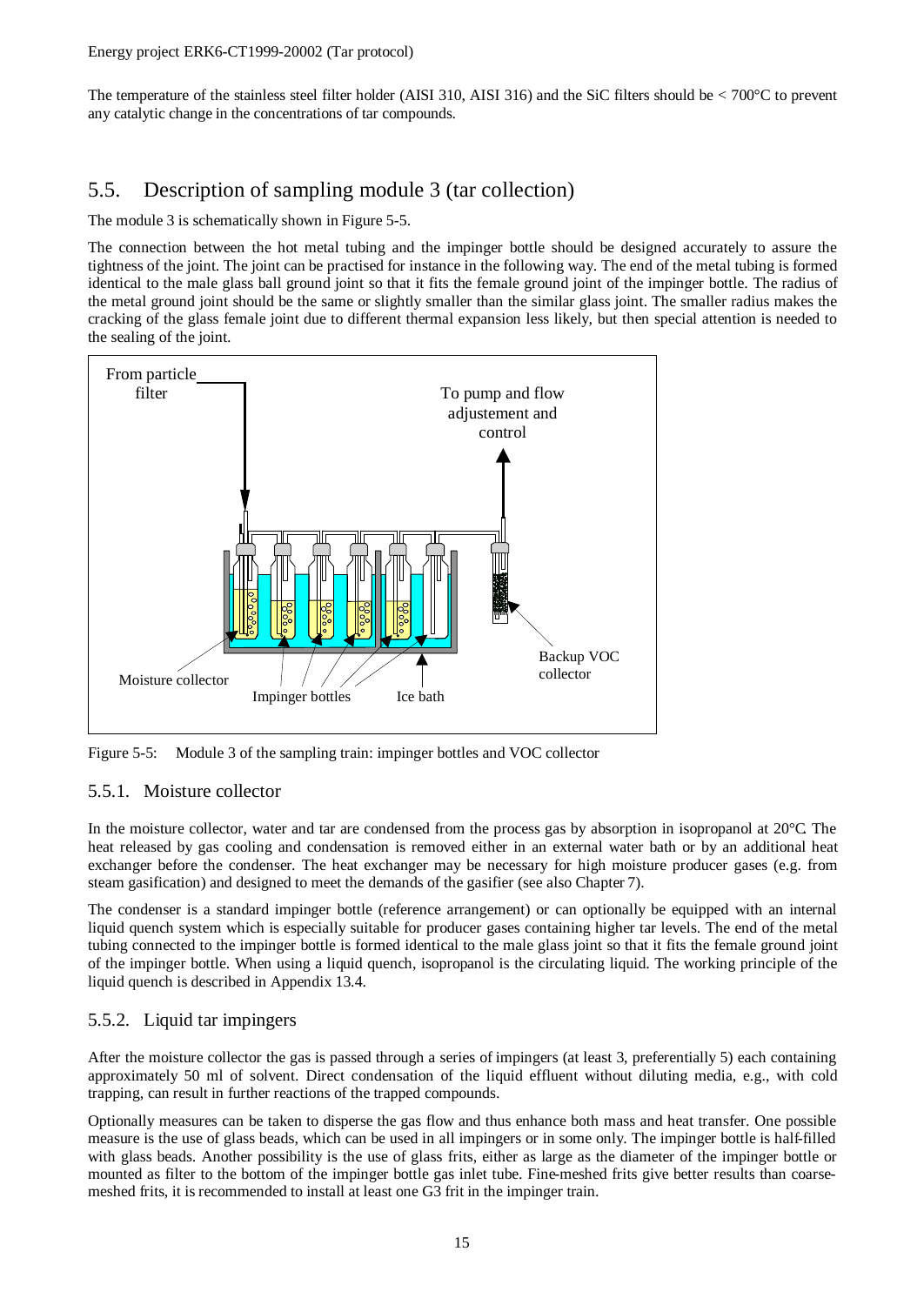#### Energy project ERK6-CT1999-20002 (Tar protocol)

Standard glass impingers (100 ml or 250 ml volume) with an inner tube diameter of 4 mm are used. Alternatively, it is also possible to use a modified impinger design as shown in Appendix 13.5.

Temperatures of the impinger bottles are 20°C for the moisture collector and the first three impinger bottles, and -15 or -20°C for the last two impinger bottles. Cooling liquid can be either made of a mixture of salt/ice/water, or a mixture of dry ice with isopropanol or by a mechanical cooling device. The bath should be insulated.

#### 5.5.3. Backup VOC sampler

The optional backup VOC sampler collects the residual solvent or VOC's which may have penetrated the impinger train. The backup VOC adsorber is unnecessary when using several impingers in series, appropriate solvents and collection temperatures. It is primarily used as a pump and volume metering protection device. The backup VOC sampler contains an adsorbent such as activated carbon, XAD or Tenax. The temperature of the adsorbent should be kept low (< 50 °C) to prevent decrease in sampling capacity. With XAD or Tenax, the compounds, which have penetrated the tar impingers, can be recovered and analysed.

#### 5.5.4. Alternative sampling train

During preparation of the Guideline, the partners have gathered experience of the use of the described sampling train. This configuration is the standard configuration. One of the project partners has gained experience with an alternative configuration which is described in Appendix 13.6.

## 5.6. Description of sampling Module 4 (volume metering)

Figure 5-6 displays the Module 4 equipment: a pump, a flow indicator, pressure and temperature measurement and a volume flow meter.

#### 5.6.1. Sample gas suction device

The gas suction pump (vacuum pump) must be oil free, airtight and pulsation must be minimal. Membrane pumps are recommended because of easy clean up and maintenance. The gas pump must be able to displace at least  $1 m_n^3/n$  at an absolute pressure of 0.5 bar. A flow control valve is recommended to adjust the sample flow rate.

There is no need for a pump when sampling pressurised gasification systems at pressures much larger than 1 bar. However, for slightly overpressurised gasification systems (up to 1,5 bar) a pump might still be needed.



Figure 5-6: Pump and flow measuring equipment in Module 4.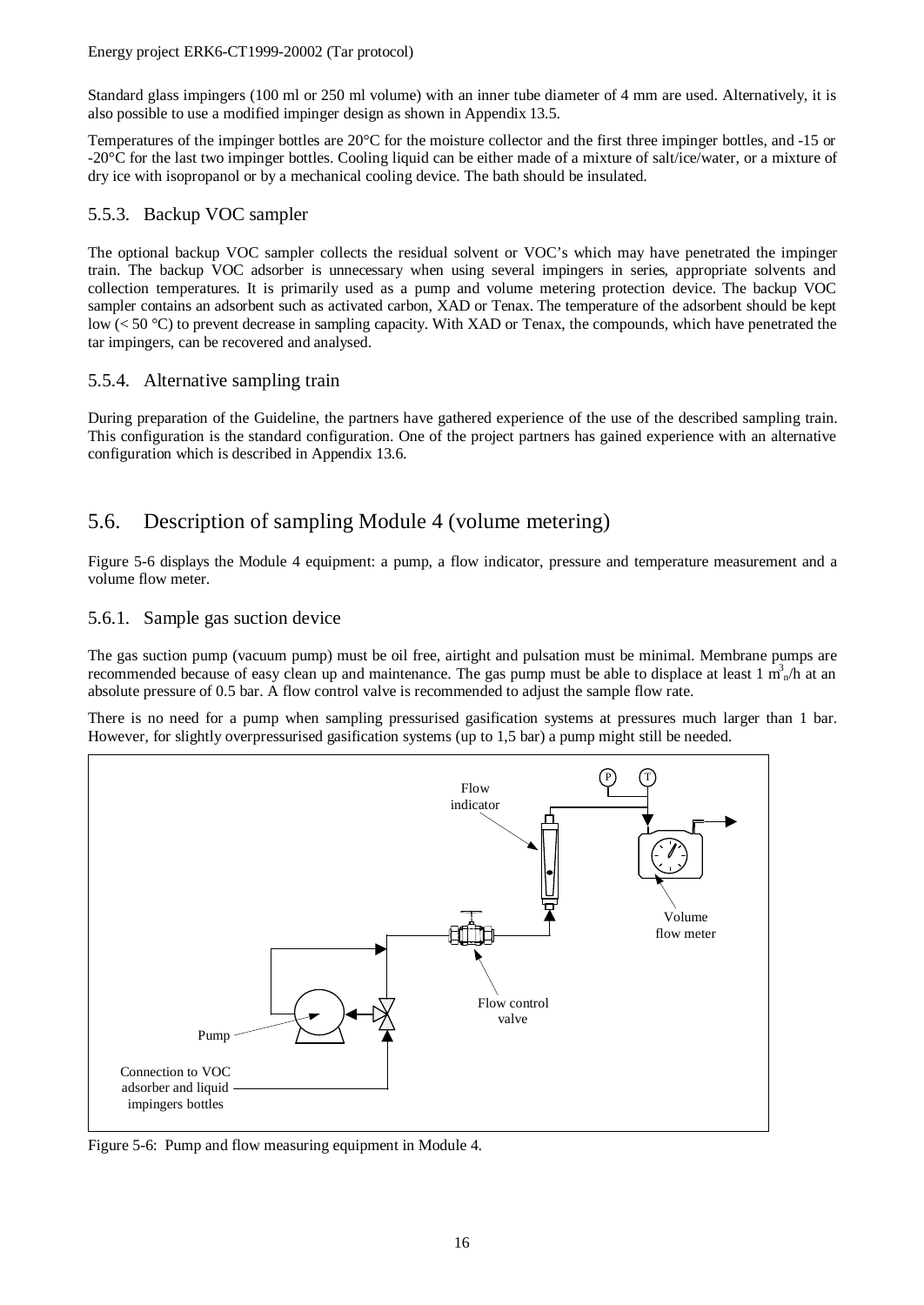#### 5.6.2. Sample gas meter

To determine the volume of sampled gas, a calibrated dry gas meter with thermocouple is used. The pressure drop over the volume-measuring device should not exceed few hundred Pa.

The gas flow during the removal of flushing gases and essential sampling is monitored with a rotameter. Preferentially, a rotameter is located between the pump and the volume-measuring device, which is used to adjust and compensate the sample flow. A temperature indicator and a barometer is used to correct for temperature and ambient pressure to normal conditions.

The exhaust gases from by-pass lines and sample gas are vented safely to atmosphere.

## 5.7. Equipment and materials

For sampling line temperatures below 200°C, PTFE or glass tubing is used. For higher temperatures up to 700°C, stainless steel tube (AISI 316 or AISI 310) is a suitable material.

When the temperature exceeds 700°C the accumulation of the catalytically active matter (for example limestone or dolomite) to the tip and bends of the probe may prove problematic.

The equipment and materials required for the construction of sampling system are presented in Table 5-2. All materials and equipment used in sampling should be compatible with national safety regulations. In case the sampling environment is classified as potential explosion area (e.g. standard EN 60079-10) electrical equipment used in sampling should fulfil the required national safety regulation for potentially explosive atmospheres (e.g. standard EN-50014).

| Table $5-2$ : | Materials and equipment for sampling system. |
|---------------|----------------------------------------------|
|---------------|----------------------------------------------|

| Probe:              | Acid-proof stainless steel, AISI 316 or Fire-proof stainless steel, AISI 310                  |
|---------------------|-----------------------------------------------------------------------------------------------|
| Condenser:          | Acid-proof steel, AISI 316, glass                                                             |
|                     | Ice bath                                                                                      |
|                     | Compression cooler                                                                            |
| Filter:             | Quartz fibre filter, size 30 x 77mm                                                           |
|                     | Max. temperature $950^{\circ}$ C                                                              |
|                     | Retention capacity 99.998% $(0.3 \mu m)$ , DOP-stand.                                         |
| Filtration:         | Filter holder: Acid-proof steel, AISI 316                                                     |
| Ceramic filter:     | Silicon carbide, $50 \times 30 \times 135$ mm                                                 |
|                     | Silicon carbide, o.d. 12.7 mm, i.d. 20.5 mm, length 100 - 300 mm                              |
| Liquid quench       | Peristaltic pump (3 l/h; 3 m riser level) with Tygon tube, PTFE and stainless<br>steel tubing |
| Backup VOC adsorber | e.g. activated carbon, XAD or Tenax                                                           |
| Pumps (e.g.):       | Membrane pump                                                                                 |
| Rotameters (e.g.):  | Standard rotameter for gas flow rates 1 - 20 l/min                                            |
| Gas meter:          | Dry gas meter                                                                                 |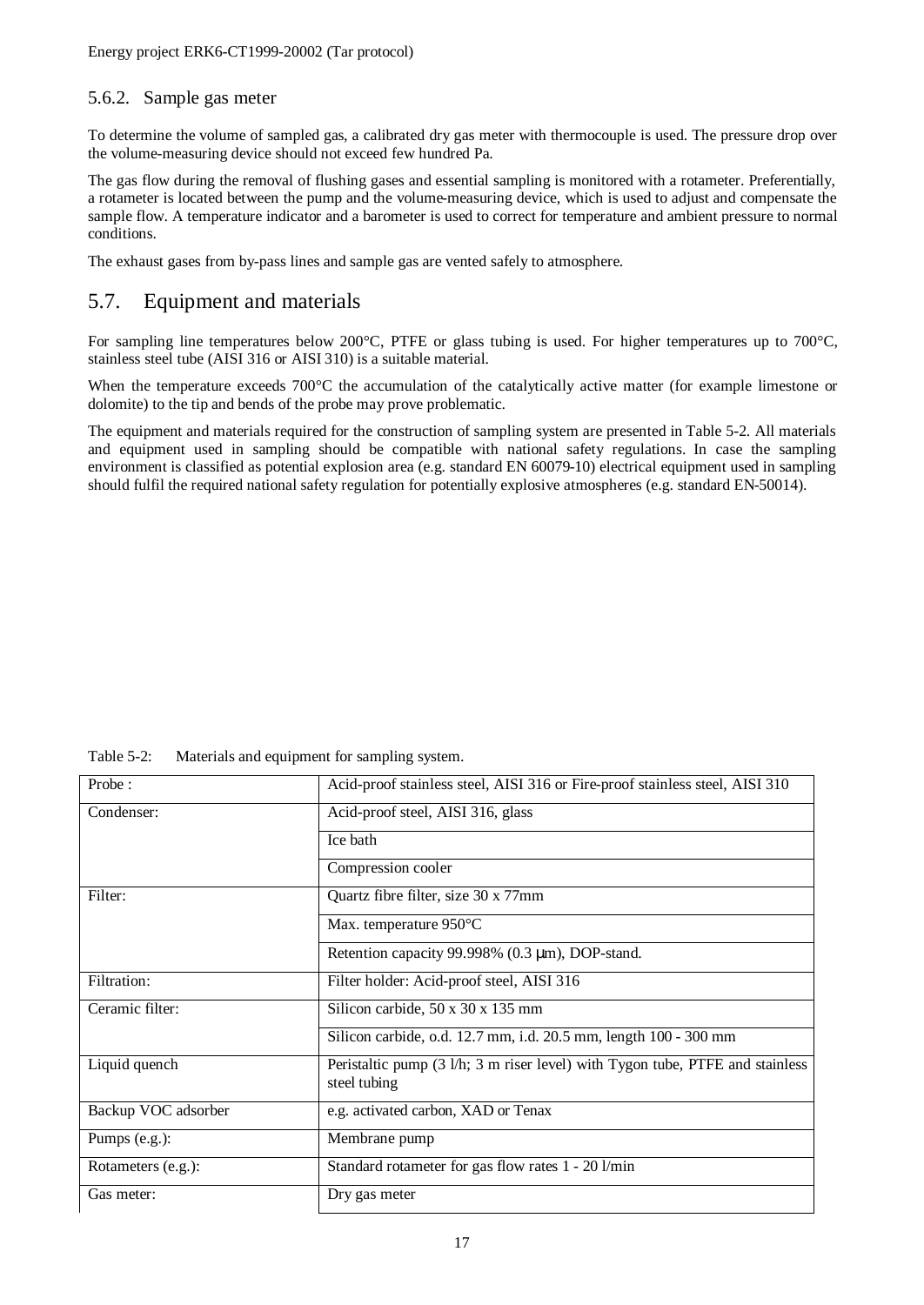| Impinger bottles:                 | Material is standard laboratory glass (100 ml or 250 ml)                                                                 |
|-----------------------------------|--------------------------------------------------------------------------------------------------------------------------|
| Glass beads:                      | $o.d. 6 \text{ mm}$                                                                                                      |
| Solvent:                          | Isopropanol, minimum purity 99 %                                                                                         |
|                                   | The solvent should not include GC detectable amounts of relevant tar<br>compounds (blank determination by GC essential). |
| Cold bath:                        | Acid-proof steel, AISI 316                                                                                               |
|                                   | Salt, Ice                                                                                                                |
| Sample bottles:                   | 500 ml storage bottle with PTFE coated screw plug (GL45) and pouring ring                                                |
| Gaskets in the filter holder etc. | PTFE or graphite or copper or Viton                                                                                      |

## 5.8. Design operating conditions for the sampling train

The design sample gas flow rate of the solvent impingement sampling train is  $0.1 - 0.6$  m<sup>3</sup><sub>n</sub>/h whereas the minimum absolute pressure in the sampling duct is 0.6 bar.

The volume of the gas sampled depends on the tar content of the gas. The recommended minimal sampling volume is 0.1  $m_n^3$  for all producer gas types. The total content of tar in the solution should be at least 100 mg/kg for gravimetric analysis and about 10 mg/kg (10 ppm) of solution for each compound analysed by GC. However, the GC detection limit is significantly lower for single components (0.25 ppm).

The sample probe temperature in updraft gasifiers is maintained between 100 and 125°C and in downdraft and fluidised-bed gasification at 300-350°C.

The temperature of the particle filter varies with the gasifier type. When sampling high temperature tar from downdraft and fluidised bed gasifiers, the preferable filter temperature is 300-350°C or higher in order to avoid condensation of tar on carbon rich particles. When sampling low temperature tar from updraft gasifiers the filter temperature is 100°C to avoid polymerisation of the tar.

At filter temperatures above 250°C, Viton gaskets or plate rings made of copper can be used for the filter housings sealing. At temperatures below 250°C, PTFE can be used.

## 5.9. Site specific sampling train set-ups

The application of a sampling procedure is dependent on the gasifier type. Most of the gasifiers fall in four categories, which are: 1) fixed-bed updraft, 2) fixed-bed down-draft, 3) fluidised-bed and 4) entrained-flow. In the Appendix 13.1 (Figure 13-1), the basic principles of these gasifier types and typical operating behaviour are shown.

Tar concentrations and its composition and particle concentration depends on the gasifier type and design, on the operating condition, feedstock etc. The tar concentration in countercurrent (updraft) gasifiers is usually high (typically 100 – 200  $g/m<sup>3</sup>$ <sub>n</sub>) compared to other gasification applications (tar content usually under 20  $g/m<sup>3</sup>$ <sub>n</sub>). Fluidised bed gasifiers typically produce the highest particle concentration.

Table 5-3 provides an overview of various site specific sampling train arrangements. The term 'Raw Gas' in the figure means gas collected direct from the gasifier without any gas cleaning. The term 'Clean Gas' in the figure means gas cleaned either catalytically, by scrubbing or physical methods (ceramic or bag filters etc).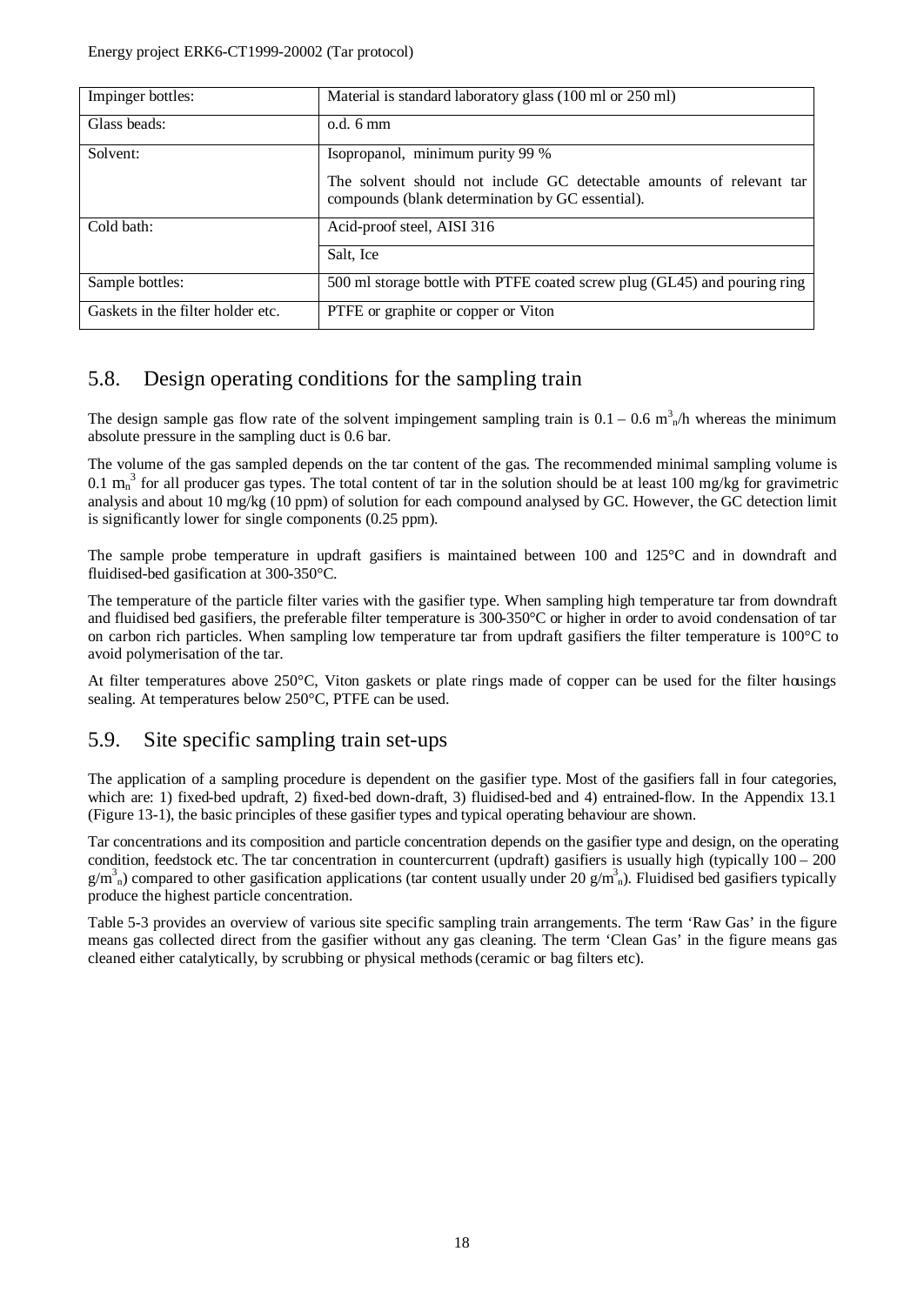#### Energy project ERK6-CT1999-20002 (Tar protocol)

| Gasifier type |                                    | <b>Fixed bed</b><br>cocurrent |             | <b>Fixed bed</b><br>countercurrent |             | <b>FB</b> / CFB<br>atmospheric |             | <b>FB</b> / CFB<br>pressurised |             |
|---------------|------------------------------------|-------------------------------|-------------|------------------------------------|-------------|--------------------------------|-------------|--------------------------------|-------------|
| Sampling site |                                    |                               | RawG CleanG |                                    | RawG CleanG |                                | RawG CleanG |                                | RawG CleanG |
| Module 1      | (Gas conditioning)                 | X                             | X           | X                                  | X           | X                              | X           | X                              | X           |
| Module 2      | (Particle collection)              | X                             | X           | (X)                                | X           | X                              | X           | X                              | X           |
| SubModule 3.1 | (Moisture/tar condensation)        | X                             | (X)         | X                                  | X           | X                              | (X)         | X                              | (X)         |
|               | SubModule 3.2 (Tar/VOC collection) | X                             | X           | X                                  | X           | X                              | X           | X                              | X           |
| SubModule 3.3 | (Backup/guard filter)              | X                             | (X)         | X                                  | X           | X                              | (X)         | X                              | (X)         |
| SubModule 4.1 | (Gas suction)                      | X                             | X           | X                                  | X           | X                              | X           |                                |             |
|               | SubModule 4.2 (Volume integration) | X                             | X           | X                                  | X           | X                              | X           | X                              | X           |
| SubModule 4.3 | (Offgas handling)                  | X                             | X           | X                                  | X           | X                              | X           | X                              | X           |

Table 5-3: Overview of sampling train arrangements depending on gasifier type.

Remarks:  $X =$  Reference arrangement;  $(X) =$  site specific;  $-$  = not needed; RawG = Raw gas after gasification reactor (before gas cleaning); Clean $G =$ Clean gas after gas cleaning.

The complete reference set-up of the isokinetic sampling train for tar and particles from biomass producer gases at ambient pressure is shown in Figure 5-7.



Figure 5-7: Atmospheric and isokinetic sampling train for tar and particles with removable probe and pitot tubes for flow measurement

Remarks: The set-up is based on the use of isopropanol as a tar collecting solvent; alternatively to the pitot tube, an Otype probe can be used for isokinetic measurement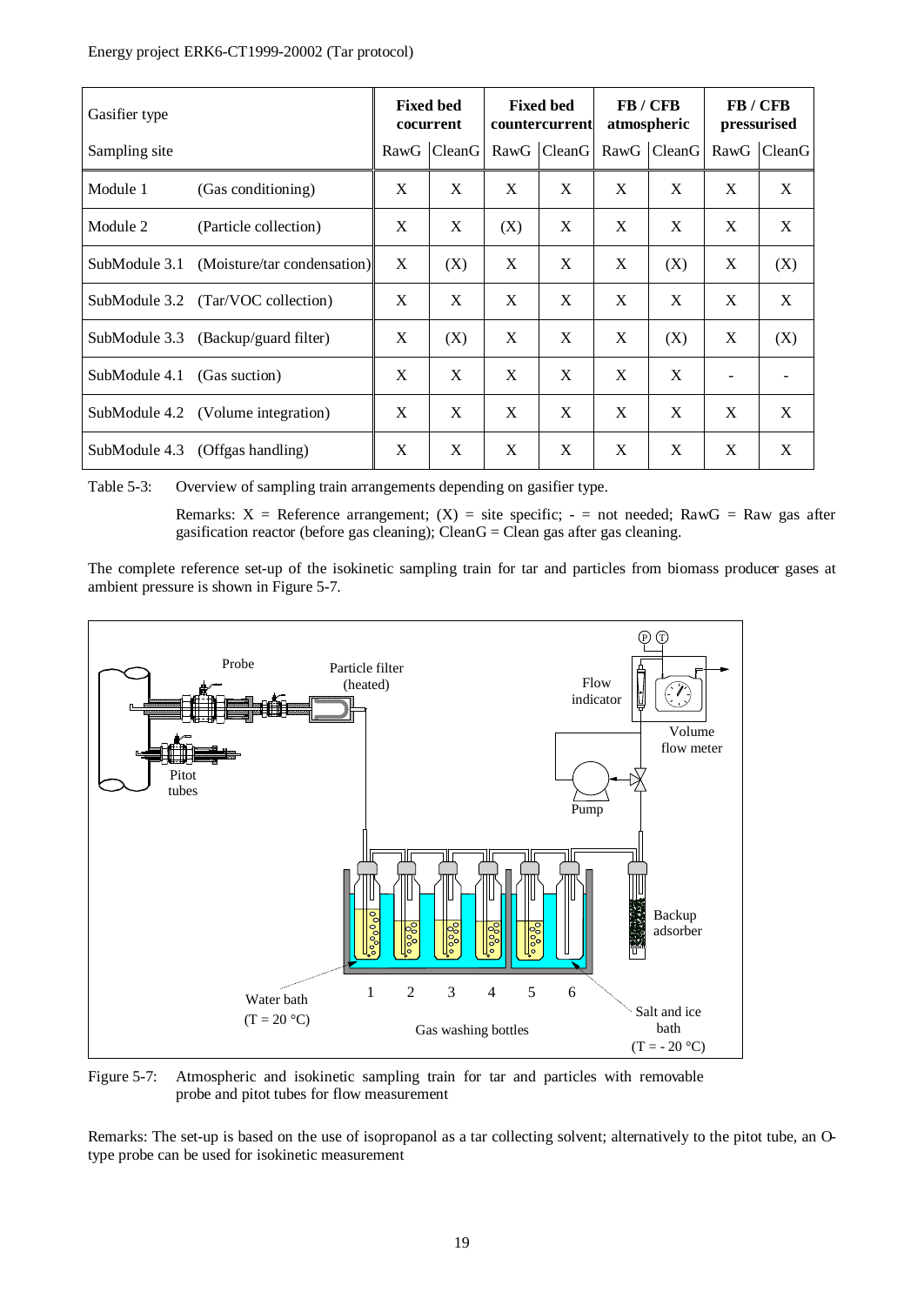## 5.10. Type of solvent used

The condensate and the organic compounds present in the producer gas are collected in a solvent. Direct condensation of the liquid effluent without a solvent as a diluting media can result in further reactions of the trapped compounds. The reactivity is suppressed by the solvent. Direct condensation of the effluent also causes that tar aerosols (which are formed when the producer gases cools down, i.e. in the moisture collector) will likely pass the condenser. The absorbing liquid captures these aerosols and the design of sampling train and the choice of the solvent has been optimised to perform this function.

The modular sampling train set-up displayed in Figure 5-1 to Figure 5-7 can be used for both water miscible and nonwater miscible (non-polar) solvents.

The boiling point (evaporation rate) and the water solubility are the main parameters, which influence the sampling train set-up:

- With water miscible solvents exhibiting a medium volatility (like isopropanol), a liquid quench with the solvent can be used as an option for gases with high tar levels.
- With water miscible solvents exhibiting a high volatility (like acetone), the first impinger (kept at  $0^{\circ}$ C) after the condenser can not be filled with solvent. Also the liquid quench option with the solvent cannot be used. Instead conventional cooling (with heat exchangers) or a liquid quench with water can be used.
- With non-polar solvents (like iso-octane) a liquid quench with the solvent cannot be used (at least two-phase liquids or even formation of emulsions occurs). Instead conventional cooling (with heat exchangers) or a liquid quench with water can be used. Besides, attention should be paid to possible formation of ice on the tip of (small) impinger tubes.

In this Guideline isopropanol has been selected to be the most appropriate solvent. The R&D that was performed to come to this selection is described elsewhere (Neeft, Knoef, Zielke, Sjöström, Hasler, Simell, Dorrington, Abatzoglou, Deutch, Greil, Buffinga, Brage, Suomalainen, 2001).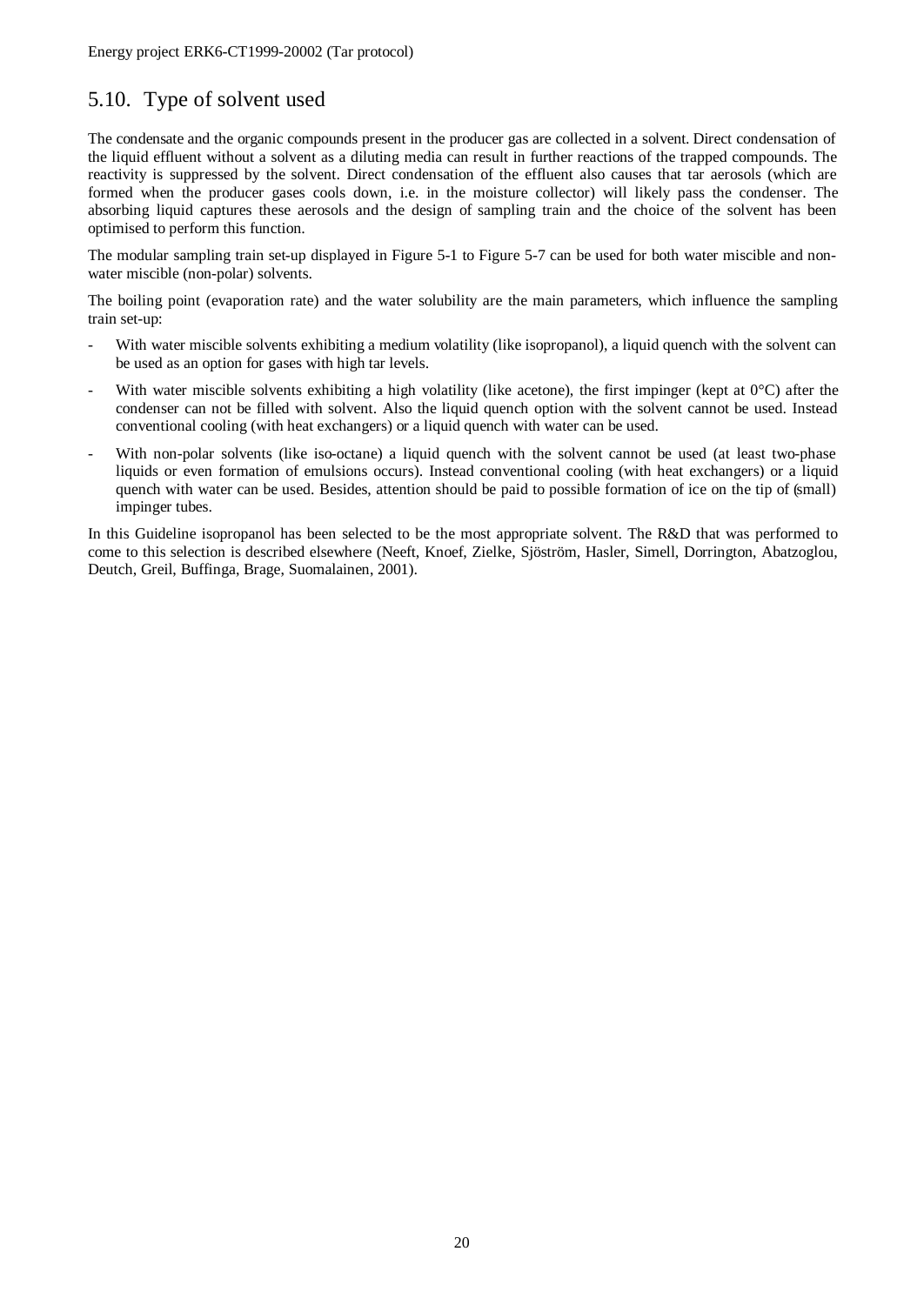## 6. Planning and preparation of sampling

## 6.1. Requirements for the plant operating conditions

Measurements should be performed during stable and known operating conditions of the gasifier. The characteristic operating conditions (such as heat rate, gas production rate, fuel type) during the sampling are summarised together with the plant specification in the sampling logs (Chapter 13.7.4).

### 6.2. Requirements for the main gas stream

The flow in the main gas duct must be undisturbed for ideal isokinetic sampling. The measuring port(s) should not be positioned in bends or near ventilators, valves etc. As a general rule, the length of the main gas duct before the sampling port should be at least 5 times its hydraulic diameter D and at least 3 times its hydraulic diameter after the sampling port (ISO9096 or VDI2066, part 1). The number of sampling points at one port depends of the diameter of the gas pipe. The instruction to calculate the number of sampling points is given in ISO 9096 or in VDI 2066 (part 1).

Preferentially the main duct is in a vertical position for the mounting of the sampling port. The gas velocities in the main gas duct should be higher than 5 m/s.

## 6.3. Requirements for the sampling line

The sampling line should be kept as short as possible. To prevent plugging problems, the inside diameter of the sampling line should be at least 3 mm. The sample nozzle diameter can be calculated with the equations given in Paragraph 7.1. The minimal nozzle diameter is 4 mm according to ISO 9096 and 5 mm according to VDI 2066, part 2. In this Guideline, the nozzle diameter should at least be 4 mm. Design parameters for nozzle shapes used to isokinetic measurements can be found in ISO 9096 or VDI 2066.

The sample probe is positioned in the same direction as the flow or positioned at a 90° angle to it. The sampling line is heat-traced at a constant temperature over the filter. The probe is maintained at the process temperature, but above tar condensing temperature, so as to prevent any condensation in the probe. Since high temperature gas cools very quickly, tubes made of stainless steel are appropriate. For gas temperatures below 200°C, PTFE or glass tubing can be used. For gas temperatures above 600°C, special material such as Inconel is preferred. The temperature of stainless steel sampling probe (AISI 310, AISI 316) should be limited to below 700°C preventing changes to the concentrations of tar compounds.

To avoid particle deposition in the sampling tubes, the gas velocity in the tubes must be higher than 25 m/s. The temperature of the tube must be 300 - 350°C to prevent the particles adhering to tar condensed on the tube walls.

Gas contact times with hot parts of the sampling line should be minimised.

In atmospheric sampling the sampling probe is cleaned after each sampling either by flushing with nitrogen pulses or by dismantling and cleaning it manually. As it is not possible to dismantle the probe between samplings in pressurised conditions, the probe and the filters are cleaned by nitrogen purge.

#### 6.3.1. Measurement of actual gas velocity

Isokinetic measurement requires the knowledge of the actual gas velocity at the sample point or the use of an O-type probe (see Figure 6-2).

Gas velocities in producer gas streams at near ambient pressure are preferentially measured with (calibrated) pitot tubes. The instructions for using pitot tubes are given in ISO 9096, an example of the layout is given in Figure 6-1. Pitot tubes must be heated to process temperature, back-flushing facilities being advantageous.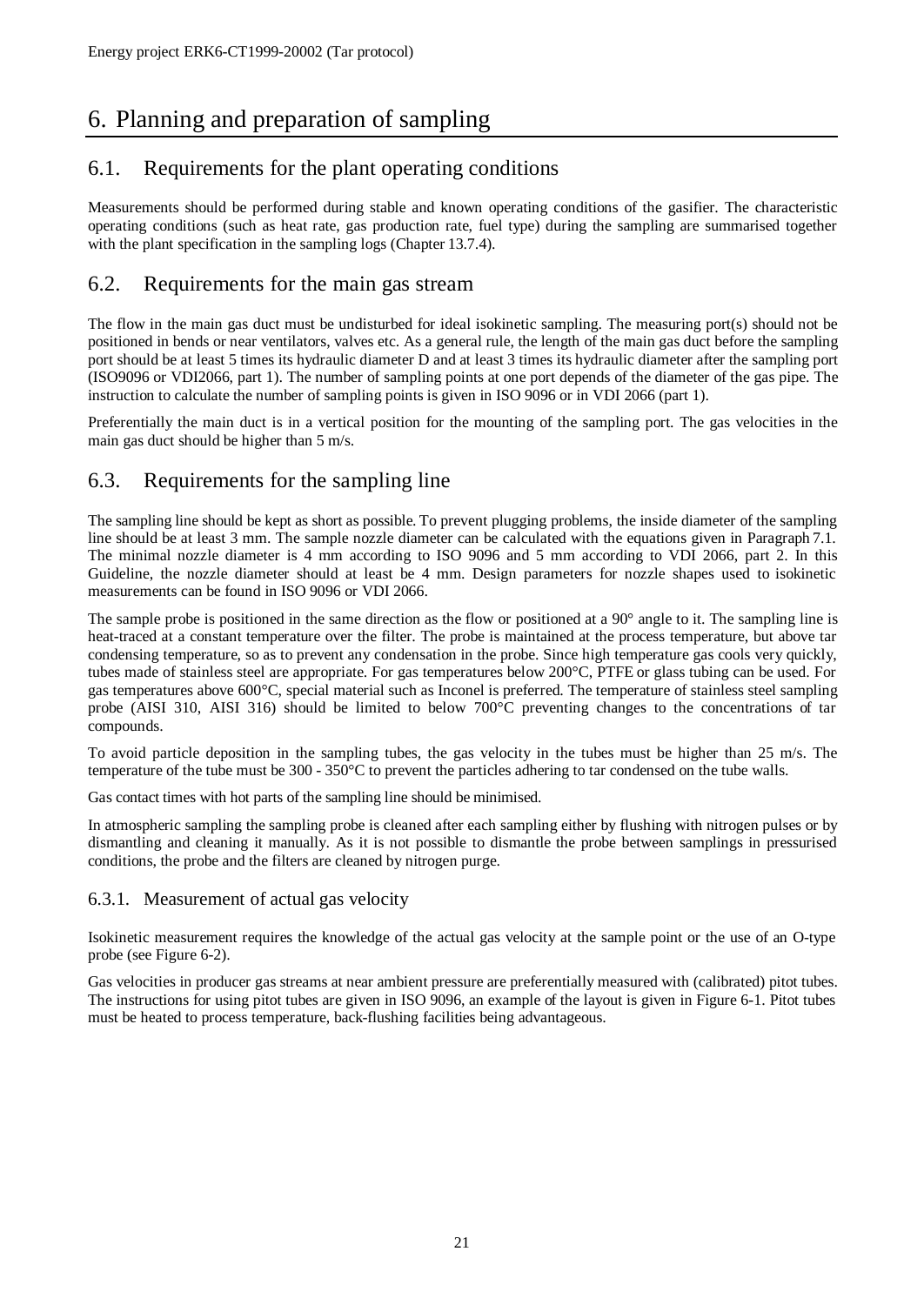

Figure 6-1: Pitot tubes for measurement of the producer gas flow.

In pressurised gasification applications removable pitot tubes cannot be used and hence gas velocities at the probe tip can not be measured. Alternatively, an O-type probe has been found to work well for pressurised producer gases (Figure 6-2). The O-type probe is also suitable for atmospheric applications.

If there is no velocity meter available calculation is performed according to Paragraph 7.1.

#### 6.3.2. O-type probe for isokinetic sampling

Isokinetic sampling can be performed using an O-type probe configuration (Figure 6-2) both for sampling atmospheric pressure gas and pressurised gases. For sampling from pressurised systems an O-type probe configuration is the preferred choice. This type of probe has been found to operate relatively well under pressure.



Figure 6-2 The configuration of the O-type probe

Isokinetic sampling is required for particles and low-temperature tar sampling points (temperatures under 350°C), where a proportion of the tar can be present as aerosols in the gas. In the case of isokinetic measurements the number of measuring points is defined by the diameter of the gas pipe. Details are found in ISO 9096 or VDI 2066. For nonisokinetic sampling one measurement point is sufficient.

## 6.4. Requirements for the sampling port

Sufficient space must be available to ensure easy access to sampling ports and placement of sampling equipment, typically an area of 4  $m^2$ . There should be good air-conditioning in the sampling site and exhaust gases must be safely vented to atmosphere. Work in the vicinity of pressurised systems should be avoided or kept to a minimum.

In pressurised gasification processes, the O-type probe (Figure 6-2) or other sampling probe(s) must be mounted before the start-up of the plant. The nitrogen flush through the probe tip has to be continuous except during the sampling.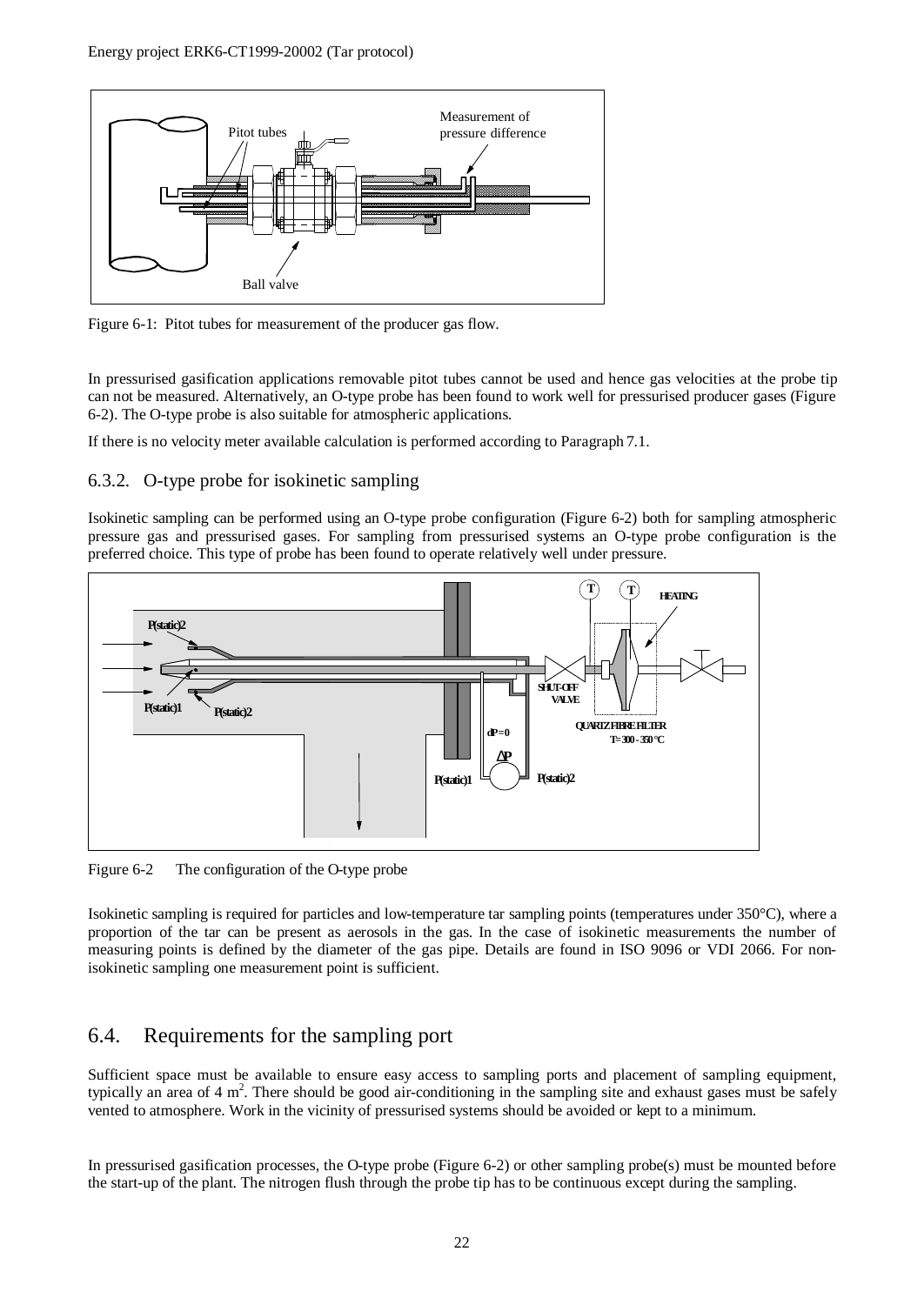In atmospheric processes, probe mounting during operation is possible. The mounting must be carried out safely both for producer gases with positive or negative pressure since combustible and poisonous sample gas exhibits a potential risk of explosion, fire and poisoning.

The joint of the atmospheric sampling probe is illustrated in Figure 6-3. The sampling port includes a main shut-off valve (a 2" ball valve) which must be assembled before plant startup. The sampling probe with the gas tight joint (stuffing box) can be mounted during gasifier operation. The stuffing box structure enables mounting the probe, warming the probe after mounting and displacing the probe without the danger of a gas leak.



Figure 6-3: Sampling port with lock consisting of ball valve and stuffing box (the sampling probe is not shown)

## 6.5. Preparation of the sampling

#### 6.5.1. Gas velocity meter

The pitot tube is the only measurement principle described within this Guideline which allows a measurement of the absolute gas velocity in the main gas stream. However, its use is limited to gases near atmospheric pressure. Accurate gas velocity measurement asks for calibrated pitot tubes. The pitot tubes are preferentially heated to process temperature. Possible plugging can be tested e.g. by gently blowing nitrogen through the tube. The preparation and calibration instructions of pitot tubes are found in ISO 9096.

#### 6.5.2. Particle filter

Filter thimbles or plates must be preconditioned according to Paragraph 8.1.2. A fast, easy and gas-tight clamp system should be used at both ends of the filter holder.

The filter holder including the filter is heated to its set value.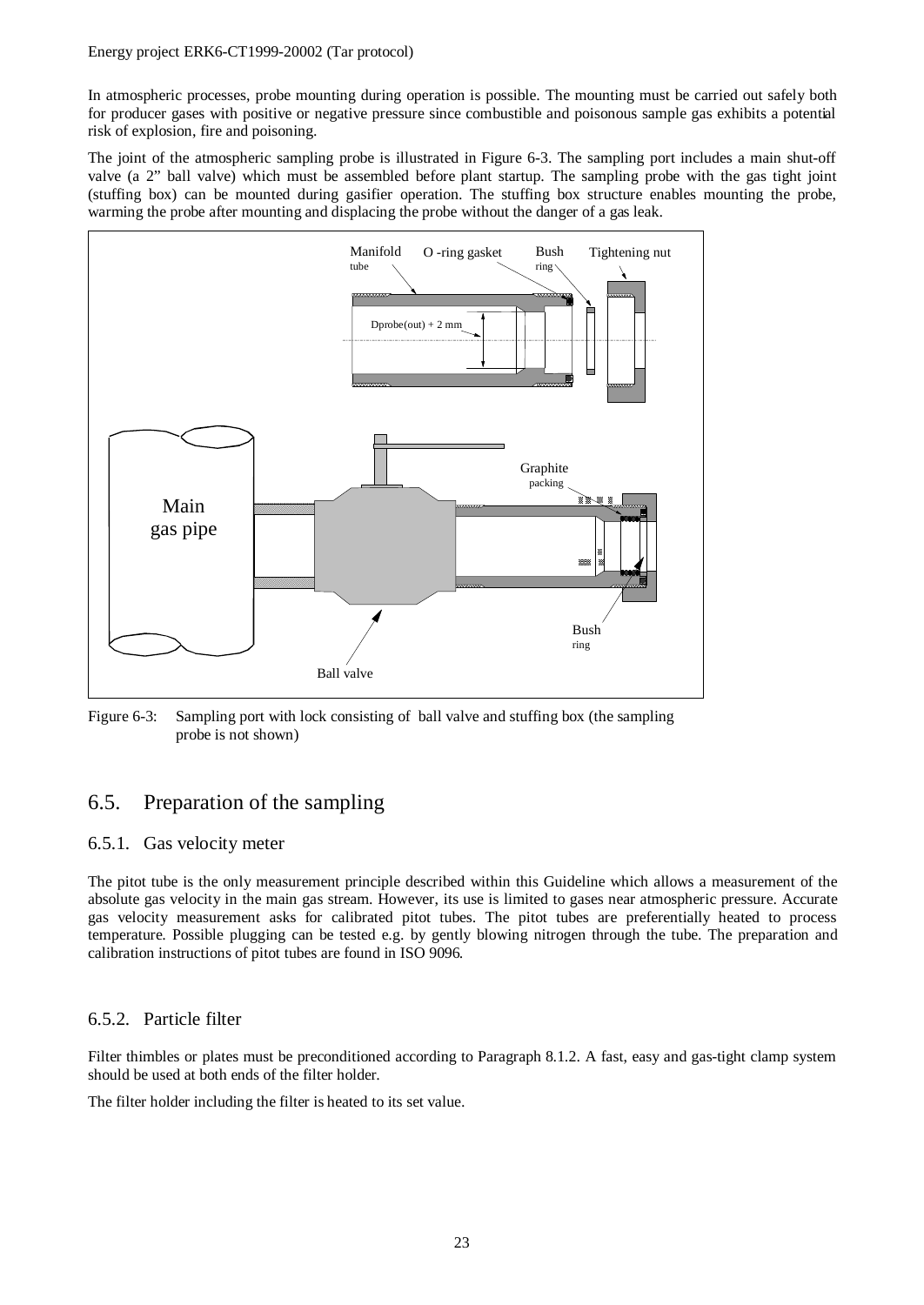#### 6.5.3. Moisture collector

Prior to sampling the moisture collector cooling system is checked. The preparation procedure depends on the chosen collector system. However, sufficient time should be allowed to ensure that the cooling system reaches the required temperature.

In case where a liquid quench system is used, the recirculating system is filled with the chosen liquid. After that, the liquid pump is switched off.

#### 6.5.4. Tar impingers

The solvent used for tar absorption and the (optional) glass beads used for improving heat and mass transfer are added in gas impinger bottles. In each impinger, approximately 50 ml of solvent is added. The drop-collecting bottle is placed after the impingers. The entire impinger train (incl. drop separator) is placed in the salt/ice bath. For a sampling temperature of –20°C, this cooling procedure requires approximately 30 minutes.

The cooling liquid can either be a mixture of ice/salt/water or of isopropanol/dry ice or by cryostatic cooling of isopropanol. When using an ice/salt/water cooling mixture, make sure that the mixture is wet.

#### 6.5.5. Cleaning of equipment before site measurements

Before using the equipment in connection with a site measurement, all glass equipment (sampling probe, impinger bottles, fritts, transport bottles etc.) have to be cleaned according to an internal laboratory instruction. Oil or tar contaminated glass equipment have to be put to soak in an alkaline bath (pH 11-12) for 24 hours. After this the glass parts have to be washed in a laboratory dishwasher with the following program:

#### 1. Primary rinse with soften water

- 2. Wash at 85 °C for 45 minutes.
- 3. Rinse 4 times with demineralizated water.

After this, the glass parts are heated in an oven to 500°C for 2 hours in order to remove possible organic residue on the glass.

After cooling, the glass parts are sealed with plastic wrap (parafilm).

PTFE hosing has to be rinsed with DCM and acetone under save laboratory conditions until the tubes appear clean. From time to time, the cleaning procedure is checked by analysis of rinsing liquid. After washing, the tubes are sealed with plastic wrap (parafilm).

#### 6.5.6. Choice of correct nozzle size

The diameter of the sampling nozzle is normally determined by the requirement that the isokinetic sample flow in the beginning of a measurement should equal to about 70% of the sampling trains pump capacity. In this Guideline the sample flow rate is limited to 0.1-0.6  $m_A^3/h$ . The calculation of the correct nozzle size appears from Paragraph 7.1.

#### 6.5.7. Backup VOC adsorber

The backup VOC sampler is positioned as specified and prepared according the type of adsorbens selected.

#### 6.5.8. Gas suction and volume metering

The calibrated gas volume meter and the pump are connected to the sampling line and to the vent gas line. The temperature and the atmospheric pressure are measured.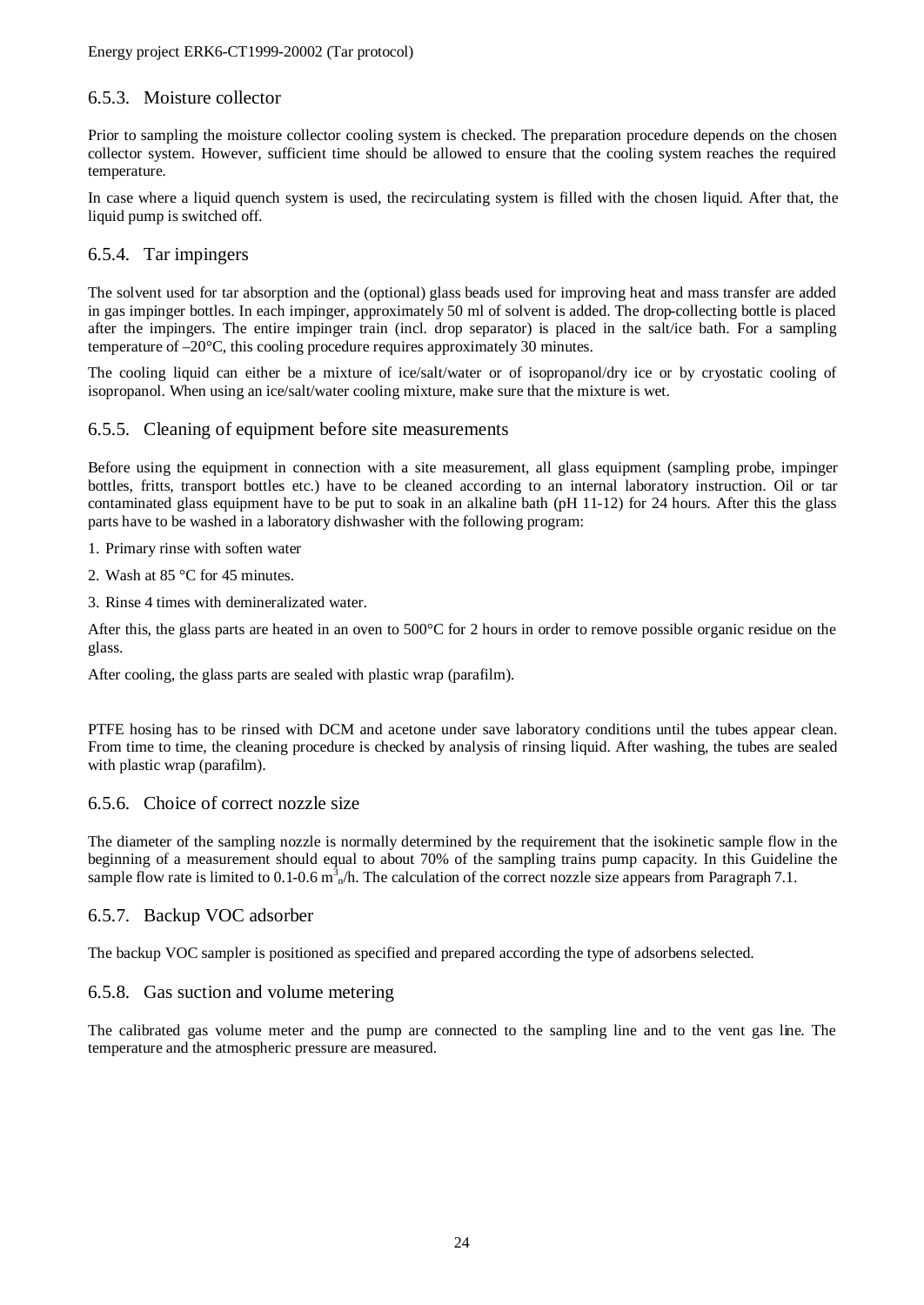## 7. Sampling procedures

#### 7.1. Isokinetic sampling

Isokinetic sampling means that the velocity entering the sample probe (nozzle) must equal the free stream velocity of the gas being sampled:

$$
v'_a = v'_N \tag{Eq. 7-1}
$$

When the sample gas velocity  $n'$ <sup>*N*</sup> is higher than the gas velocity in the duct  $n'$ <sup>*a*</sup>, the sampling is designated as over isokinetic. Since over isokinetic sampling implies lower sampling errors in particle concentrations and exact isokinetic sampling is not always possible in practice, the sampling should to be conducted within the following limits

$$
0.95 < \frac{v_N'}{v_a'} < 1.15 \tag{Eq. 7-2}
$$

Within this Guideline, two isokinetic sampling principles and one quasi isokinetic principle based on a mass balance are described. The principles are:

- a) Measurement of dynamic pressure with a pitot tube followed by determination of actual gas velocity and isokinetic flow rates
- b) Measurement of static pressure difference with an O-type probe and adjustment of isokinetic sampling conditions
- c) Estimation of the producer gas generation rate by applying a mass balance

#### 7.1.1. Adjustment of isokinetic sampling based on pitot tube measurement

Pitot tubes measure the pressure difference between the total pressure and the static pressure = the dynamic pressure in the sampling line. When using a standard pitot tube, the gas velocity  $v'_a$  at a sampling point is expressed as

$$
v'_a = \sqrt{\frac{2 \cdot \Delta p_{Pt}}{r'_a}} = \frac{q'_{va}}{A \cdot 3600}
$$
 (Eq. 7-3)

In connection with this Guideline the dried gas sample flow rate  $q_{V_g}$  is measured by a gas volume meter. The velocity in the nozzle opening amounts to

$$
v'_{N} = \frac{q'_{VN}}{a \cdot 3600} = \frac{q_{Vg}}{a \cdot 3600} \cdot \frac{p_{am} + p_g}{p_{am} + p_a} \cdot \frac{273.15 + \Theta_a}{273.15 + \Theta_g} \cdot \left(1 + \frac{f_n}{0.804}\right)
$$
(Eq. 7-4)

From equations 7-1, 7-3 and 7-4 it follows that the volumetric gas flow rate through the gas meter becomes

$$
q_{Vg} = \sqrt{\Delta p_{Pt}} \cdot 3600 a \cdot \sqrt{\frac{2}{\Gamma_a'}} \cdot \frac{p_{am} + p_a}{p_{am} + p_g} \cdot \frac{273.15 + \Theta_g}{273.15 + \Theta_a} \cdot \frac{1}{(1 + \frac{f_n}{0.804})}
$$
(Eq. 7-5)

#### 7.1.2. Adjustment of isokinetic sampling conditions using O-type probe

Isokinetic sampling is best performed using an O-type probe, which incorporates separated hollow chambers surrounding the nozzle. The hollow chambers (measurement chambers) are provided with a number of holes internally and externally which connect the chambers with the interior and the exterior of the nozzle through which the main stream of gases pass. The static pressure in the chambers is monitored via pipe connections to the pressure gauge. Figure 7-2 shows an O-type nozzle of this design, however, it has the disadvantage that special fabrication is required. A simpler O-type probe is illustrated in Figure 7-1.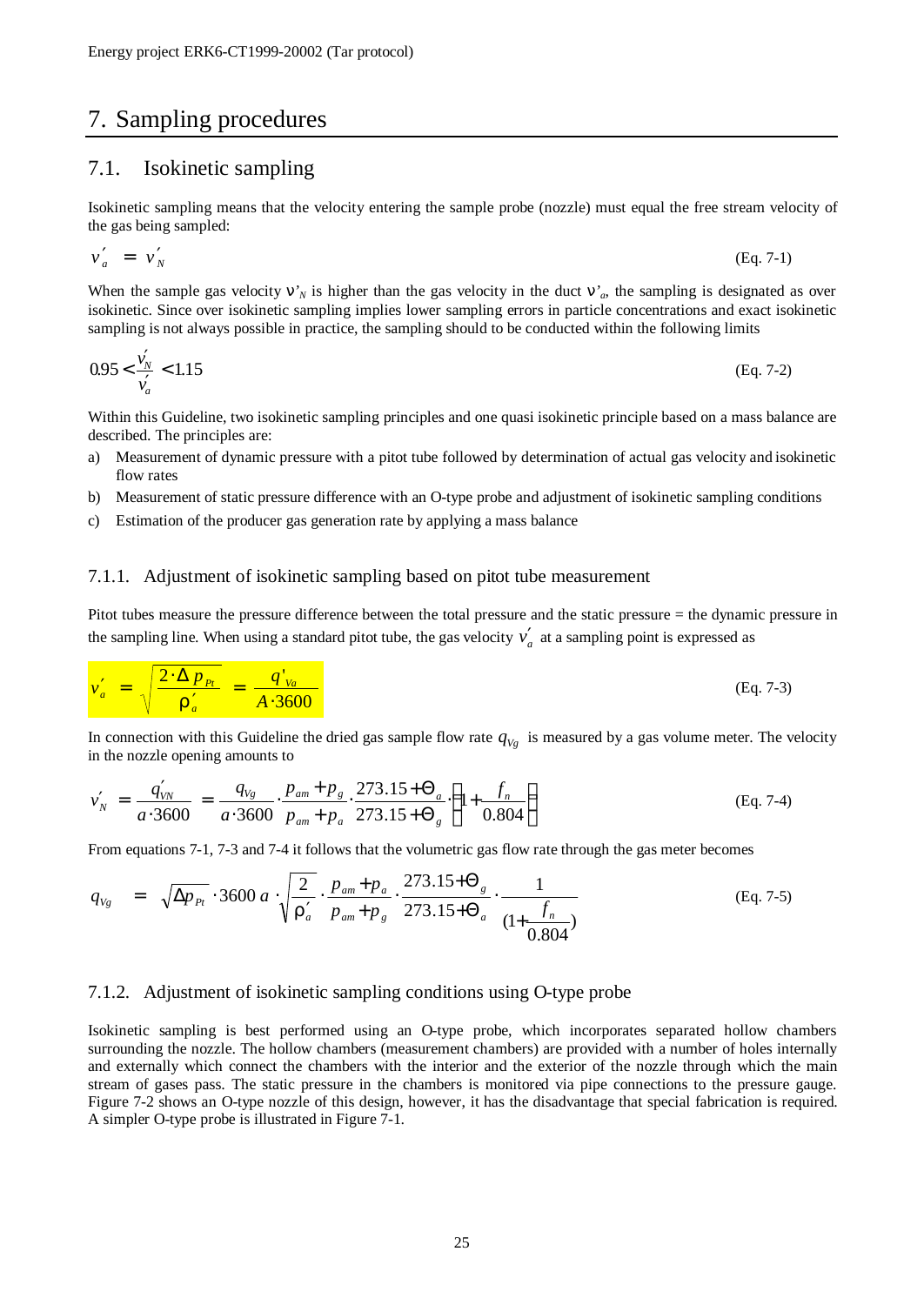

Figure 7-1 Simple O-type probe Figure 7-2 O-type probe

Isokinetic sampling conditions are achieved by equalising the interior and exterior static pressure signal. When the difference between the two signals is zero, the gas velocity in the nozzle is deemed to be the same as outside the nozzle. Continuous equalisation is established by means of the bypass valve on the vacuum pump.

A series of tests have been carried out in order to determine the magnitude of errors resulting from deviations from the zero pressure. The tests show that in low velocity streams significant sampling errors may result from small deviations from zero pressure. For example, in a duct with a gas velocity of 5 m/s, a 40% sampling error may result from a 12 Pa deviation from zero. For a gas velocity of 15 m/s, the same deviation from zero would result in only a 3% sampling error. In sites where steady flow conditions frequently do not exist and in low velocity streams the use of O-type probe is not reliable and it is useful only as a rough means of adjustment to approximate isokinetic conditions.

#### 7.1.3. Estimation of isokinetic sampling based on calculation from the gasifier load

Where pitot tubes or O-type probes can not be used or are not available, the producer gas flow rate and the isokinetic sampling rate can be calculated from a mass balance. The method presented here determines the producer gas flow rate from the gas yield and the gasifier load and can be applied to all types of gasifiers.

The calculation method presented here is based on a total carbon balance and can be applied when the following requirements are satisfied:

- a) Gasifier operation is stable;
- b) Main gas composition  $(CO, CO_2, CH_4)$  are known;
- c) Fuel feeding rate (in kg/h), fuel moisture and carbon content are known;
- d) Solid or liquid carbonaceous effluent streams (bottom ashes, particles, tar) and their carbon content are known.

The general calculation of the producer gas flow rate based on an elemental carbon balance can be written as

$$
q_{m, \text{fuel}} cc_{\text{fuel}} + \sum q_{V, \text{agent}} cc_{\text{agent}} = q_{V, \text{gas}} \cdot \left( cc_{\text{gas}} + c_{\text{tar}} cc_{\text{tar}} + c_{\text{particles}} cc_{\text{particles}} \right) + q_{m, \text{ash}} cc_{\text{ash}}
$$
 (Eq. 7-6)

with  $q_{m, \text{fuel}}$ 

Fuel feeding rate [kg dry biomass  $/h$ ]

| $cc$ <sub>fuel</sub> | $=$     | Carbon content of fuel [kg C / kg dry biomass] $(= 0.47$ for woody biomass)                                                            |
|----------------------|---------|----------------------------------------------------------------------------------------------------------------------------------------|
| $q_{V,agent}$        | $=$     | Gasification agent feeding rate $[m3n/h]$                                                                                              |
| $cc_{agent}$         | $=$     | Carbon content of gasification agent [kg C / $m_n^3$ ]                                                                                 |
| $q_{V,gas}$          | $=$ $-$ | Producer gas generation rate $[m3n/h]$                                                                                                 |
| $cc_{\textit{gas}}$  |         | Carbon content of non-condensable gases (CO, CO <sub>2</sub> , CH <sub>4</sub> ) in producer gas [kg C / m <sup>3</sup> <sub>n</sub> ] |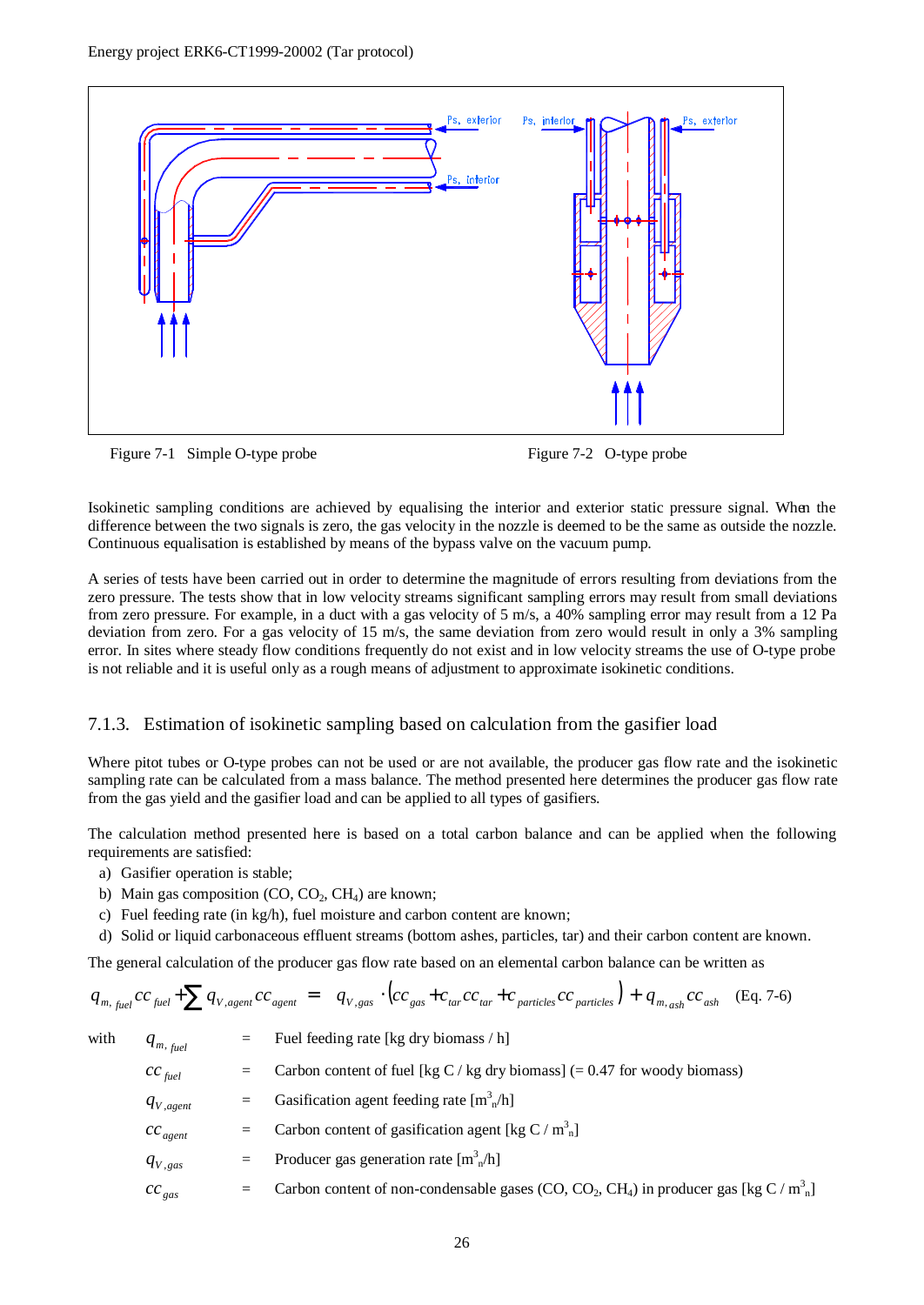| $c_{\textit{tar}}$                                                                       | $=$ $-$ | Tar concentration in producer gas $\lceil \text{kg/m}^3 \rceil$      |
|------------------------------------------------------------------------------------------|---------|----------------------------------------------------------------------|
| $cc_{\text{tar}}$                                                                        | $=$     | Carbon content of tar [kg $C / kg$ tar]                              |
| $c_{\scriptscriptstyle particles}$                                                       | $=$     | Particle concentration in producer gas $\lceil \text{kg/m}^3 \rceil$ |
| $cc$ particles                                                                           | $=$     | Carbon content of particles [kg $C / kg$ dry biomass]                |
| $q_{\scriptscriptstyle m, \scriptscriptstyle a\scriptscriptstyle s\scriptscriptstyle h}$ | $=$     | Bottom ash rate [kg dry ash / h]                                     |
| $cc_{_{ash}}$                                                                            | $=$     | Carbon content of bottom ash [kg $C / kg$ dry ash]                   |

Generally, the gasification agent does not contain carbonaceous gas components, hence  $cc_{agent} = 0$ . Dividing equation by the fuel feeding rate and rearrangement gives the specific producer gas yield

$$
Y_{gas} = \frac{q_{V,gas}}{q_{m,fuel}} = \frac{cc_{fuel} - c_{ash,fuel} cc_{ash}}{cc_{gas} + c_{tar} cc_{tar} + c_{particles} cc_{particles}}
$$
(Eq. 7-7)

with  $Y_{gas}$  = Producer gas yield  $[m^3_{n}/kg\text{ dry biomass}]$ 

 $c_{ash, fuel}$ = Ash content of fuel [kg / kg dry biomass]

The method determines the dry producer gas yield on dry basis and does not require any information on the moisture content of the producer gas. Multiplication of the gas yield by the fuel feeding rate (dry basis) provides the actual producer gas flow rate (dry basis; 0°C, 101300 Pa). As the sampled gas volume is also measured as dry gas, the target isokinetic sampling flow can be controlled during sampling by monitoring and adjusting the gas meter.

Analogous to the pitot tube velocity measurement, the calculation of the effective isokinetic sampling conditions from equation (Eq. 7-7) can also be performed after the sampling.

The producer gas yield is a characteristic feature of the chosen gasification reactor under the given operating conditions (load, fuel moisture, fuel type etc.). Examples of producer gas yields are given Table 7-1.

|                                                   |                              | Countercurrent fixed<br>bed gasifier | Cocurrent fixed<br>bed gasifier | <b>CFB</b><br>gasifier |
|---------------------------------------------------|------------------------------|--------------------------------------|---------------------------------|------------------------|
| Fuel moisture                                     | wt% (daf)                    | 50                                   | 16                              | 15                     |
| Ash content                                       | wt% (daf)                    | 1                                    | 1                               | $\mathbf{1}$           |
| C in bottom ash                                   | wt%                          | 1                                    | 50                              | 10                     |
| H <sub>2</sub>                                    | $\%$                         | 18.0                                 | 14.2                            | 14.8                   |
| CO <sub>2</sub>                                   | $\%$                         | 7.0                                  | 12.9                            | 15.0                   |
| CO                                                | $\%$                         | 32.0                                 | 18.0                            | 15.4                   |
| CH <sub>4</sub>                                   | $\%$                         | 5.0                                  | 1.9                             | 4.2                    |
| Particle                                          | $mg/m_n^3$                   | 200                                  | 1,000                           | 20,000                 |
| C in particles                                    | wt%                          | 80                                   | 80                              | 80                     |
| Tar                                               | $mg/m_n^3$                   | 100,000                              | 1,000                           | 20,000                 |
| $C$ in tar                                        | wt%                          | 60                                   | 90                              | 90                     |
| Gas yield according to (Eq. 7-7) $Y_{\text{gas}}$ | $m^3$ <sub>n</sub> /kg (daf) | 1.84                                 | 2.73                            | 2.23                   |
| Fraction of C in particles,<br>bottom ash and tar | % of total C in<br>gas       | 11.3                                 | 1.0                             | 15.5                   |

Table 7-1 Calculated producer gas yields from various gasifiers using wood as fuel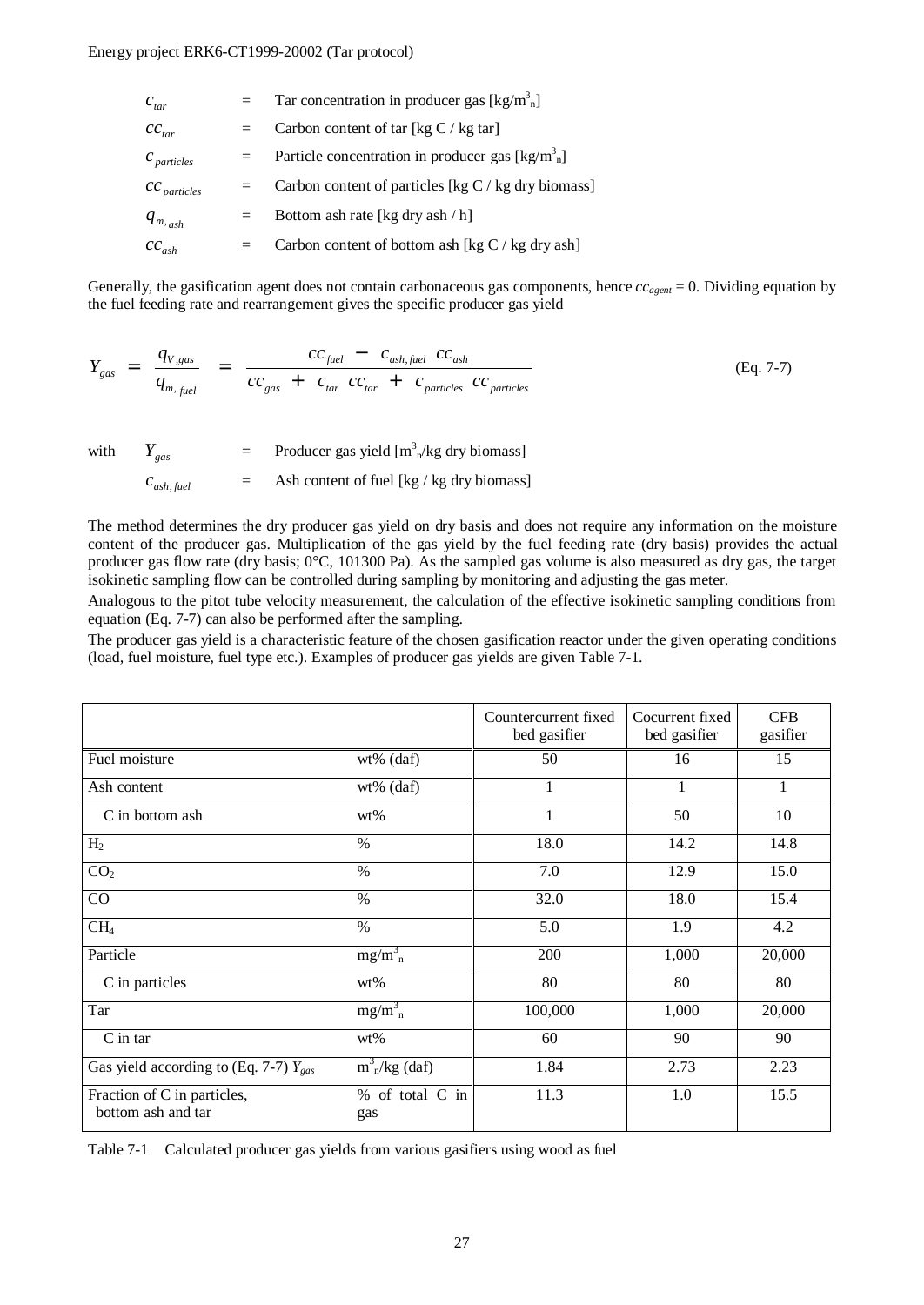Remarks: A survey of typical gas composition, tar and particle concentration from various gasifier reactor types is given in Appendix 13.1. Carbon content of the fuel is 49 wt% (typical for leavy wood); carbon content in particles, bottom ash and tar are estimated from typical experimental data.

For a typical cocurrent gasifier, the fraction of carbon found in the bottom ash, particles and tar typically amounts to 1% of the total carbon in the gas. Hence, the carbon in the carbonaceous effluent streams has no significance for the producer gas yield calculation for such type of gasifiers. For countercurrent and fluidised bed gasifiers, the amount of carbon in particles and tar ranges from 10% to 15% of the total carbon in the gas. In these cases, some (pre) information of the tar and particle levels is required to determine gas yields accurately.

Another method for estimation of the producer gas flow rate which can be used e.g. for cocurrent gasifiers coupled to IC engines is based on the determination of the displaced gas volumes within the engine cylinders [BTG, 2000 and Ramackers, 1985]. This method requires the cylinder volume, the engine speed and air supply and the oxygen content in the exhaust gas.

#### 7.1.4. Calculation of nozzle diameter

The nozzle diameter is chosen in order to adjust the velocity in the nozzle to the surrounding duct velocity. Furthermore, the correct choice of nozzle contributes to obtain a suitable duration of sampling and a suitable sample flow rate. The suitable sample flow rate through impinger bottles is often a barrier for proper isokinetic sampling. Several CEN standards recommend a flow rate between 8 and 33 l/min for Midget and Greenburg-Smith impingers and a flow rate between 1 and 3 l/min for impinger bottles with frits. A specially designed VTT impinger is suitable in the range of 2 to 10 l/min.

With a maximum flow rate of 10 l/min and a minimum nozzle diameter of 5 mm it is possible to make isokinetic samplings up to a maximum gas velocity of 8.5 m/s on the condition that there are constant gas conditions through the sampling train. As producer gas normally contains some humidity and has a higher temperature than the gas in the sampling train, the velocity will be higher than 8.5 m/s in practice.

A general expression for calculation of nozzle diameter based on known gas velocity (measurement with pitot tube including moisture content) appears from the following equations:

$$
n'_{N} \cdot a \cdot 3600 = q'_{VN} = q_{Vg} \left(1 + \frac{f_n}{0.804}\right) \cdot \frac{p_{am} + p_g}{p_{am} + p_a} \cdot \frac{273.15 + \Theta_a}{273.15 + \Theta_g}
$$
(Eq. 7-8)

the nozzle face area *a*

$$
a = A \cdot \frac{q_{v_g}}{q'_{v_a}} \left(1 + \frac{f_n}{0.804}\right) \cdot \frac{p_{am} + p_g}{p_{am} + p_a} \cdot \frac{273.15 + \Theta_a}{273.15 + \Theta_g}
$$
(Eq. 7-9)

where  $0.1 \le q_{Vg} \le 0.6 \text{ m}^3$ <sub>n</sub>/h and the nozzle diameter  $d_N$  is calculated as follows

$$
d_N = \sqrt{\frac{4 \cdot a}{p}} \tag{Eq. 7-10}
$$

A general expression for calculation of nozzle diameter based on the assumption of a gas yield shown in Table 7-1 appears from the following equation:

With a gas yield value from Table 7-1, which fits the present object, it is possible to calculate the wet producer gas flow  $q'_{Va}$  and the gas velocity  $v'_a$ 

$$
q'_{Va} = Y_{gas} \cdot r\mathbf{h}_{fuel} \cdot \frac{101300 \cdot (273.15 + \Theta_a)}{273.15 \cdot (p_{am} + p_a)} \cdot (1 + \frac{f_n}{0.804})
$$
(Eq. 7-11)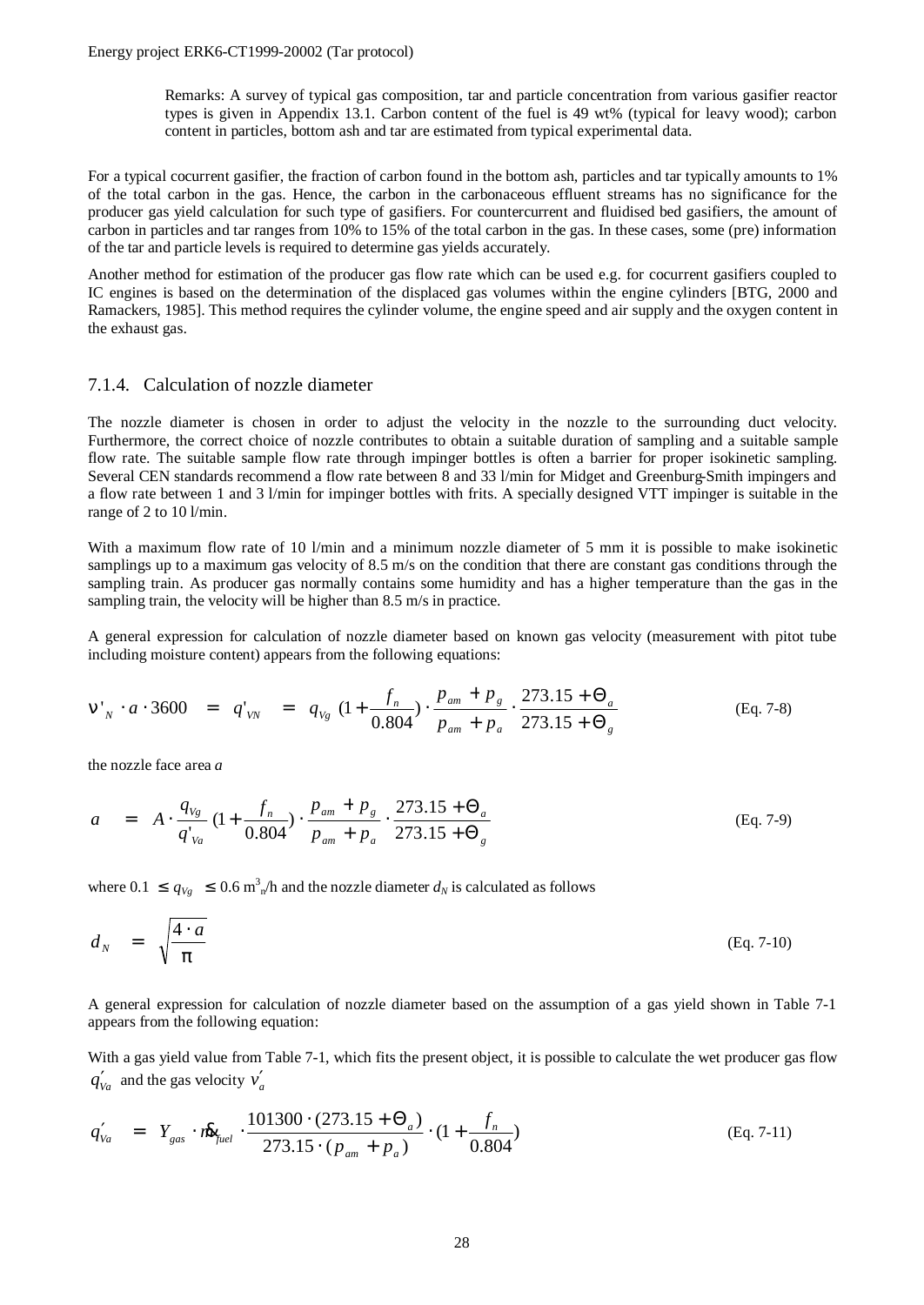$$
v'_a = \frac{q'_{va}}{A \cdot 3600}
$$
 (Eq. 7-12)

The appropriate nozzle area is expressed by

$$
a = A \cdot \frac{q'_{v_g}}{q'_{v_a}} = A \cdot \frac{q_{v_g} \cdot (1 + \frac{f_n}{0.804})}{q'_{v_a}} = A \cdot \frac{q_{v_g} \cdot 273.15 \cdot (p_{am} + p_a)}{Y_{gas} \cdot \hat{m}_{fuel} \cdot 101300 \cdot (273.15 + \Theta_a)} \text{ (Eq. 7-13)}
$$

According to ISO 9096 the minimum nozzle size should be 4 mm.

#### 7.2. Sampling train leak test

Leaking of the sampling train can be tested either by pressurising or underpressurising the entire sampling train starting from the particle filter inlet to the gas meter inlet. The test should be done at a pressure, which is 0.2 bar above or below the maximum sampling over or under pressure.

Pressurising of the train is carried out gently feeding gas from a cylinder into the particle filter inlet and the rest of the sampling train. The exit of the gas pump is locked by a ball valve. The pressure in the sampling line is monitored/observed by a pressure indicator (should stay constant). Possible leaks can also be detected as gas bubbles in the impingers or by leak indicators. Stopping the gas supply from the cylinder and carefully opening the shutoff valves after the pump terminates the leakage test. The pressure release procedure must be undertaken with utmost care and generally lasts for at least one minute.

The vacuum leakage test is done by using the gas metering pump. A shut-off valve is placed in a closed position at the inlet of the particle filter. The gas pump is turned on and the pressure is gently reduced to its desired value. Possible leaks are detected as gas bubbles in the impingers or by monitoring the gas meter reading. Termination of the leakage test is performed by carefully opening of the ball valve at the particle filter inlet while the pump is still displacing. When gas bubbles penetrate the condenser and the impingers, the gas flow rate is reduced by gently opening the bypass valve over the pump. The pressure release procedure must be performed with utmost care and generally lasts for at least one minute.

If the gas mixture to be studied does not contain oxygen, leaks can be detected also during sampling by an oxygen analyser connected to the sampling line.

#### 7.3. Execution of sampling

It is preferred that the gas composition, the gas temperature and the static pressure in the gas line are measured and recorded continuously.

The leak test of the sampling train (see Paragraph 7.2) must be made before the probe and the particle filter are mounted.

The sampling apparatus for atmospheric gasifiers is designed such that the probe can be inserted and removed from the sampling port during gasifier operation without any gas leaks or entry of air into the gas line. The probe is inserted via the sampling port to the closed shut-off valve. The procedure is as follows:

- 1. Ensure that the sampling port is free from tar and particle deposits between the ball valve and the gas line. Ensure that the ball valve can be operated easily and that the stuffing box can be tightened.
- 2. Ensure that the impinger train is connected correctly and that the stop valve in the sample line is closed. Mark the distance from the sampling point to the stuffing box on the sampling probe. Insert the probe into the lock and tighten the stuffing box slightly. Heat the sampling probe to its set value and cool the impinger bath to its set value.
- 3. Impurities must not enter the nozzle opening during insertion and withdrawing of the probe. Do not touch any walls with the nozzle opening.
- 4. Open the ball valve and move the heated probe forward into sampling position (normally one point in the centre of the gas line is sufficient in gas lines with a diameter smaller than (or equal to) 350 mm). In gas lines with a larger diameter, the number of sampling points have to be determined according to ISO 9096. The nozzle axis is held at a right angle to the gas flow direction. Tighten the stuffing box.
- 5. Mount the particle filter and heat to its set value.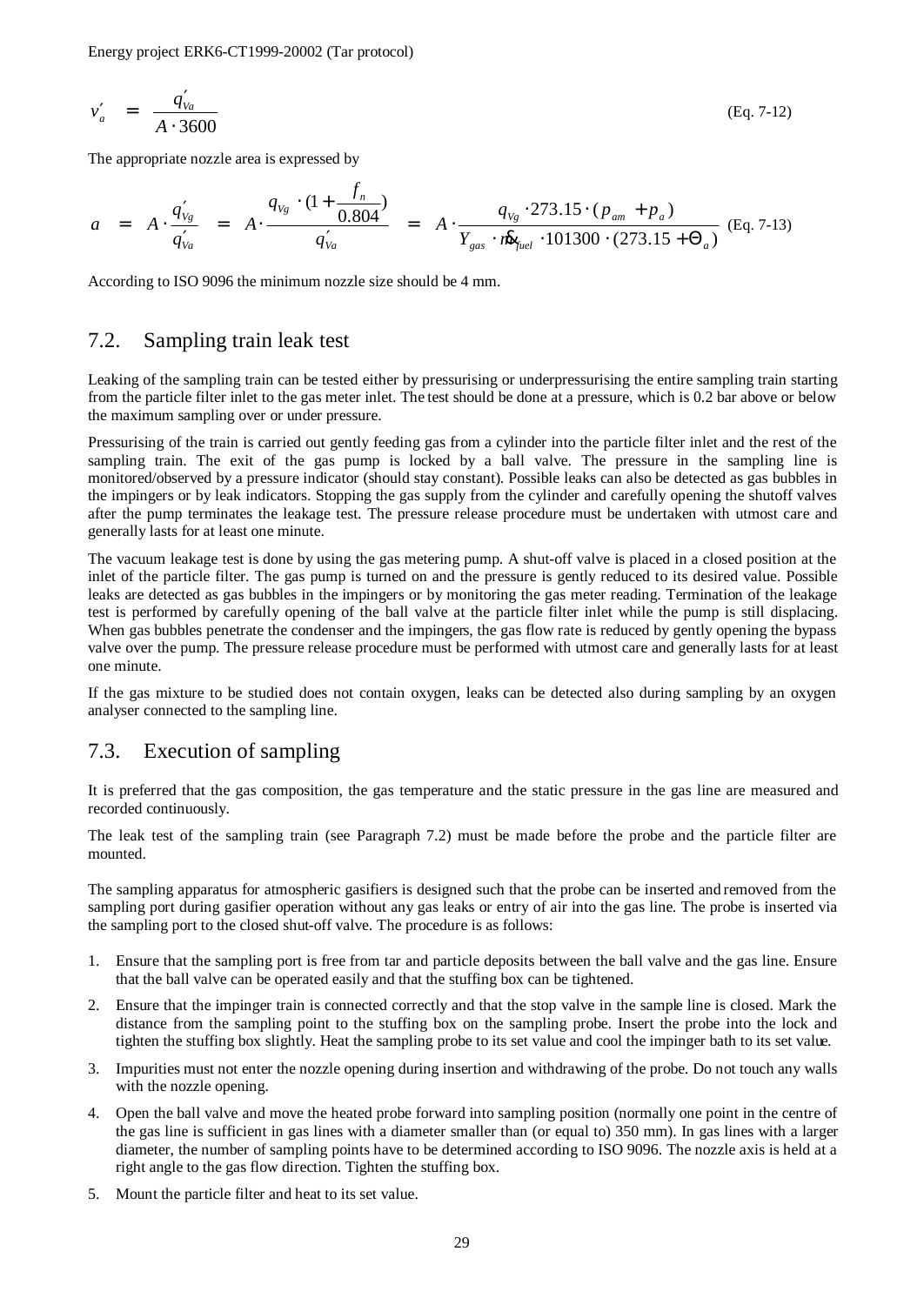- 6. Wait for the correct sampling temperature.
- 7. Read the gas volume meter. Record the starting time. Turn the probe tube until the nozzle faces directly upstream, start the vacuum pump, start the timing device and open the stop valve. Then adjust the control valve to give the required flow reading as calculated according to nozzle size, gas velocity, etc.
- 8. Monitor the rotameter, which is used as a indicator of the gas flow and the static pressure measurement at the gas volume meter. Adjust the control valve as necessary throughout the sampling period to maintain isokinetic sampling. Record the temperature and static pressure at the gas volume meter at regular intervals. During sampling check the temperature of the impinger cooling bath and the temperature of the filter housing.
- 9. Occasionally agitate the condenser cooling liquid and the impingers to ensure even temperature distribution in the cooling media.
- 10. When an adequate quantity of tar and particles has been collected or if the pressure drop in the sampling train prevents isokinetic sampling, the sampling has to be terminated (see Paragraph 7.4).
- 11. Close the stop valve in the sample line, stop the timing device, stop the vacuum pump and turn the probe tube through 90 °. Dismantle the particle filter. Withdraw the probe until the ball valve can be closed and then remove the probe with great care in order to avoid contact with any deposits within the gas line or the sampling port.
- 12. Record the time for stopping and the gas volume meter; as soon as possible remove the filter cartridge from the filter housing and store it in solvent in a tightly closed bottle, to avoid polymerisation of tar during cooling. Then clean the sample line (see paragraph 7.5) and prepare the samples for subsequent analysis (see paragraph 7.6).
- 13. When the probe is not removed (e.g. press. gasifiers), the probe is flushed with  $N_2$ .

When it is necessary to repeat the measurements of the tar and particle concentration, then repeat procedures 1 to 13. Prepare the next sampling (including leakage test) as soon as possible and be sure that comparable plant conditions are available. Normally, between 2 and 6 measurements should be sufficient for determination of tar and particle content in producer gas. If the gasification process is not quite stable, it could be necessary to carry out even more measurements.

### 7.4. Duration of sampling

The actual quantity that is collected depends on the concentration, sampling time and pump capacity. For low concentrations, increased sampling time and pump capacity will be needed in order to collect an adequate quantity. Otherwise, improvement of the weighing procedure is necessary to obtain an acceptable weighing error.

With gravimetric measurements of tar and particle concentrations it is assumed that the weighing inaccuracy is better than 5%. To achieve this, an adequate quantity of tar and particle matter has to be collected. With an error of 0.2 mg per weighing, and considering the fact that the collected amount is calculated from the difference of two weightings (5%  $\approx$ 0.3 mg), an adequate quantity of gravimetric tar in the sample for the analysis amounts to about 6 mg.

For GC based individual compound analysis, the adequate compound quantity amounts to about 5 to 10 mg/litre solution. The sampling duration can be calculated on the basis that 300 ml solvent is used for sampling and equipment cleaning and 300 ml of solvent is used for the Soxhlet extraction procedure from the particle filter. In case where the optional liquid quench system is used, an additional amount of approx. 300 ml of solution will be generated.

In connection with high concentration measurements the minimum sampling time for collection of an adequate quantity of matter can be < 30 minutes. In this case it is recommended to sample more matter than the minimum matter required. If the particle filter clog up within 30 minutes, it is recommended to stop the measurement and start a new measurement with smaller nozzle and lower sample flow rate, but still in accordance with isokinetic sampling.

In connection with low concentration measurements it is recommended to use the largest nozzle possible and the highest allowed sampling flow rate, also in accordance with isokinetic sampling.

With high moist gas, a large amount of condensate will be generated thus requiring adequate volumes of condensers. Generally, also the moisture content of the gas is determined thus a certain amount of condensate is required to accurately determine the gas moisture.

## 7.5. Equipment cleaning after sampling

After termination of sampling, the unheated parts of the sampling train must be rinsed in order to collect tar deposits from the train. Disconnect the flexible tubing from the probe tube. With a wash bottle inject solvent into the hose and shake until the hose appears clean. Use no more solvent than necessary. Transfer the rinsing solvents to a storage bottle.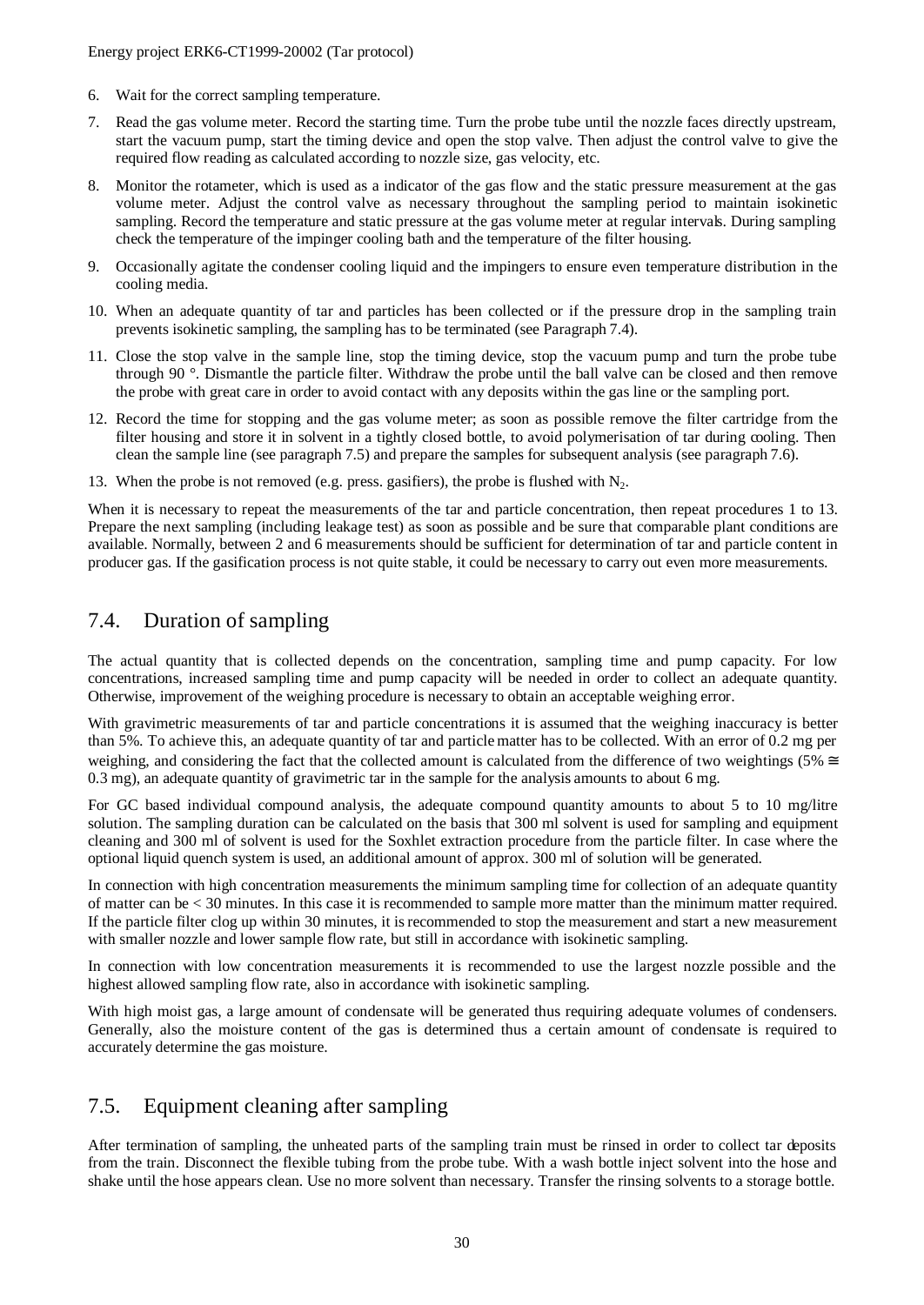## 7.6. On-site preparation and storage of samples for analysis

The sampling solution is stored in a sealed, dark bottle, which is marked with a clear identification label and kept at a temperature  $<$  5  $\degree$ C until analysis. In some cases (e.g. countercurrent raw gases) it may be necessary to store the liquids in nitrogen atmosphere and in dark bottles. The analysis is preferably performed as soon as possible and should be completed within a month after sampling. Instead of a dark bottle, also a glass bottle can be used that is kept in the dark.

The particle filter must be handled with great care. When removing the filter from the housing it is imperative that no particles are added to or dropped from the filter. It is also imperative that no filter material is lost during handling.

The filter cartridge is stored in solvent in a jar with sealed screw cap. At least the same solvent must be used for the filter storage as for the Soxhlet extraction, preferably the same solvent as for sampling and/or for analysis). The storage jar is marked with a clear identification label and it is kept at a temperature  $< 5^{\circ}$ C until analysis.

The plate or membrane filters are stored in a sealed Petri dish with a suitable diameter.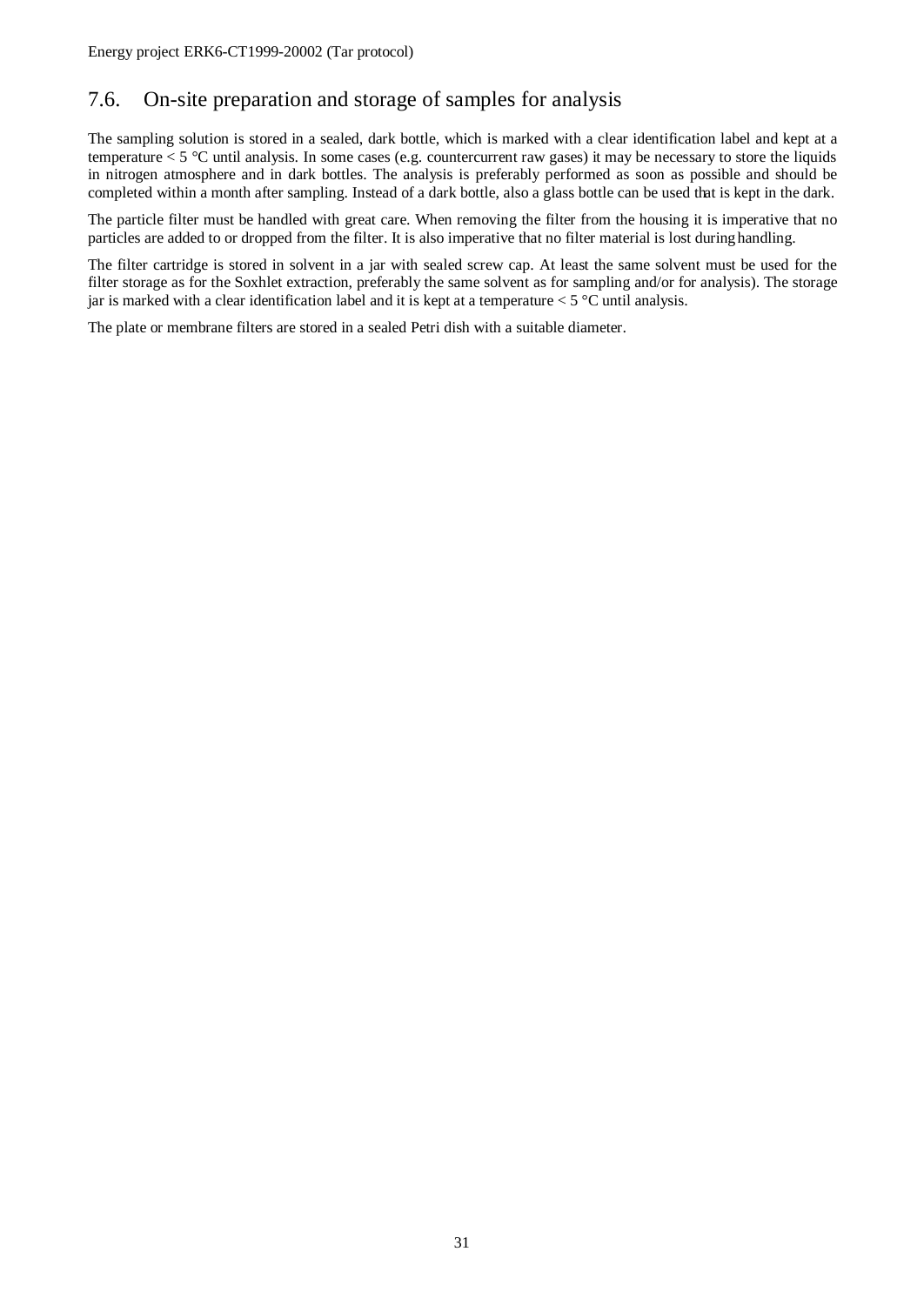## 8. Analysis of samples

Biomass tar is a complex material consisting of hundreds of compounds, varying widely in polarity and molecular mass. The main products from the thermal processing of biomass are carbon monoxide, carbon dioxide, hydrogen and methane. However, small amounts of organic 'contaminants' are formed as undesirable by-products and it is a common perception that these toxic by-products will have detrimental effects both on down-stream treatment plant and power generation packs, and if emitted to atmosphere, the local environment. Reliable sampling and analysis of these products from biomass gasification is essential for the successful process development and economical operation of commercial gasifiers.

During the tar formation period in the gasifier the free radical content is high rendering the tar mixture unstable and reactive. When the tar is isolated and allowed to cool down polymerisation/oxidation reactions occur resulting in a high molecular weight material with complex structures. The analysis of the tar should be performed as soon as possible after sampling but within one month, minimising any polymerisation/oxidation reactions.

Positive identification of the condensed material as biomass tar is performed using GC-MS, which is used to identify the compounds present in the tar. The presence of tar is indicated typically by the presence of the US-EPA suite of PAH compounds, phenols and BTX. Quantitative determination of each compound can then be performed either by GC-MS or GC-FID analysis using internal standards. It may be necessary for the process operator to quantify certain compounds present in the tar and to use these as markers in order to improve the gasification process.

Not all of the tar constituents are amenable to GC analysis, because of the presence of high molecular weight material. GC analysis will usually determine more than 80% of the tar, the remainder being high molecular weight material of  $>350$  g/mol. Only for updraft gasifier tars, this fraction can be considerably lower.

The main compounds of interest to operators, particularly of gas turbines, are the PAH compounds in the range naphthalene to indeno (1,2,3 cd) pyrene, phenols, methylphenols and dimethylphenols.

Figure 8.1 shows schematic for post sampling procedures



*Figure 8.1 Schematic Showing Post Sampling Procedures*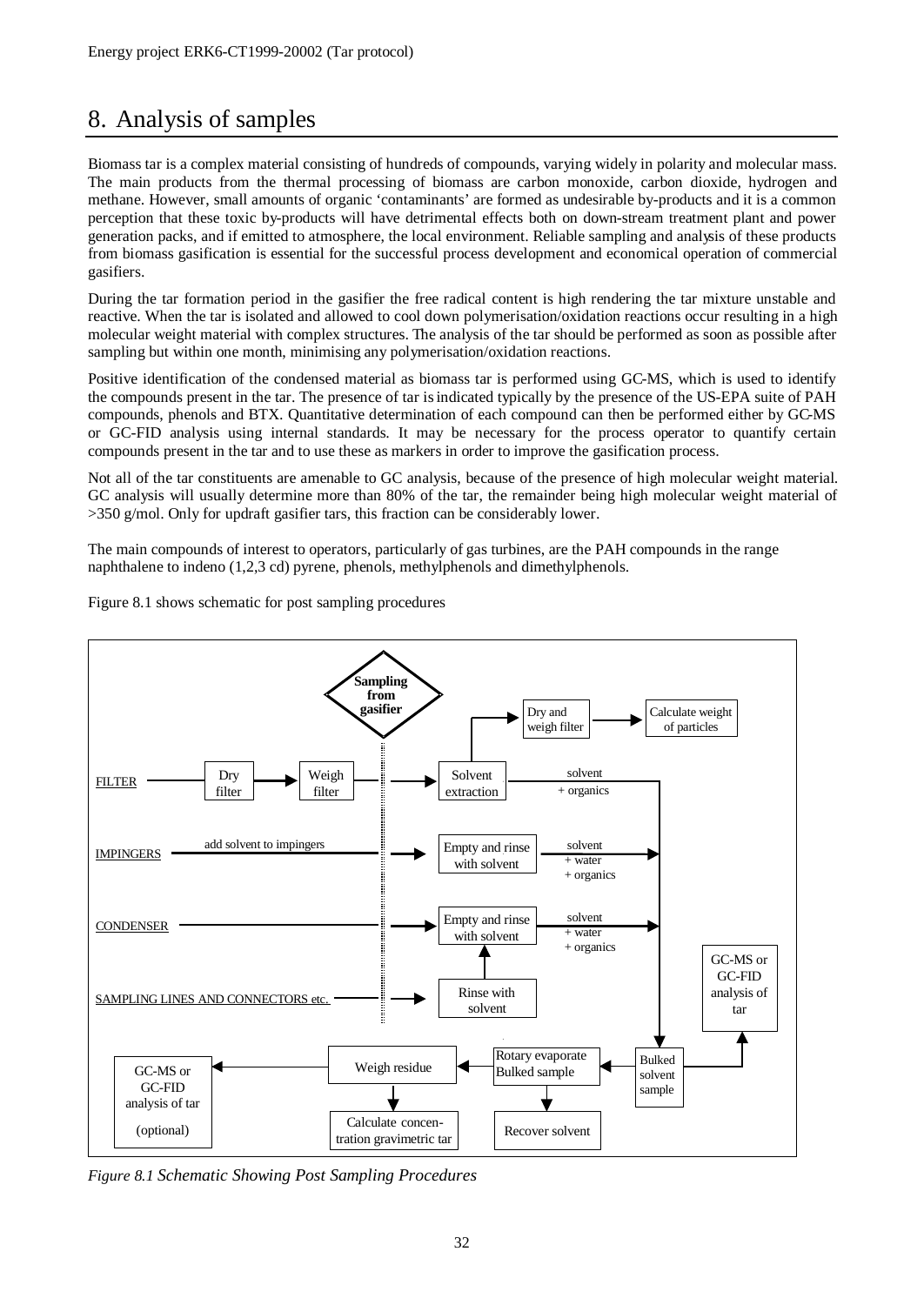### 8.1. Gravimetric analysis

This procedure is based on conventional and well-proven methods for the gravimetric determination of both solid particles and organic species. Equipment utilised in this Guideline is available in most analytical laboratories.

#### 8.1.1. Equipment for gravimetric analysis

Main items:

Soxhlet apparatus, standard rotary evaporator with pressure indicator, desiccator. Calibrated analytical balance, accuracy 0.1mg.

#### 8.1.2. Preparation of particle filter

Note: plate filters are recommended for particle concentrations of less than 20 mg/m<sub>n</sub><sup>3</sup> and thimble filters for concentrations greater than 20 mg/m<sub>n</sub><sup>3</sup>. See section 5.4. When a plate filter is used, the determination of particle concentrations is less accurate or might prove impossible.

- i. Dry the quartz thimble or plate filter in an oven at  $110^{\circ}$ C at atmospheric pressure overnight (according to ISO 9096).
- ii. Allow to acclimatise in a desiccator at room temperature. Weigh the filter using an analytical balance with an accuracy of  $\pm$  0.1 mg.
- iii. After sampling and extraction, the same weighing procedure is followed to determine the particle content.
- iv. Calculate the mass of particulate material collected as described in Chapter 9.

#### 8.1.3. Soxhlet extraction procedure

- i. Open the filter housing and transfer the thimble or plate filter to the Soxhlet apparatus. Keep it in the vertical position to avoid loss of particles. To avoid polymerisation of tar this procedure should be undertaken immediately after finishing the sampling, when the filter is still hot. Carefully add the appropriate amount (250-500 ml) of isopropanol to the Soxhlet apparatus. Extract the filter until the isopropanol is clear, but at least overnight.
- i. Remove the filter from the Soxhlet and keep in the vertical position.
- ii. Dry the extracted filter thimble at 110°C at atmospheric pressure overnight.
- iii. The amount of particulate matter is determined by weighing the dry/washed filter cartridge. The same drying method described for the clean filter must be used. The weight of particles is determined by difference. The concentration of particles in the producer gas can be calculated in mg per normal cubic metre  $(mg/m<sub>n</sub><sup>3</sup>)$  using the volume of gas sampled, the temperature and pressure readings, as described Chapter 9.
- iv. For quality control purposes an unused 'blank' filter can be run in parallel to the used filter. This will ensure that there are no error contributing factors from the Soxhlet procedure.

#### 8.1.4. Determination of gravimetric tar mass

Isopropanol from the filter extraction procedure (Section 8.1.3) is bulked with the isopropanol solution collected from the impingers and condenser. The mass of gravimetric tar is determined by means of solvent distillation and evaporation. The recommended procedure for evaporation of the isopropanol tar solution is as follows:

- i. Using a standard rotary evaporator with a pressure indicator. Adjust the flow rate of water to reach a vacuum of 100 mbar with an empty flask.
- ii. Use a 200 or 250 ml flask and acclimatise it for at least 5 minutes at a specific site in the lab. Then, weigh it with an accuracy of 1 mg or preferably 0.1 mg. Pour about 100 ml of the tar solution in the flask. Weigh the flask again to determine the weight of the solution.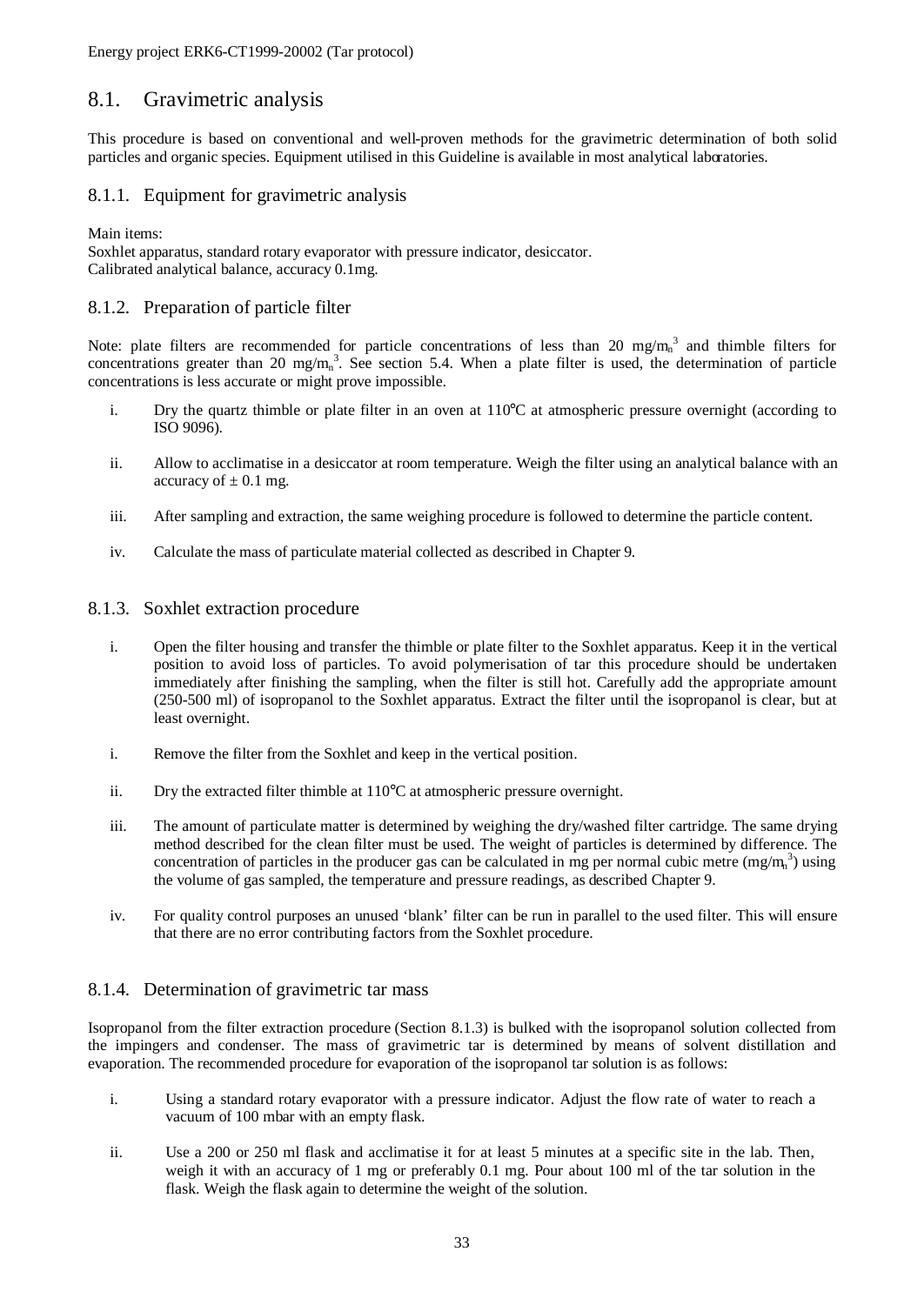- iii. Connect the flask to the rotary evaporator and start the evaporation with the water bath at 55°C. The pressure will be higher than 100 mbar at the start and will gradually fall to 100 mbar. Drops should fall from the cold finger at a rate of 1-2 drops per second. Once almost all solvent is evaporated, the rate of drops falling will decrease. With a stopwatch observe the time between two drops falling. Continue until there are at least four (4) seconds between two consecutive drops falling.
- iv. After the latter of these two drops, continue the evaporation for a further fifteen (15) more minutes. If at this point traces of water are observed, add 20 ml of ethanol and restart at step (ii.). If no traces of water are observed, continue the evaporation for another thirty (30) more minutes while the sample is flushed with nitrogen. Adjust the nitrogen flow so that the vacuum pressure does not exceed 350 mbar.
- v. Remove the vacuum by letting in air and shutting off the nitrogen purge. Then stop the rotation of the flask, remove the flask from the heated water bath and dry it. Give the flask and tar at least 5 minutes to acclimatise at the same location as in step (i.). Then, weigh the flask accurately and calculate the amount of gravimetric tar as described in Section 9.
- vi. To determine the GC-detectable components in the gravimetric tars (which is optional) re-dissolve the tars as described in Section 8.2.5 and perform a GC analysis.

#### 8.2. Gas chromatographic analysis

The gas chromatographic analysis techniques described in this section are based on standard analytical methods used for the detection of aromatic hydrocarbons. Quantitative analysis by GC-FID and GC-MS is described in this section, although qualitative GC analysis can be useful for 'finger-printing' compounds in the sample. Addition of an internal standard is useful to estimate semi-quantitatively the composition of the tar. If an internal standard is not used then no estimation of the proportion of components can be undertaken. Chromatographic data obtained by GC-FID will not be as detailed as that obtained by GC-MS.

#### 8.2.1. Gas chromatographic equipment and columns

Main items:

Gas Chromatograph-Mass Spectrometer (GC-MS) Gas Chromatograph – Flame Ionisation Detector (GC-FID) Column – non-polar capillary GC column (5% diphenyl-95% polysiloxane) Analytical balance (accuracy 0.1mg)\* Volumetric flask\* Syringe\* Pipette\*

\* calibrated to relevant National Standards

#### 8.2.2. Operating conditions of gas chromatographs

The chromatographic equipment and operating parameters employed will ultimately depend on the physical and chemical characteristics of the solvent used to dissolve the tar sample. Operating parameters described are generalised and may need to be modified to accommodate the requirements of the selected analyser used (GC-MS or GC-FID) and the type of column fitted.

Typical equipment required for GC-MS and GC-FID analysis of tar solutions:

GC column for example DPDM-siloxane (5%diphenyl + 95% dimethyl) copolymer phase typically: 30 to 60 m length, 0.25 mm id., film thickness 0.25 µm (The column is conditioned using the following temperature programme: 30°C up to 300 $^{\circ}$ C at a rate of 3 $^{\circ}$ C min<sup>-1</sup> with a final hold temperature of 1 hour) High resolution gas chromatograph

Bench top mass spectrometer with mass range of 20-400 g/mol.

Integration software package (usually included with MS)

Carrier gas: Helium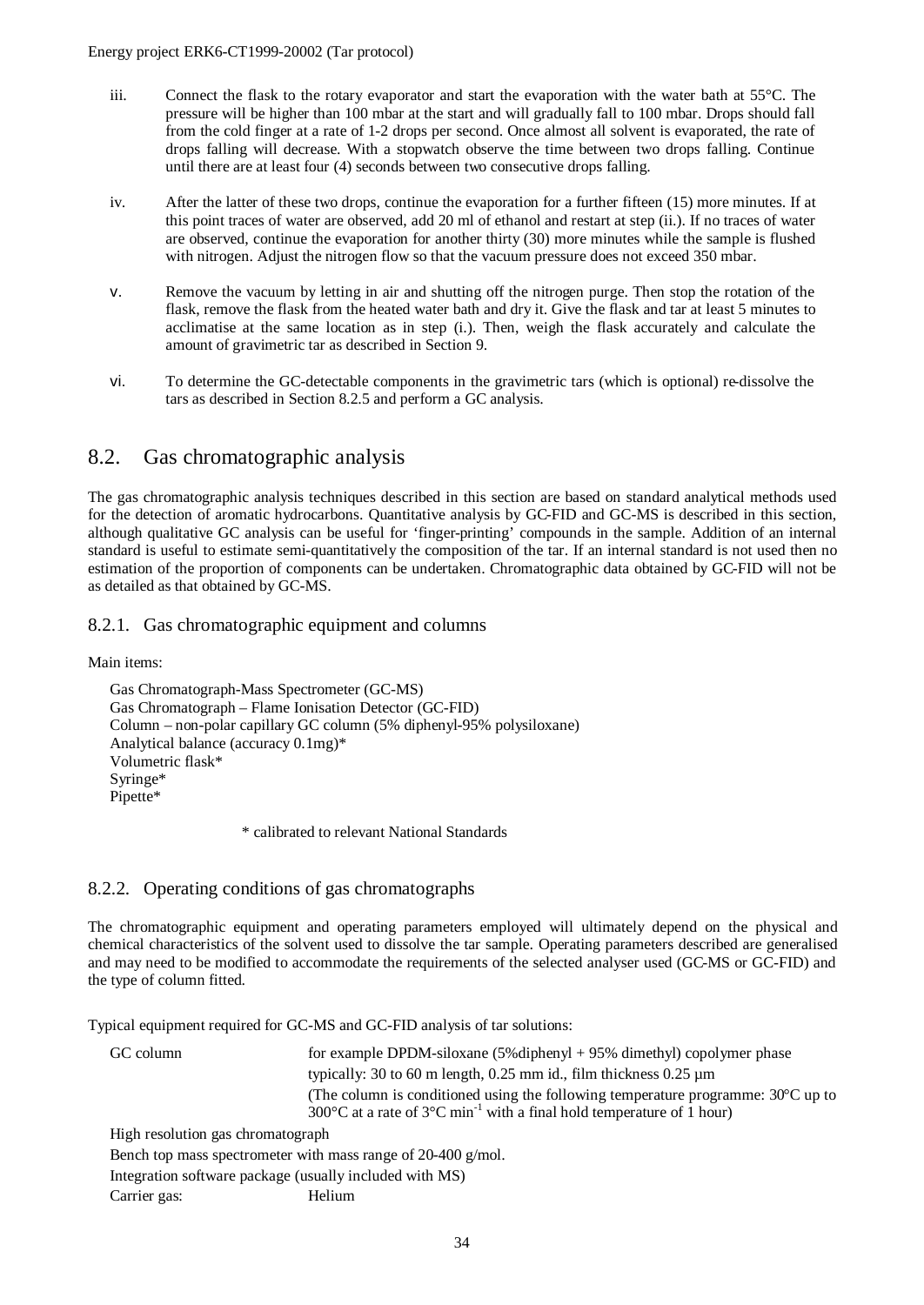|                           | Linear velocity of carrier gas: typically 31.6 cm/s (or to suit system selected)               |
|---------------------------|------------------------------------------------------------------------------------------------|
| Pressure:                 | typically 80 kPa                                                                               |
| Flow rate of carrier gas: | $1-2$ cm <sup>3</sup> /min                                                                     |
| Split ratio:              | typically 75:1 (ratio depends on sensitivity of instrumentation and sample concentration)      |
| Injection volume:         | typically 1 to 5µl                                                                             |
| Oven programming:         | Initial isothermal at $50^{\circ}$ C for 5 minutes                                             |
|                           | Temperature programme at heating rate of $8^{\circ}$ C min <sup>-1</sup> up to $250^{\circ}$ C |
|                           | Total run time 30 minutes                                                                      |
| Injector temperature:     | $250^{\circ}$ C                                                                                |

#### 8.2.3. Quantitative GC-MS analysis

#### 8.2.3.1. Preparation of Internal Standard (ISTD)

Internal standard solutions are prepared from pure standard materials and are prepared in dichloromethane, although isopropanol is often preferred on health and safety considerations. If the standard is a suspected carcinogen, primary dilutions of this material must be undertaken in a fume cupboard. For GC-MS analysis the recommended internal standard suite of compounds is phenanthrene- $d_{10}$ , benzene- $d_8$ , phenol- $d_6$ , or benzopyrene- $d_{12}$ .

- i. A small amount of solvent is placed at the bottom of a ground glass stoppered volumetric flask. The solvent is the same as the solvent used in the sampling procedure, which is isopropanol.
- ii. Each compound is weighed in its own decanter in the following way (getting solid compounds into a volumetric flask is difficult without loosing some part of solids for instance on the surface of the flask neck):
	- A small decanter is tared on the analytical balance;
	- A compound is weighed in the flask;
	- Solvent is poured into the decanter and the compound is dissolved;
	- Dissolved compound is poured into the volumetric flask;
	- The decanter is rinsed and the rinsing solvent is also poured to the flask;

The lightest model substances, being readily volatile, should be treated quickly.

- iii. Dilute to volume, stopper the flask, and then mix by inverting the flask several times. Calculate the concentration in micrograms per microlitre from the net gain in weight.
- iv. Transfer the ISTD solution into an amber teflon-sealed screw-cap bottle and store in a refrigerator. All standards must be replaced after six months or if comparison with check standards indicates a problem.

#### 8.2.3.2. Preparation of calibration standards

Calibration standards are made up from pure compounds listed in Section 13.2 using the same procedure described for preparation of the ISTD (Section 8.2.3.1). The presence of tar is indicated typically by the presence of the US-EPA suite of PAH compounds, phenols and BTEX. The calibration standard should be made up using these compounds in order to quantify the level of each compounds present.

Organic compounds that are not included in the calibration standards list, or are not available can be reported semiquantitatively by assuming a response factor of unity or taking an average response factor for type of compound.

Prepare calibration standards at between two and five concentration levels for each compound of interest. A calibration file can now be set up using both the calibration and internal standard solutions. The operating parameters and conditions for quantitative GC-MS analysis are the same as those described for qualitative GC-MS analysis.

#### 8.2.4. Quantitative GC-FID analysis

A GC-FID quantitative analysis is also possible as an alternative using a similar procedure to that described for quantitative GC-MS analysis. It should be noted however, that the identification of compounds is not absolute because compounds are identified by retention time only, which can lead to compounds with similar retention times being wrongly identified.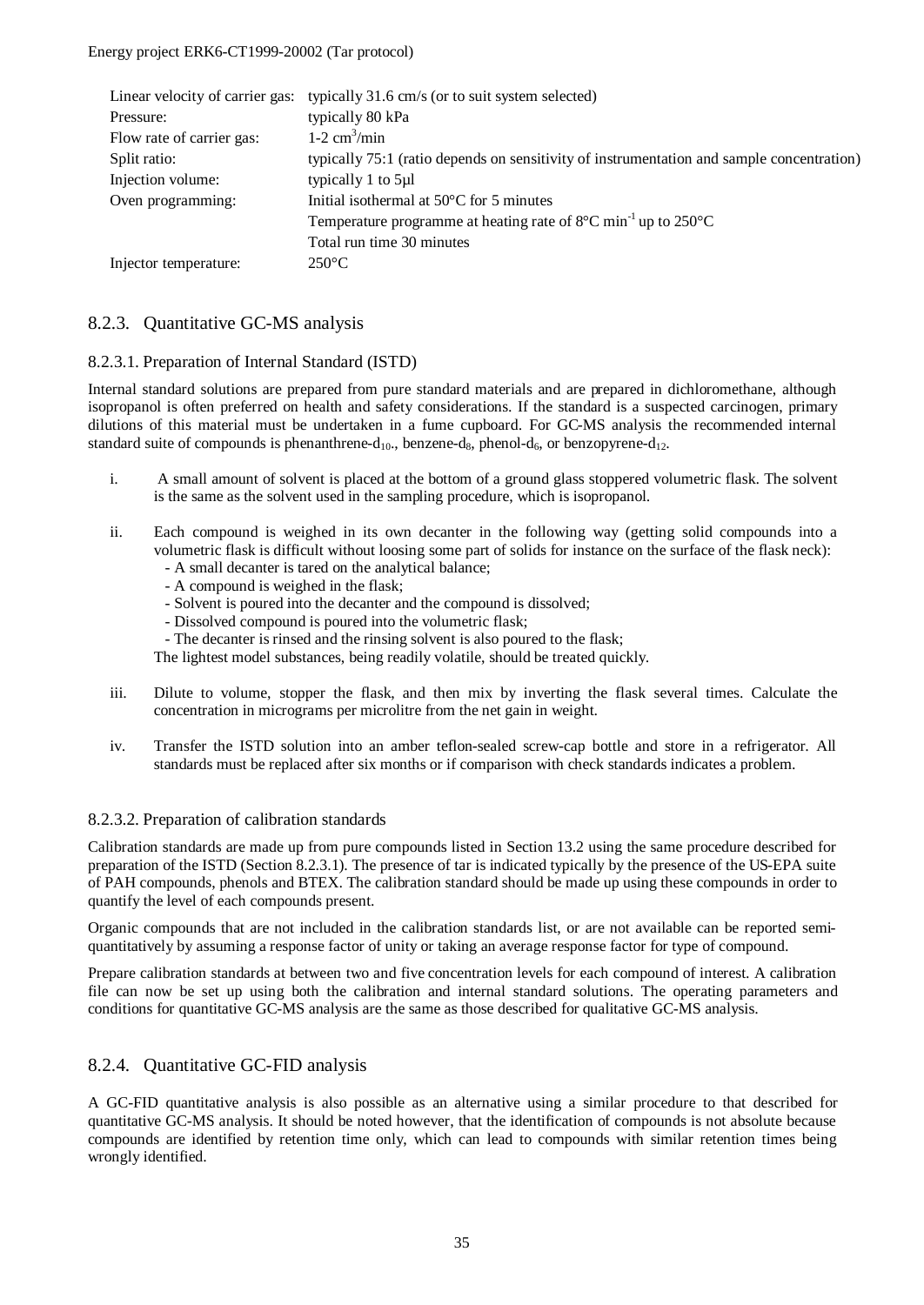Energy project ERK6-CT1999-20002 (Tar protocol)

#### 8.2.4.1. Preparation of Internal Standards (ISTD)

As described in Section 8.2.3.1 for GC-MS analysis, but use n-dodecane made up accurately to about 100-500 ng/µl as the internal standard.

#### 8.2.4.2. Preparation of calibration standards

As described in Section 8.2.3.2 for GC-MS analysis.

#### 8.2.5. GC–MS and GC-FID analysis procedures

#### 8.2.5.1. Preparation of sample for GC-MS and GC-FID analysis

- i Take 10 ml of the bulk sample solution (see Figure 8-1) and add 0.01 mg of ISTD solution. Depending on the concentration of tar, the sample can be diluted to ensure that the concentration of organic components fall within the detection limits of the instrument.
- ii Shake contents of volumetric flask. Transfer the sample into an amber teflon-sealed screw-cap bottle and store in a refrigerator until ready to use.
- iii All volumes and weights will vary depending on the levels of each compound present, and the type of biomass initially used.

Optionally, GC-FID or GC-MS analysis can also be performed with the tar residue from Section 8.1.4. Then, prepare the sample as follows:

- i Accurately weigh about 0.1 g of the tar residue into a 10 ml ground glass stoppered volumetric flask. Depending on the concentration of tar, the sample can be diluted to ensure that the concentration of organic components fall within the detection limits of the instrument.
- ii Add 0.01 g of ISTD solution, make up to the mark with dichoromethane and shake contents of volumetric flask. Transfer the sample into an amber teflon-sealed screw-cap bottle and store in a refrigerator until ready to use.
- iii All volumes and weights will vary depending on the levels of each compound present, and the type of biomass initially used.

#### 8.2.5.2. Analysis by GC-MS or GC-FID

- i Prior to analysis allow the sample to reach room temperature. Inject between 1 μl and 5 μl of the sample from Section 8.2.5.1 onto the GC column using a calibrated syringe. The volume injected will depend on tar concentration, and will be known from experience with analysis of each type of biomass tar.
- ii The operation of the GC-MS and GC-FID systems will be dependent on the type of system used, the manufacturer's instructions, the data processing system used, the column used etc.

#### 8.2.5.3. Identification of compounds

This is based upon retention times in combination with mass spectra.

*i* **Identification by retention time.** The width of the retention time window entered in the software program and used to make identifications should be based upon measurement of actual retention time variation of standards. Three times the standard deviation of a retention time for a compound can be used to calculate a suggested window size; however, the experience of the analyst should weigh heavily in the interpretation of chromatograms.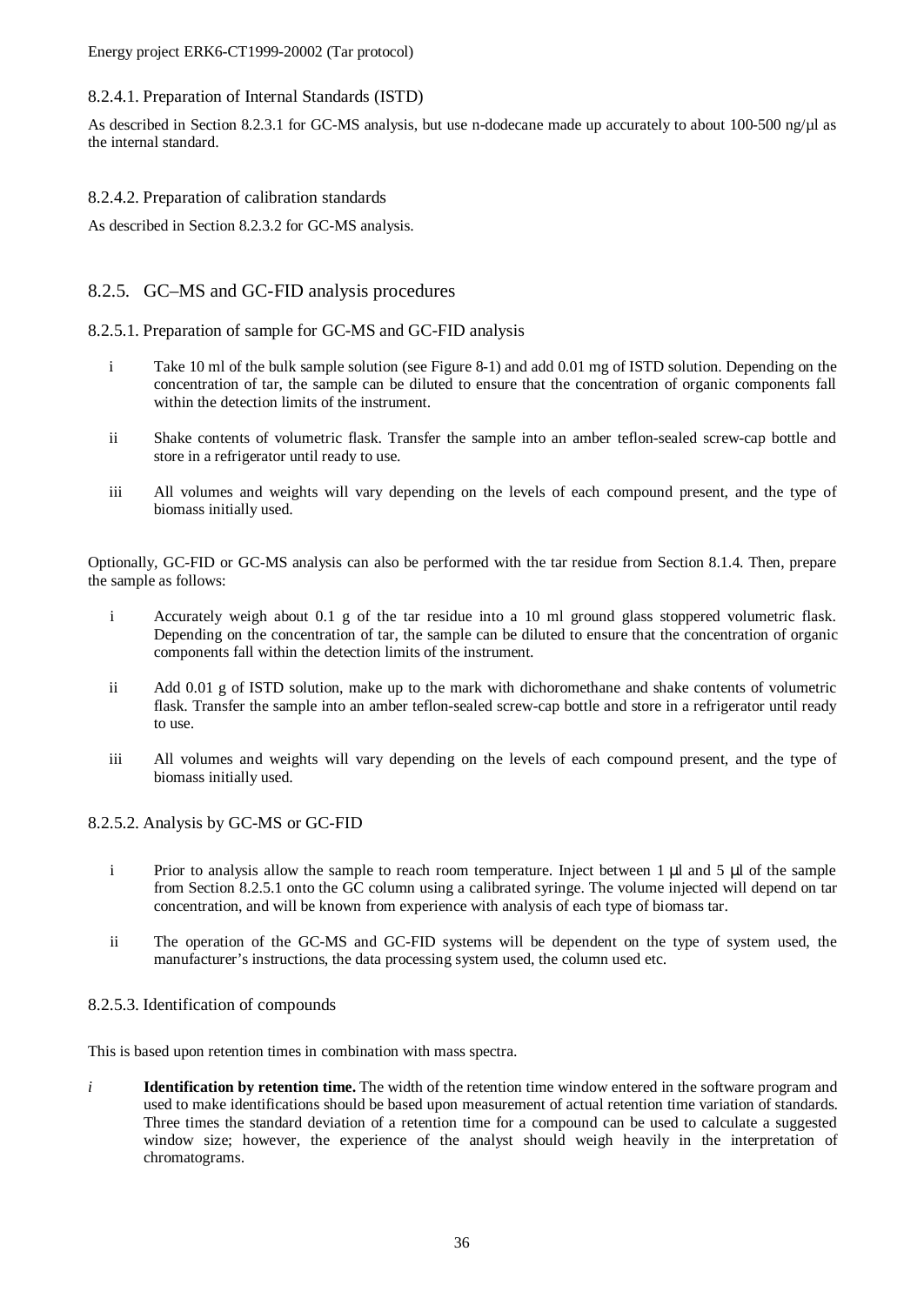*ii* **Identification by mass spectrometry.** Set up the calibration software to search for the specified components based on their retention time and their mass spectrum. Identification of the compounds present in the total ion chromatogram is performed by comparison of the unknown spectra with the mass spectral library.

#### 8.2.6 Calculation of GC results

The results are calculated as described in Chapter 9, in conjunction with the following equations.

The system software can be set up and used to automatically quantify the compounds analysed. Response factors can also be calculated manually using the following equation:

$$
RF_c = \frac{A_c}{M_c}
$$
  

$$
M_c
$$

where

 $RF_c =$  Response factor for compound  $A_c$  = Area of compound  $A_{is}$  = Area of internal standard  $M_c$  = Mass of compound

 $M_{is}$  = Mass of internal standard

The mass of each compound can be calculated using one of several methods:

- i Automatically using the system software if an appropriate calibration file has been set up
- ii Using a spreadsheet with response factors and manual input of peak areas
- iii Manual calculations using response factors and peak areas:

$$
M_c = \frac{A_c M_{is}}{A_{is} R F_c}
$$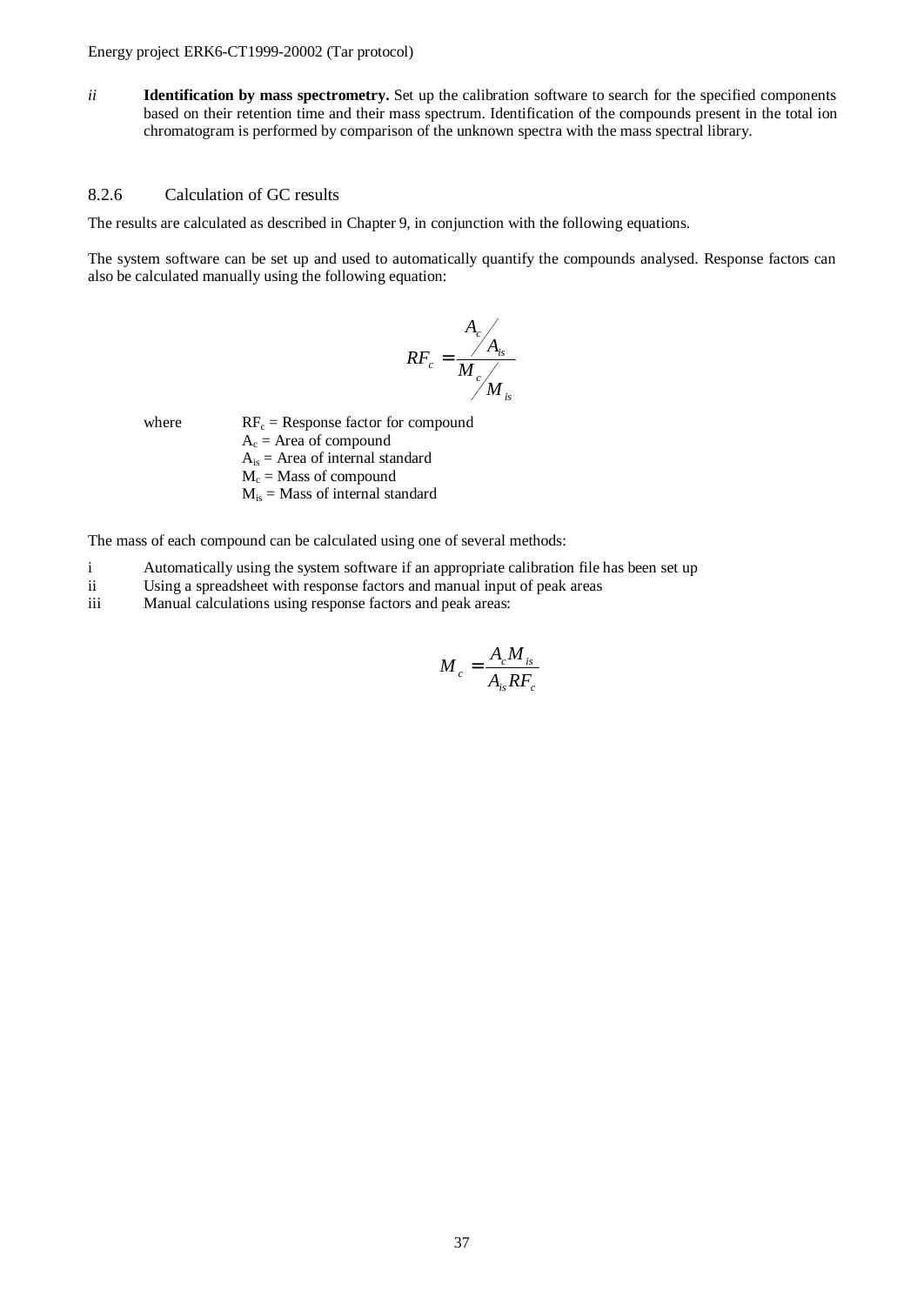## 9. Calculation of results

#### 9.1. Error calculation

#### 9.1.1. Classification of errors

This chapter deals with error calculation and accuracy of measurement. In this context it is useful to make a few general remarks on the classification of errors.

Generally, errors can be divided in two categories: *systematic errors* and *accidental errors*.

*Systematic errors* are caused, for example, by wrong calibrations of measurement instruments, by poor measurements, by impurities in used chemicals or by unknown causes. The latter becomes clear only if results are compared with those of other researchers or other laboratories using different measuring devices and preferably other methods.

*Accidental errors* are unpredictable. They find their cause in physical noise, fluctuations by other causes and reading errors. Repeating of measurements will show a normal distribution around a certain average. From this the estimated error in the average can be determined.

In case of only a single experiment, the error has to be estimated. As an example, with a ruler length can be read with accuracy of  $\pm$  0.2 mm. The accuracy of good commercial measuring devices is normally - sometimes as an individual calibration report - indicated by the supplier. In general the maximum deviation is indicated, which may have a systematic character and is bigger than the mean accidental error.

Errors can be presented as an *absolute error* or *relative error. Absolute errors* have the same dimension as the measured quantity, a length for example can be presented as  $21.3 \pm 0.2$  mm. *Relative errors* are given as a fraction of the measured quantity, or as a percentage. A relative error is a dimensionless number. For example 21.3 mm  $\pm$  1%.

#### 9.1.2. Propagation of errors in the final result

Normally we are interested in the final result, being a function of one or more measured quantities. Here the issue is to find out how errors in the measured quantities carry over in the final result. As an example, the equilibrium constant K of a reaction is measured as K=  $305 \pm 5$ . What will the error be in the standard free enthalpy of reaction (at T=300 K): G= RTlnK=14.268 kJ/mol ?

The answer to this question can be found by differentiation:

If the error in x is equal to D x, then the error D f in 
$$
f(x)
$$
 is equal to  $\Delta f = \left| \frac{df}{dx} \right| \Delta x$ .

In this example the error in G is equal to -RTΔK/K=41 J/mol; The final result is thus written as  $G=14.27 \pm 0.04$  kJ/mol.

Note that normally, errors, indicated without any further note are always meant as the mean error or standard deviation σ. Due to the existence of different types of errors, the general abbreviation for 'error' used in this section is chosen to be Δ.

Where an error is built up of errors of more independent measured quantities, the different contributions should be summed. However, normal summing of errors is wrong: errors of different independent sources can be + or – en will partially compensate each other. Therefore, the right way of summing is to the square root of the sum of the quadratic individual errors:

If f=x+y, then  $(\Delta f)^2 = (\Delta x)^2 + (\Delta y)^2$ . In other words: independent errors sum quadratic. In general the error propagation law for f, a function of  $x, y, z, \ldots$  is:

$$
\Delta_f^2 = \left(\frac{\partial f}{\partial x}\right)^2 \Delta x^2 + \left(\frac{\partial f}{\partial y}\right)^2 \Delta y^2 + \left(\frac{\partial f}{\partial z}\right)^2 \Delta z^2 + \dots \dots \dots \tag{Eq. 9-1}
$$

#### 9.2. Sampled gas volume

The sampled producer gas volume V at normal conditions is the difference of the readings from the calibrated gas meter during the sampling procedure, corrected for the actual p and T of the sampled gas at the dry gas meter. As the gas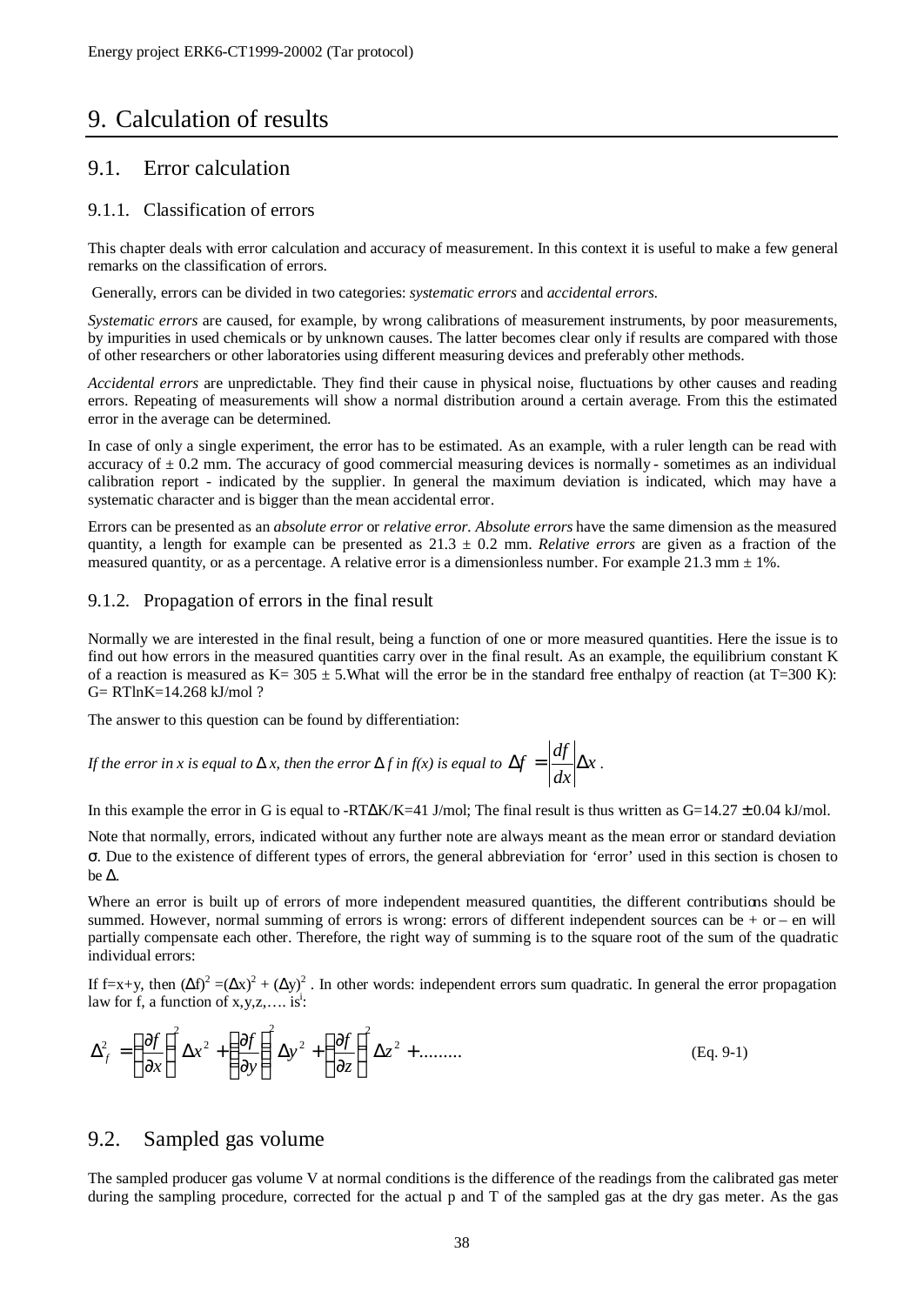temperature and pressure can increase or decrease during the sampling period, the exact calculation of the displaced gas volume would require continuous gas meter, temperature and pressure reading followed by fractional volume integration. Within this Guideline, a simplified equation is used which contains the difference in the gas meter reading between the start and finish of the sampling period, the mean gas meter temperature <T> and mean pressure <p> over the sampling period:

$$
V = \left(V_{stop} - V_{start}\right) \cdot \frac{}{P_0} \cdot \frac{T_0}{} \quad \text{[m_n}^3] \pm \Delta V \tag{Eq. 9-2}
$$

, with P<sub>0</sub>=101300 Pa and T<sub>0</sub>=273.15 K and  $\Delta V$  being the 'error' in V.

The best estimate of the average of N values of p or N values of T is given by:

$$
\langle p \rangle = \frac{1}{N} \sum_{i=1}^{N} p_i
$$
 and 
$$
\langle T \rangle = \frac{1}{N} \sum_{i=1}^{N} T_i
$$
 (available routine in most spreadsheet programs)

#### 9.2.1. Error propagation

The 'error'  $\Delta V$  in V (see Eq.9.2), depends on the errors in V<sub>stop</sub> and V<sub>start</sub> and the standard deviations of  $\langle T \rangle$  and  $\langle p \rangle$  $\sigma$ <sub><T></sub> and  $\sigma$ <sub><P></sub>.

The best estimate of the standard deviation  $\sigma$  of an averaged value is the square root of the variance. Therefore:

$$
S_{\langle p \rangle} = \sqrt{S_{\langle p \rangle}^2} = \sqrt{\frac{N}{N-1}} < (\Delta p)^2 > = \sqrt{\frac{N}{N-1}} (< p^2 > - < p >^2)
$$
 (available in most spreadsheet programs)

, and

$$
S_{\langle T \rangle} = \sqrt{S_{\langle T \rangle}^2} = \sqrt{\frac{N}{N-1} < (\Delta T)^2} = \sqrt{\frac{N}{N-1}( - ^2)}
$$
 (available in most spreadsheet programs)

Although measuring accuracy depends on the type of equipment, the following values are typical:

| $\rm DV_{\rm start}$                  | $\leq 2.10^{-4}$ [m <sup>3</sup> ] |
|---------------------------------------|------------------------------------|
| $\mathbf{D} \mathbf{V}_{\text{stop}}$ | $\leq 2.10^{-4}$ [m <sup>3</sup> ] |
| ST.                                   | $\leq$ 5 K [ <sup>o</sup> C]       |
| Sp                                    | $\leq 1000$ [Pa]                   |

For calculation of the error  $\Delta V$  in V, the general error propagation law (See Eq. 9.1) is applied:

$$
\Delta V = \sqrt{\frac{^2}{^2} \frac{T_0^2}{P_0^2}} \left( \Delta V_{stop}^2 + \Delta V_{start}^2 + \frac{(V_{stop} - V_{start})^2}{^2} S_{}^2 + \frac{(V_{start} - V_{stop})^2}{^2} S_{^2}^2 \right) (Eq. 9-3)
$$

#### **Example 1 (sampled gas volume):**

Suppose that  $\langle p \rangle = 121300 \pm 1000$  Pa  $\langle T \rangle = 297.2 \pm 5$  K, V<sub>start</sub> = 213.1230  $\pm$  0.0005 m<sub>n</sub><sup>3</sup> and V<sub>stop</sub> = 213.1780  $\pm$  0.0005  $m_n^3$ , then according to Eq. 9.2 V becomes (213.1780-213.1230)\*(121300/101300)\*(273.15/297.2) = 0.0061  $m_n^3$ . The error in V is calculated by Eq. 9-3:

$$
\Delta V = \sqrt{\frac{121300^2}{297.2^2} \frac{273.15^2}{101300^2} \left(0.0005^2 + 0.0005^2 + \frac{(213.1780 - 213.1230)^2}{121300^2} 1000^2 + \frac{(213.1230 - 213.1780)^2}{297.2^2} 5^2\right)} = 0.001
$$

The sampled volume should be presented as  $V=0.061 \pm 0.001 \text{ m}^3$ . The relative error is 2.1%.

#### 9.3. Gravimetric analysis

#### 9.3.1. Determination of gravimetric tar content

It is assumed that enough solvent is used during extraction of the filter and rinsing of the impingers.

After distillation/evaporation of the bulk tar sample by rotary evaporation, the gravimetric mass of tar,  $M_T$ , is calculated by mass-subtraction of the tar containing 'constant' weight flask and the empty acclimatised flask: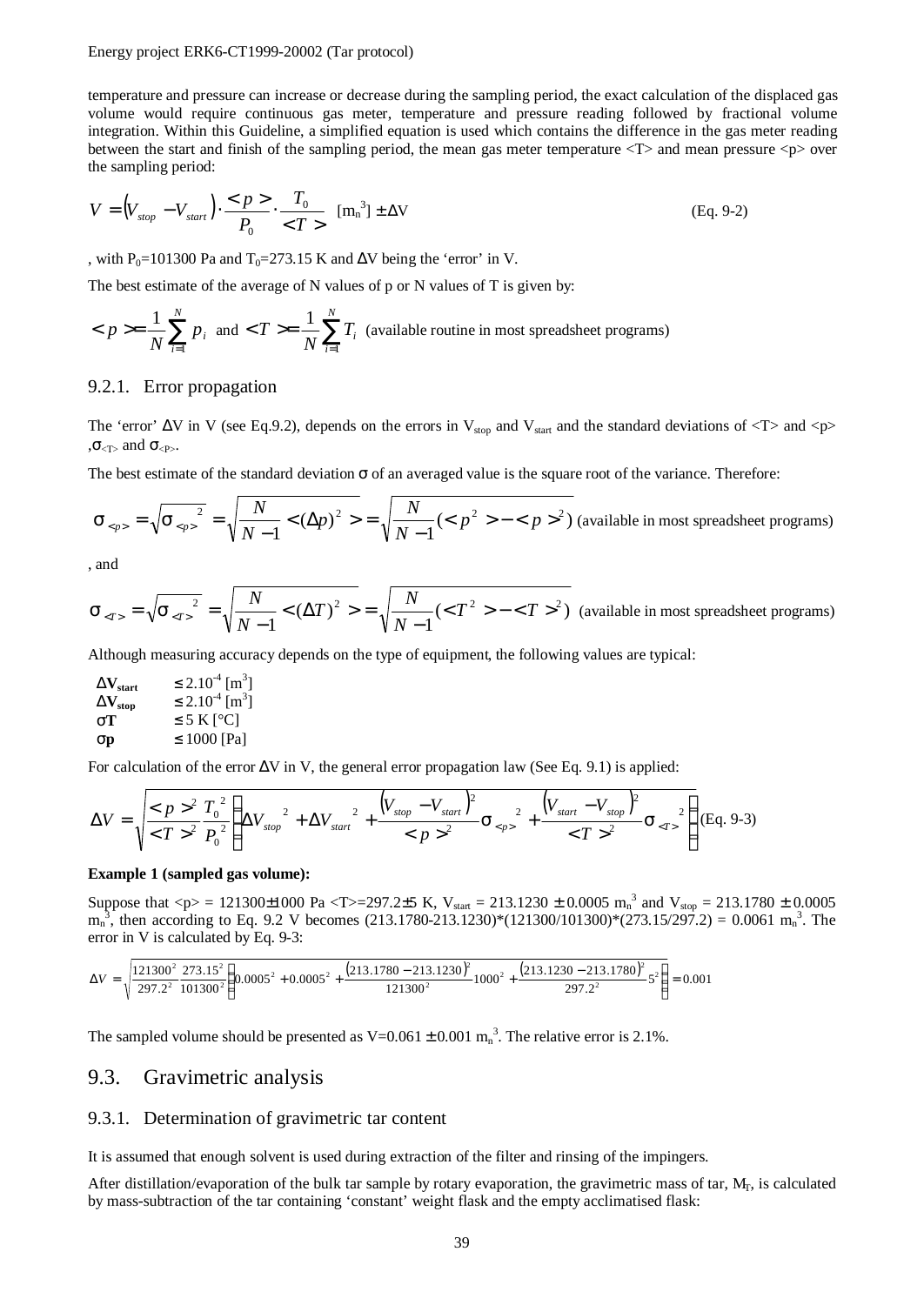$M_T = M_{T1} - M_{T0}$  [kg]  $(Eq. 9-4)$ With:  $M_{T0} \pm \Delta M_{T0}$  Mass of the empty flask.[kg]  $M_{T1} \pm \Delta M_{T1}$  Mass of tar containing flask after rotary evaporation. [kg]

When  $M_T$  is known, the concentration of gravimetric tar in producer gas can be calculated according to:

$$
c_T = \frac{M_T}{V} \left[ g / m_n^3 \right] \pm \Delta c_T \tag{Eq. 9-5}
$$

#### 9.3.2. Determination of particle content

The amount of particles is calculated from the difference in mass between the dry clean filter and the dry particle containing filter, obtained after sampling, storage in a solvent, extraction in a Soxhlet extractor and drying:

$$
c_p = \frac{M_p}{V} = \frac{(M_{p1} - M_{p0})}{V} \text{ [kg/mn3] } \pm \sigma c_P \qquad (Eq. 9-6)
$$
  
With:  $M_{p0} \pm \Delta M_{p0}$  Mass of the dry clean filter (mg)  
 $M_{p1} \pm \Delta M_{p1}$  Mass of the dry filter after usage and extraction (mg)

#### 9.3.3. Error propagation

Application of the general error propagation law on Eq. 9-5 results:

$$
\Delta c_T = \sqrt{\left(\frac{1}{V}\right)^2} \left(\Delta M_T^2\right) + \left[\frac{\left(M_{T1} - M_{T0}\right)}{V^2}\right]^2 \Delta V^2
$$
\n(Eq. 9-7)

The error in  $M_T$  is:

$$
\Delta M_T = \sqrt{\left(\Delta M_{T1}^2 + \Delta M_{T0}^2\right)}
$$
\n(Eq. 9-8)

 $\Delta M_{T,1}$  and  $\Delta M_{T,0}$  represent the inaccuracy introduced by weighing of the flask. Reproducibility tests of the acclimatising method prescribed in section 8.1.4, show a weighing error of 2 mg the weighing of a flask, which is more than the analytical balance accuracy of 0.1 mg. However, R&D research by BTG and ECN has also shown that the maximum error  $\Delta M_T$  is about 5 % of  $M_T$  for tar concentrations in isopropanol of about 1 g/l. Note that this error is not simply introduced by the limited precision of the weighing balance but also by other inaccuracies due to extraction, rotary evaporation and hydrogen bonding of the solvent.

Summarised:

$$
DM_{T} \qquad \qquad \sqrt{\left(\left(2 \cdot 10^{-6}\right)^{2} + \left(2 \cdot 10^{-6}\right)^{2}\right)} \leq DM_{T} \leq 0.05 \cdot M_{T} \text{ [kg]}
$$

D**V** See section 9.2.

Similar to equation 9-7 the error introduced in the particle concentration is calculated by:

$$
\Delta c_p = \sqrt{\left(\frac{1}{V}\right)^2 \left(\Delta M_p^2\right) + \left[\frac{\left(M_{p1} - M_{p0}\right)}{V^2}\right]^2 \Delta V^2}
$$
\n(Eq. 9-9)

According to section 7.1.2 particle sampling error is influenced by the deviation from isokinetic conditions, which in practice are never exactly reached and also depend on the gas flow in the duct. In case the sampling is conducted under the conditions of Eq. 7-2 the typical relative error in Mp will be about 5%.

Summarised:

**DM**<sub>p</sub>  $0.14 \cdot 10^{-6}$ ≤D**M**<sub>p</sub> ≤ 0.05⋅M<sub>p</sub> [kg] **DV** See section 9.2.

Parallel measurements will provide more information on accuracy with respect to isokinetics and mass loss during postsampling.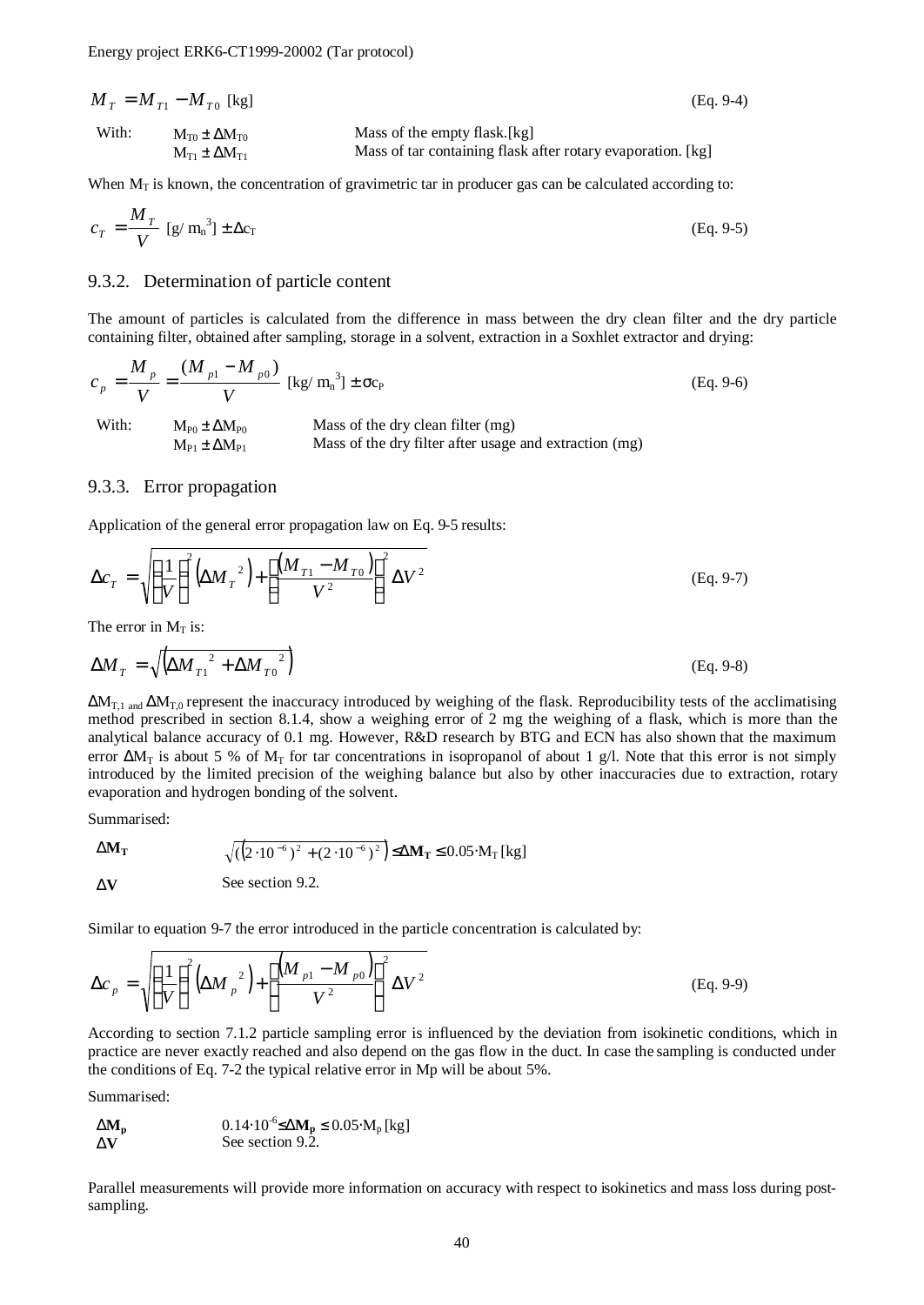#### **Example 2 (gravimetric tar):**

If  $M_{T1} = 126.3821 \cdot 10^{-3} \pm 2 \cdot 10^{-6}$  kg, and  $M_{T0} = 126.1705 \cdot 10^{-3} \pm 2 \cdot 10^{-6}$  kg, and V=0.061  $\pm$  0.001 m<sub>n</sub><sup>3</sup> (as in example 1), then according to Eq. 9.5 c<sub>T</sub> is equal to  $((126.3821 \cdot 10^{-3} - 126.1705 \cdot 10^{-3})/0.061) = 3.496 \cdot 10^{-3}$  kg/m<sub>n</sub><sup>3</sup>. Using an error of 5% in  $M_T$ , the error in  $c_T$  is calculated by Eq. 9-7as follows:

$$
\Delta c_T = \sqrt{\left(\frac{1}{0.061}\right)^2 \left((0.05 \cdot 0.2116 \cdot 10^{-3})^2\right) + \left[\frac{\left(0.2116 \cdot 10^{-3}\right)}{0.061^2}\right]^2} 0.001^2 = 0.1893 \cdot 10^{-3} \quad [\text{kg/m}_n^3]
$$

In this example the concentration of gravimetric tar in the gas phase is  $c_P = 3.5 \pm 0.2$  g/m<sub>n</sub><sup>3</sup> and the relative error is 5.4 %.

#### **Example 3 (particle content):**

Suppose that  $Mp_1 = 5.1631 \cdot 10^{-3} \pm 0.1 \cdot 10^{-6}$  kg, and  $Mp_0 = 5.0020 \cdot 10^{-3} \pm 0.1$  kg and V=0.061  $\pm$  0.001 m<sub>n</sub><sup>3</sup> (as in example 1), then according to Eq. 9.8 C<sub>P</sub> is equal to  $(5.1631 \cdot 10^{-3} \cdot 5.0020 \cdot 10^{-3})/0.061 = 2.6615 \cdot 10^{-3}$  kg/m<sub>n</sub><sup>3</sup>. Using an error of 3% in  $M_p$ , the error in  $C_p$  is calculated by Eq. 9-8:

$$
\Delta C_p = \sqrt{\left(\frac{1}{0.061}\right)^2 \left((0.03 \cdot 0.1611 \cdot 10^{-3})^2\right) + \left[\frac{(0.1611 \cdot 10^{-3})}{0.061^2}\right]^2} 0.001^2 = 0.09719 \cdot 10^{-3}
$$
 [kg/m<sub>n</sub><sup>3</sup>]

In this example the concentration of gravimetric tar in the gas phase is  $C_P = 2.7 \pm 0.1$  g/m<sub>n</sub><sup>3</sup> and the relative error is 3.6 %.

#### 9.4. Gas chromatographic analysis

#### 9.4.1. Determination of individual compound concentrations

Individual tar compounds are identified by the mass selective detector (MSD) of the gas chromatograph (GC) and the use of model compounds. The gas content of tar components is calculated as follows (see also section 8.2.6):

$$
c_A = \frac{M_A \cdot c_T}{M_S} = \frac{A_S \cdot M_{is} \cdot c_T}{A_{is} \cdot RF \cdot M_S} \pm \Delta C_A \left[g/m_n^3\right] \quad \text{(Eq. 9-10)}
$$

| With: | $c_A \pm \Delta c_A$       | Concentration of compound A in the gas phase $[g/m_n^3]$ |
|-------|----------------------------|----------------------------------------------------------|
|       | $M_A \pm \Delta M_A$       | Mass of component [kg],                                  |
|       | $M_s \pm \Delta M_s$       | Solved mass of gravimetric tar (usual 0.1 g)             |
|       | $Mis± \Delta Mis$          | Mass of internal standard [kg]                           |
|       | $A_s \pm \Delta A_s$       | Area of compound                                         |
|       | $A_{is} \pm \Delta A_{is}$ | Area of internal standard                                |
|       | $c_T \pm \Delta c_T$       | Gravimetric tar concentration $[g/m_n^3]$                |
|       | $V \pm \Delta V$           | Sampled gas volume $(m_n^3)$                             |

#### 9.4.2. Error propagation

The error made in the determination of component concentrations can calculated by following formula, based on the general error propagation law.

$$
\Delta c_A = \sqrt{\left(\frac{M_{is} \cdot c_r}{A_{is} \cdot RF \cdot M_s}\right)^2 \Delta A_s^2 + \left(\frac{A_s \cdot c_r}{A_{is} \cdot RF \cdot M_s}\right)^2 \Delta M_{is}^2 + \left(\frac{A_s \cdot M_{is}}{A_{is} \cdot RF \cdot M_s}\right)^2 \Delta c_r^2}
$$

$$
\sqrt{\dots \dots \left(\frac{A_s \cdot M_{is} \cdot c_r}{A_{is}^2 \cdot RF \cdot M_s}\right)^2 \Delta A_{is}^2 + \left(\frac{A_s \cdot M_{is} \cdot c_r}{A_{is} \cdot RF^2 \cdot M_s}\right)^2 \Delta RF^2 + \left(\frac{A_s \cdot M_{is} \cdot c_r}{A_{is} \cdot RF \cdot M_s^2}\right)^2 \Delta M_s^2}
$$
(Eq. 9-11)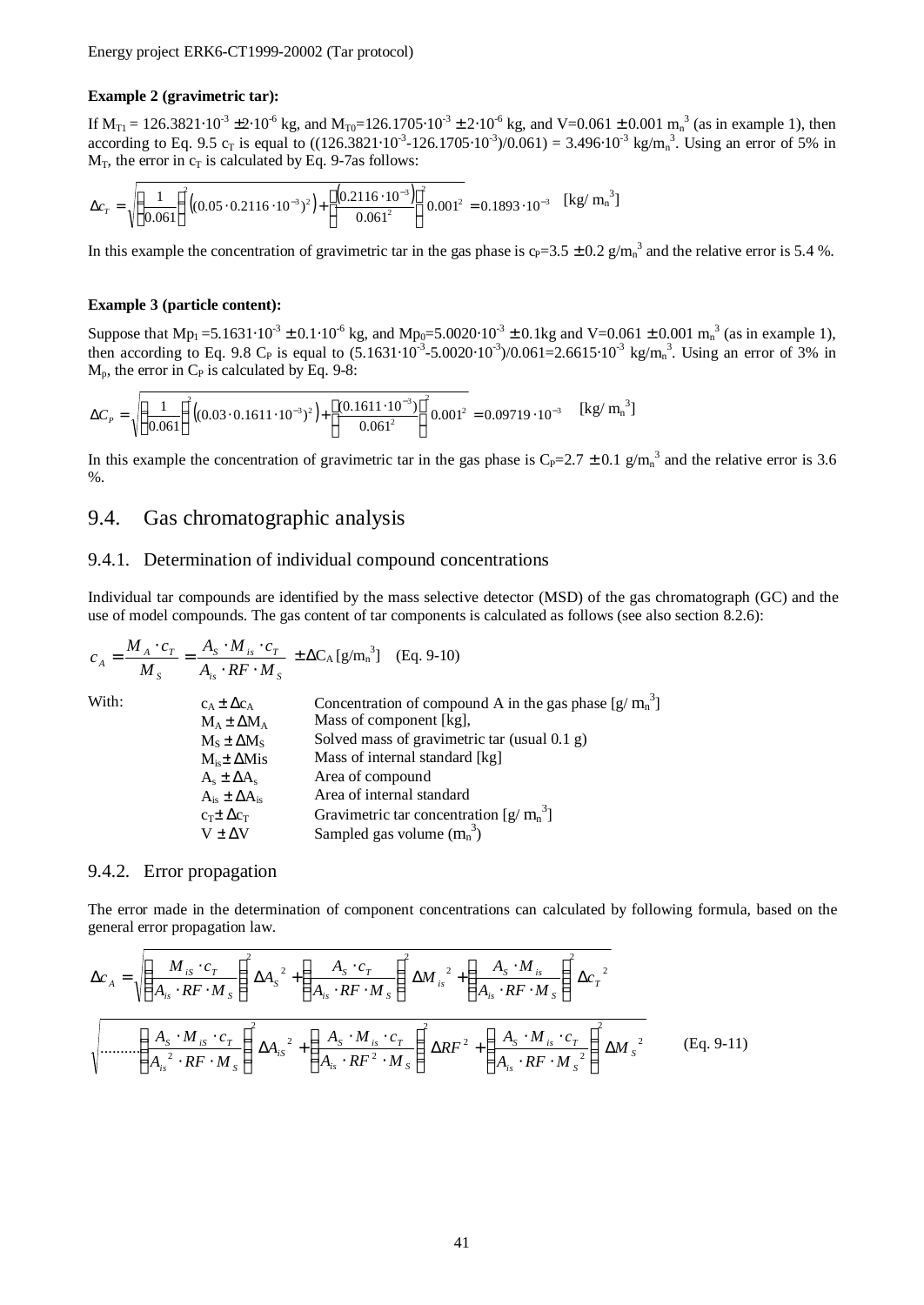## 10. Reports and documentation

### 10.1. General

Analysis data and results obtained in the laboratory during sampling and at the completion of experimental work are typically recorded and stored in a standardised computer format suitable for easy dissemination. Similarly analysis quality control data should be stored in a suitable master database. Such data typically contain information on gasifier parameters, analysis instrument type and analytical conditions, calibration data including precision, accuracy, percent RSD, matrix spike recovery etc. Reported analysis values should have been rounded off to its maximum allowed number of significant figures, i.e. the smallest number in any factor.

## 10.2. Analytical report

Final results of all analyses (particles and tar) are provided in a standard computer file format and forwarded to the requester with cover memorandum. The reports are prepared on the basis of raw data from sampling logs and analysis result files. Examples of sampling logs are given below in paragraph 10.4. The raw log data can be customised to suit a particular report or usage.

Four different numbers are reported in the Guideline, which are:

- 1. The concentration of gravimetric tar in  $g/m<sub>n</sub><sup>3</sup>$  (see Paragraph 8.1);
- 2. The concentration of the individual tar compounds as measured by GC (in a list as given in Appendix 13.2, compounds ranging from benzene to coronene, see Paragraph 8.2);
- 3. The sum of concentrations of GC-detected, identified compounds (sum of compounds reported in 2.);
- 4. The sum of concentrations of GC-detected, non-identified compounds in the range of benzene to coronene, given that this concentration can be determined. For the analysis of tars from some gasifier types and/or conditions (e.g. updraft gasifiers, fluidised bed gasifiers operated at 750°C or lower) the number of identified compounds might be that high that the baseline cannot be properly determined. As this will result in an erroneous amount of GC detected, nonidentified compounds, this number will then not be reported.

Remarks using suitable designations (see Appendix 13.7) should be provided with reported data to alert the user to some specific condition that may have affected the data.

Essential information to be contained in a report may be the following:

- The name of the laboratory (or factory), where the sample was received from
- The date of sampling and analysis
- Analyst and/or examiner name
- The type of reactor, fuel type, fuel moisture, test number and operation parameters including actual power output (kW), actual fuel feeding rate (kg wet/h), dry raw gas flow rate  $(m_n^3/h)$ , gasifier start
- Sampling place, i.e. in which part of the reactor the sample was taken
- Sampling technique and essential parameters including tar trapping solvent, ambient temperature and pressure, duct diameter, diameter of sampling nozzle and particle filter temperature
- Sample treatment, solvent, dilution factors etc.
- Sample storage
- Analytical technique and parameter settings
- Target analytes values, usually reported in mg/m<sub>n</sub><sup>3</sup> or  $g/m_n^3$
- Analytical precision and accuracy

## 10.3. Designation

Examples of designations (EPA, 1997) for an analysis data sheet are:

• "U" – The analyte was analysed for but not detected. The value preceding the "U" is the "minimum quantitation limit (MQL)". Minimum Quantitation Limit (MQL) – Every sample has a concentration level below which the variance of the results for a particular analyte exceeds the acceptable quality control criteria. This level is the MQL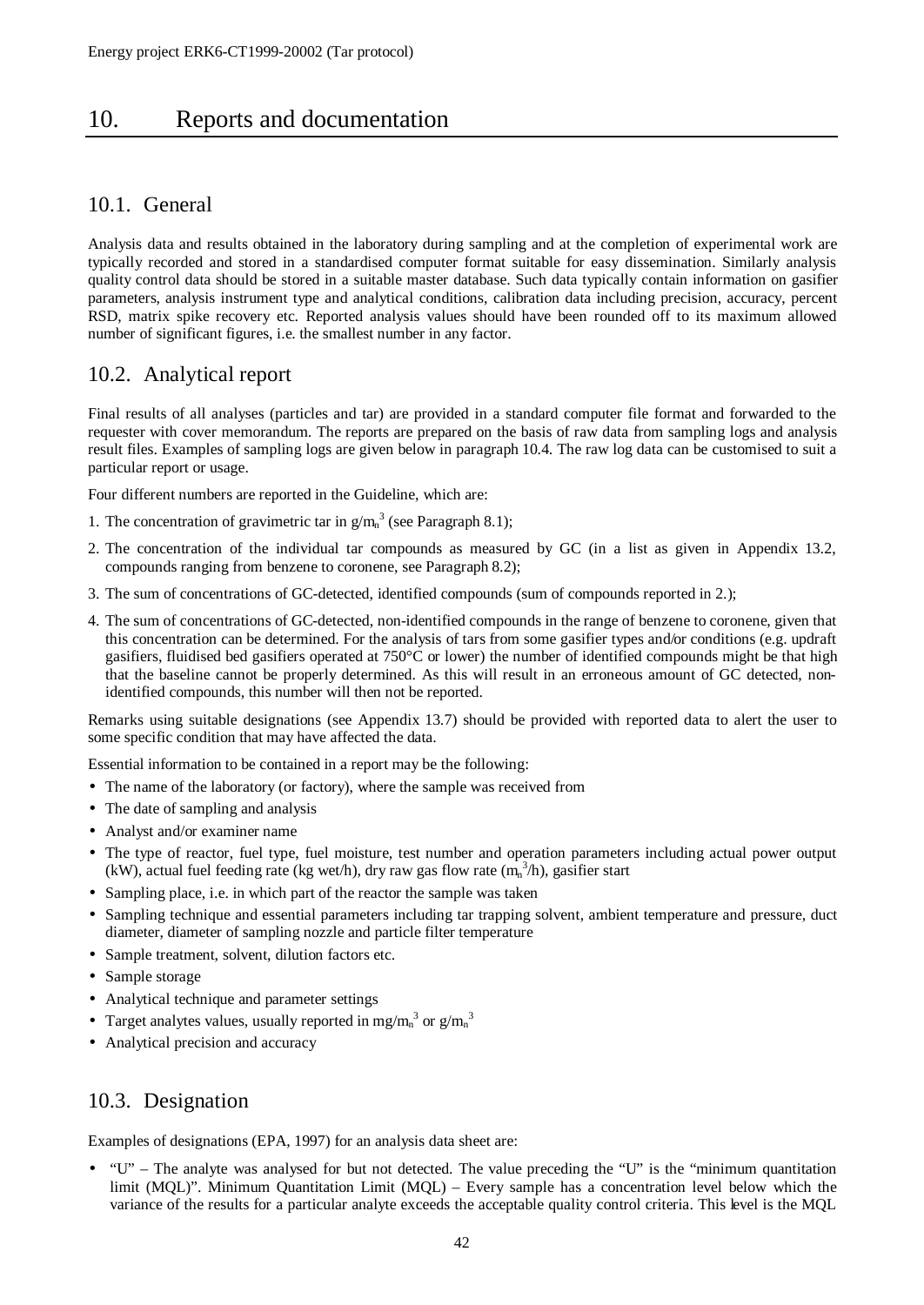and is based on the value preceding the "U". The MQL is based on the lowest quantitative data point of the instrument calibration curve. The MQL is derived using this data point and other factors such as: sample size, dilution required, and sample interference. Analytes varies from analyte to analyte within a sample. Analytes are often detected at levels below the MQL and are reported as estimated values (J). Generally, analytes identified below the MQL will only be reported if the concentration is greater than one tenth of the MQL.

- "J" The identification of the analyte is acceptable, but the quantitative value is an estimate. The value preceding the "J " is the "estimated value".
- "N" There is presumptive evidence that the analyte is present but it has not been confirmed. The analyte is "tentatively identified". Tentative Identification: There is an indication that the analyte reported is present. The quality control requirements necessary for confirmation were not met.
- $\degree$  The analyte is determined to be present. The presence of the analyte was "confirmed by GC / MS".
- "A" The analyte was analysed in replicate. The value preceding the "A" is an "average value" of the replicates.
- "K" The analyte is determined to be present. The actual value is known to be "less than" the value preceding the "K". Less Than Values – The analyte is present, but the amount of the analyte is determined to be below an acceptable level for quantitation. The concentration can not be calculated, but is determined to be less than the value given.
- "L" The analyte is determined to be present. The actual value is known to be "greater than" the value preceding the "L". Greater Than Values – The analyte is present, but the amount of the analyte is determined to be above an acceptable level for quantitation.
- "R" Data is "rejected" and should not be used. Rejected data some or all of the quality control data for the analyte were outside criteria. The presence or absence of the analyte can not be determined from the data. Resampling and reanalysis are necessary to confirm or deny the presence of the analyte.

## 10.4. Sampling log

It is essential to keep records of the principal operating parameters of each gasification run. Examples of typical sampling logs are given in Appendix 13.7.

## 11. Safety aspects

This section is intended to briefly list potential dangers associated with tar analysis and recommended precautions to avoid exposure to hazardous chemicals and accidents. For a more comprehensive description of chemical safety issues, the reader should consult the reference sources at the end of the section.

#### 11.1. Introduction

No chemical work is completely risk free but the likelihood of accidents during tar analytical work will be greatly reduced if adequate safety precautions are followed. Health and safety legislation in most countries place duties on employers to ensure health and safety by providing employees with adequate information and training in the inherent hazards of chemical work. Safety issues are usually addressed jointly by supervisors, employees, the local safety representatives and the employer.

#### 11.2. Hazards

Since tar analytical work typically involves handling of relatively small quantities of material the likelihood of acute overexposure to chemical vapour and serious injuries during normal work are less likely. However, acute toxicity hazards may arise during sampling from leaking reactor or sampling system or during sample preparation from spillage and splashes. One should also bear in mind that many sub-operations including operating vacuum devices and handling compressed gases are potentially hazardous and require attention to safety requirements.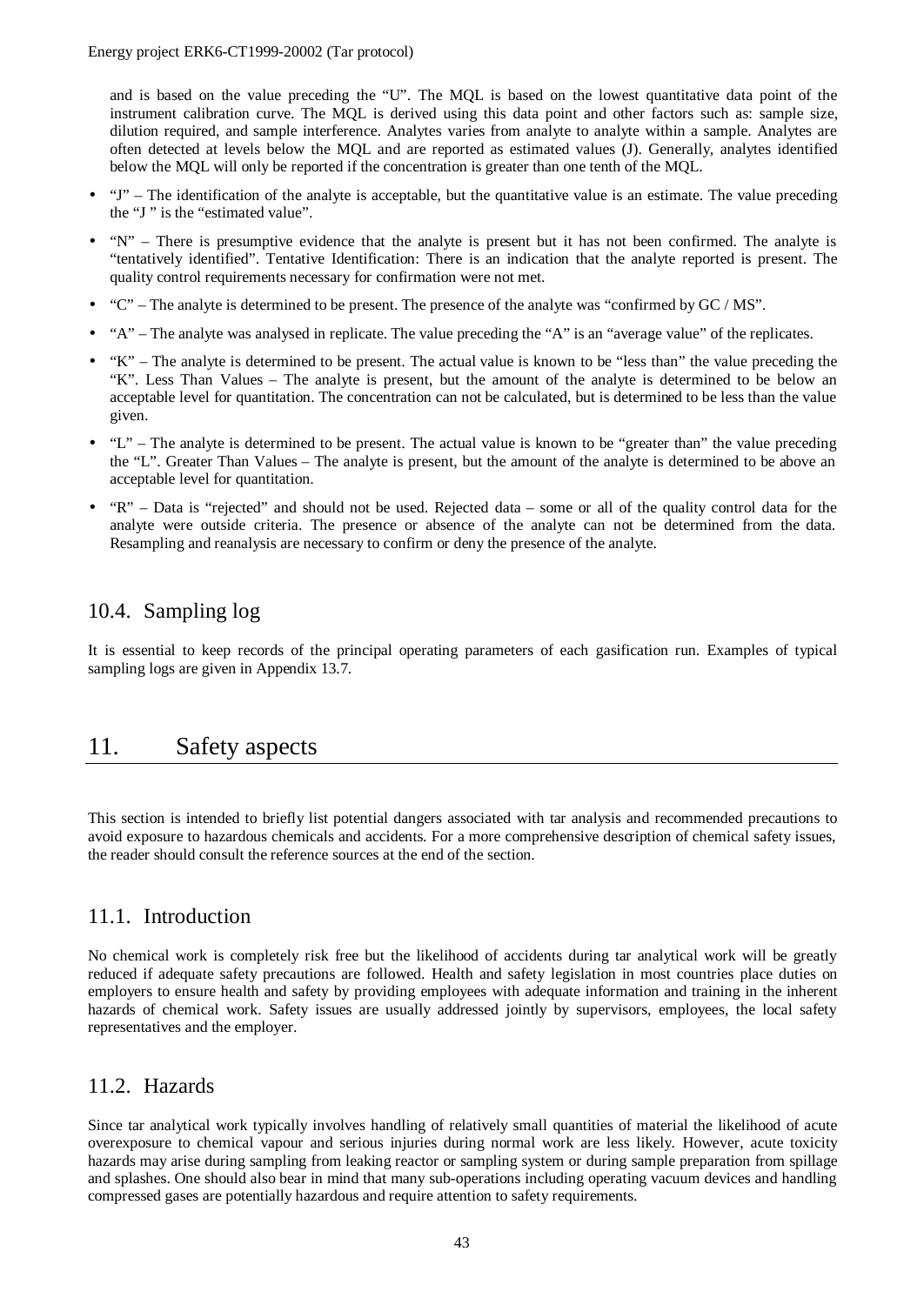#### *Chemical hazards*

The use of chemicals is always potentially associated with health-, fire and explosion hazards. The health risks associated with accidental exposure to the chemicals being handled depend mainly on their physio-chemical properties, the exposure concentration and exposure time. Toxic body responses can be reversible or irreversible and response time may be immediate or delayed several days depending on the rates of absorption, biotransformation, distribution and excretion as well as other factors. Nearly all chemicals found in tar matrices are more or less toxic and for that reason, great care should be exercised in handling samples, solvents and reagents and lengthy exposure above safety limits must be avoided.

The most probable routes to exposure may be through inhalation of nonpolar organic solvent vapours since they are the most volatile chemicals. In contrast to water-soluble chemicals and large molecules nonpolar solvents diffuse readily through the blood-brain barrier. About 90% of all occupational poisoning are caused by inhalation of nonpolar solvents and in particular aromatics and halogenated solvents, which are the most toxic. Solvents can effect the nervous system, the respiratory system, eyes, internal organs including reproductive systems and damage the skin by de-fatting, irritation, sensitisation or dermatitis. Dichloromethane, an often-used tar solvent is a probable human carcinogen and should be handled with great caution and if possible replaced by another safer solvent. For this Guideline, 2-Propanol (isopropanol) has been selected as a less toxic alternative to dichloromethane. Skin absorption is the second route of concern. The rate of skin penetration for solid chemicals is significantly increased if they are dissolved in an organic solvent.

Tar samples can contain many groups of organic compounds (see Appendix 13.2) depending on the condition for their formation. The long-term health implications of exposures to such substances are essentially unknown but available literature data that refer to coal-tars present evidence for carcinogenicity to humans. Biomass tars obtained at high temperatures (~900 °C) typically contain several of the carcinogenic polycyclic aromatic hydrocarbons (PAH) found in coal-tars. Benzene and some of the polyaromatics found in biomass tars have been reported to be carcinogenic for all routes of exposure although skin absorption is the most likely route for PAHs due to their low volatility. Such substances are indirect acting carcinogens and their acute toxicity is generally low. Benzofuran found in low temperature tar is possibly carcinogenic.

Examples of other substances considered most likely to pose a potential risk to human health may be toluene, phenol and its derivatives. The acute toxicity of individual substances may be roughly assessed by comparison with available data (see references). Accordingly, low level exposure to toluene has its primary effect on the CNS and is more acutely toxic than benzene. Phenols are relatively lipophilic and are readily absorbed via the lungs, the digestive organ and skin. Phenol is corrosive to skin, which increase the rate of penetration also for other compounds. It is also toxic to the kidneys and can cause skin allergy, especially following chronic exposure. Phenol is considered as a co-carcinogen by many experts.

In view of the low volatility and pungent odour of many compounds excessive exposure to vapours does not seem likely unless fumes are generated by heating or leakage from gasifier or sampling system. Therefore, the most toxic effects of low volatility substances are expected from dermal exposure. Phenol derivatives, i.e. cresols, xylenols and guaiacyl type phenols are less toxic and corrosive than the mother compound.

#### *Vacuum hazards*

Solvents are typically removed under a moderate vacuum of about 1000 Pa in a rotary evaporator. Similarly samples are often dried under vacuum in a desiccator.

When working with such devices be aware of implosion hazards that may result in flying glass and airborne chemicals. Always check for signs of damage (stars or cracks) before use. For greater protection , use a desiccator shield during and after evacuation and wear safety spectacles.

#### *Compressed gas hazards*

Compressed gases present potential mechanical and chemical hazards and cylinders and regulators must therefore be handled carefully. Cylinders must always be secured by chains or strong straps to prevent tipping and regulators must always be accessible. Flammable gases must be stored in a well-ventilated area and kept away from open flame and spark sources. Piping system must regularly be checked for leaks. Always use safety glasses when connecting and disconnecting gas regulators and lines.

#### *Sampling hazards*

Product gases typically contain high levels of carbon monoxide and benzene, both of which are highly toxic and inhalation of fumes that may result from leaking gasifiers and sampling system pose an obvious health hazard to the workers. With adequate general laboratory ventilation short-term and long-term exposure levels will not be exceeded.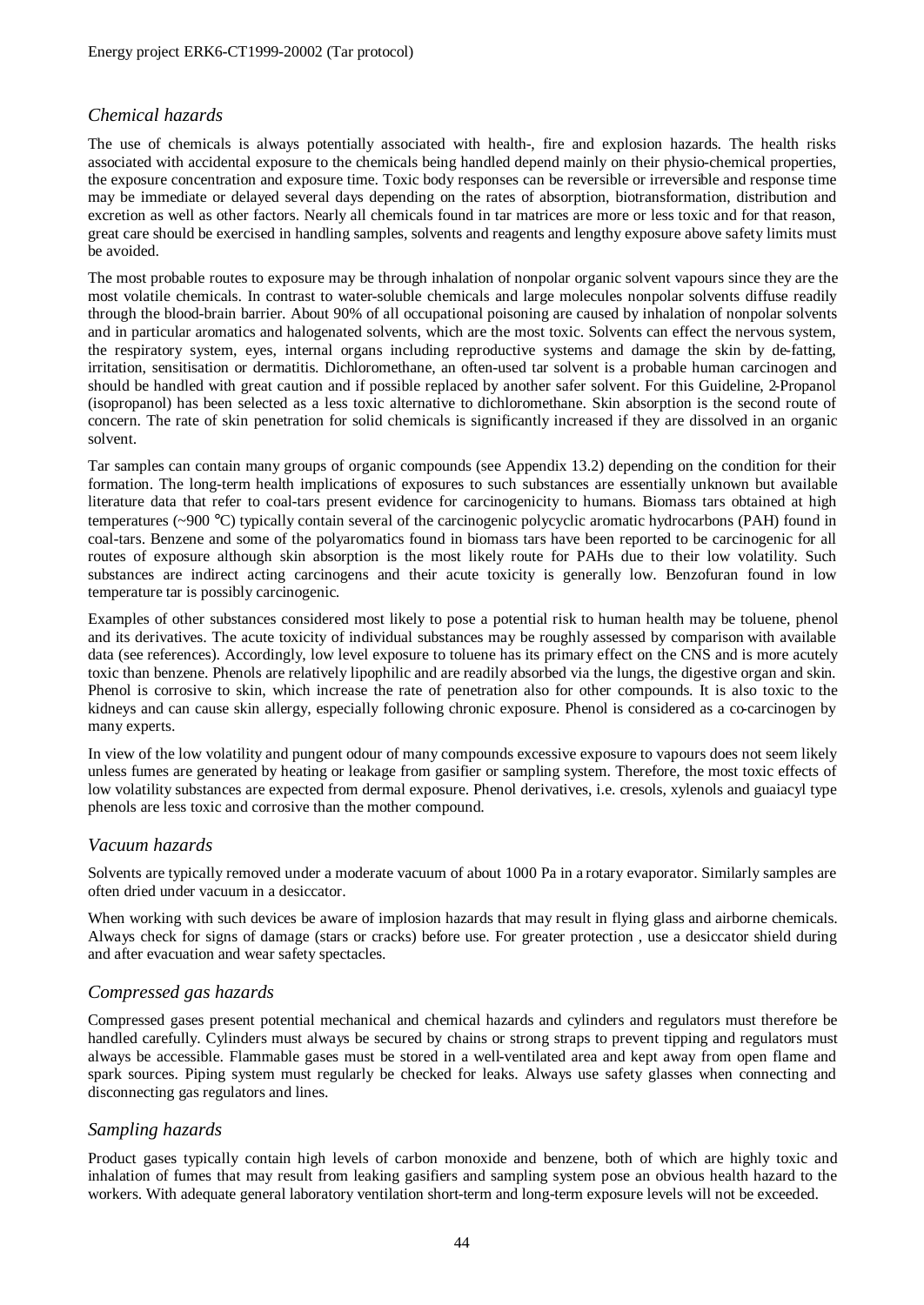Acute toxicity hazards can also arise from leaks and solvent splashes from impingers caused by a rapid change in gas pressure.

A Plexiglas shield around the sampling system provides a suitable safety. Furthermore the use of a personal carbon monoxide detector is recommended.

## 11.3. Safety precautions

One key to prevent accidents is to use the safest possible practices in laboratory. All chemical work should therefore be performed only by individuals with proper training and experience to deal with the expected risks and hazards during laboratory operations.

All work spaces must be equipped with first aid kits, safety showers, eyewash fountains, fire extinguishers and fire blankets and a laboratory safety manual and Material Safety Data Sheets (MSDS) should be available. Plans for medical and chemical accident response must have been established and emergency telephone numbers must be readily available. Organic solvents shall be stored in specialised flammable and well ventilated storage areas and chemicals should have well-ventilated storage places. The laboratory should be equipped with clean-up equipment for chemical spills including appropriate absorbents (vermiculite<sup>2</sup>, clay, dry sand, or towelling) for collecting and disposal containers.

Waste chemicals must be collected in suitable containers and stored in a properly ventilated place until disposed of according to safe disposal procedures that is commonly handled by a chemical hygiene officer.

The following basic personal safety rules should be followed when laboratory work is being conducted:

- Make sure that the ventilation system is switched on and is working before starting chemical work.
- Protective helmet should be worn at the sampling site.
- The sampling system should be checked for leaks before sampling.
- Wear eye protection (safety spectacles with sideshields, goggles, faceshield), protective gloves<sup>3</sup> and chemical- and fire-resistant laboratory coat as needed for the work at hand.
- Handle chemicals, solvent and samples in an efficient chemical fume cupboard.
- Carry out sampling in a well-ventilated area.
- Do not eat, drink or smoke in the laboratory or sampling area.
- Do not wear open shoes.

For more about this topic, the following Internet link may be useful: Chemical guide and permeation tables for laboratory gloves are available at http://www.pp.okstate.edu/ehs/hazmat/gloves.htm

## 11.4. Accidents

 $\overline{\phantom{a}}$ 

In the event of splashes on the skin, immediately rinse with water for  $15 - 30$  minutes and final cleaning with soap. In the event of large splashes on the body, remove contaminated clothing and promptly use the safety shower. Lipophilic substances can be rinsed of with polyethylene glycol. Splashes of chemicals in the eye are promptly flushed of with copious amounts of water for 15-30 min using the eyewash and then seek medical advice.

Spills of chemicals should be cleaned up as they occur using a suitable absorbent, dry sand or towelling to collect and then disposed of residues according to safe disposal procedures.

Avoid breathing vapours of spilled chemicals and do not touch the spill without protective gloves.

#### 11.5. Safety and health information resources

A broad coverage of chemical hazard topics is freely available on Internet resources. Here are some useful links:

• National Institute for Occupational Safety and Health (NIOSH) provides International Chemical Safety Cards (ICSCs) database including index with chemical names and synonyms. http://www.cdc.gov/niosh/ipcs/ipcssyn.html

 $2$ : Hydrated magnesium-aluminium-iron silicate that can absorb large quantities of liquids.

 $3$ : There is no single glove material that is resistant to all chemicals and they should be chosen for each specific job. For compatibility and breakthrough characteristics of different glove material, an excellent information is *Guidelines for the Selection of Chemical Protective Clothing* published by the American Conference of Governmental Industrial Hygienists (ACGIH) or information provided by glove manufacturers.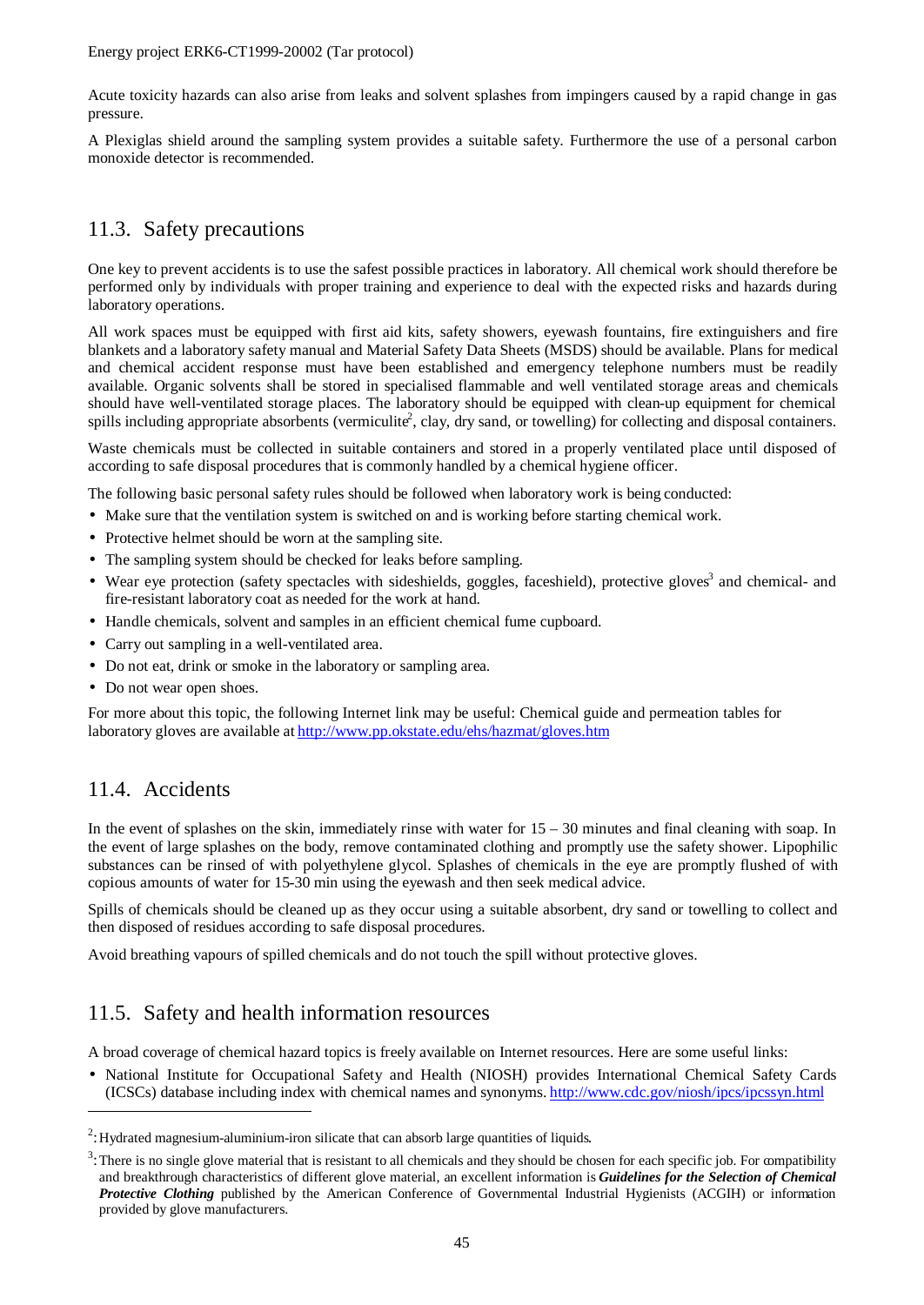Energy project ERK6-CT1999-20002 (Tar protocol)

- The National Library of Medicine's Toxnet: http://toxnet.nlm.nih.gov/
- The United States Environmental Protection Agency (EPA) provides the Integrated Risk Information System (IRIS) database: http://www.epa.gov/ngispgm3/iris/index.html
- Minimal Risk Levels (MRLs) for hazardous substances can be found at Agency for Toxic Substances and Disease Registry (ATSDR): http://www.atsdr.cdc.gov/mrls.html
- Chemical guide and permeation tables for laboratory gloves are available at http://www.pp.okstate.edu/ehs/hazmat/gloves.htm

Additional information about chemical characteristics and hazards can also be found in the following sources:

- Material Safety Data Sheets (MSDS) or International Chemical Safety Cards (ICSCs)
- Merck Index
- The Kirk-Othmer Encyclopaedia of Chemical Technology
- Sax's Dangerous Properties of Industrial Materials
- Bretheric´s Handbook of Reactive Chemical Hazards
- Patty's Industrial Hygiene and Toxicology
- Dictionary of Substances and their effects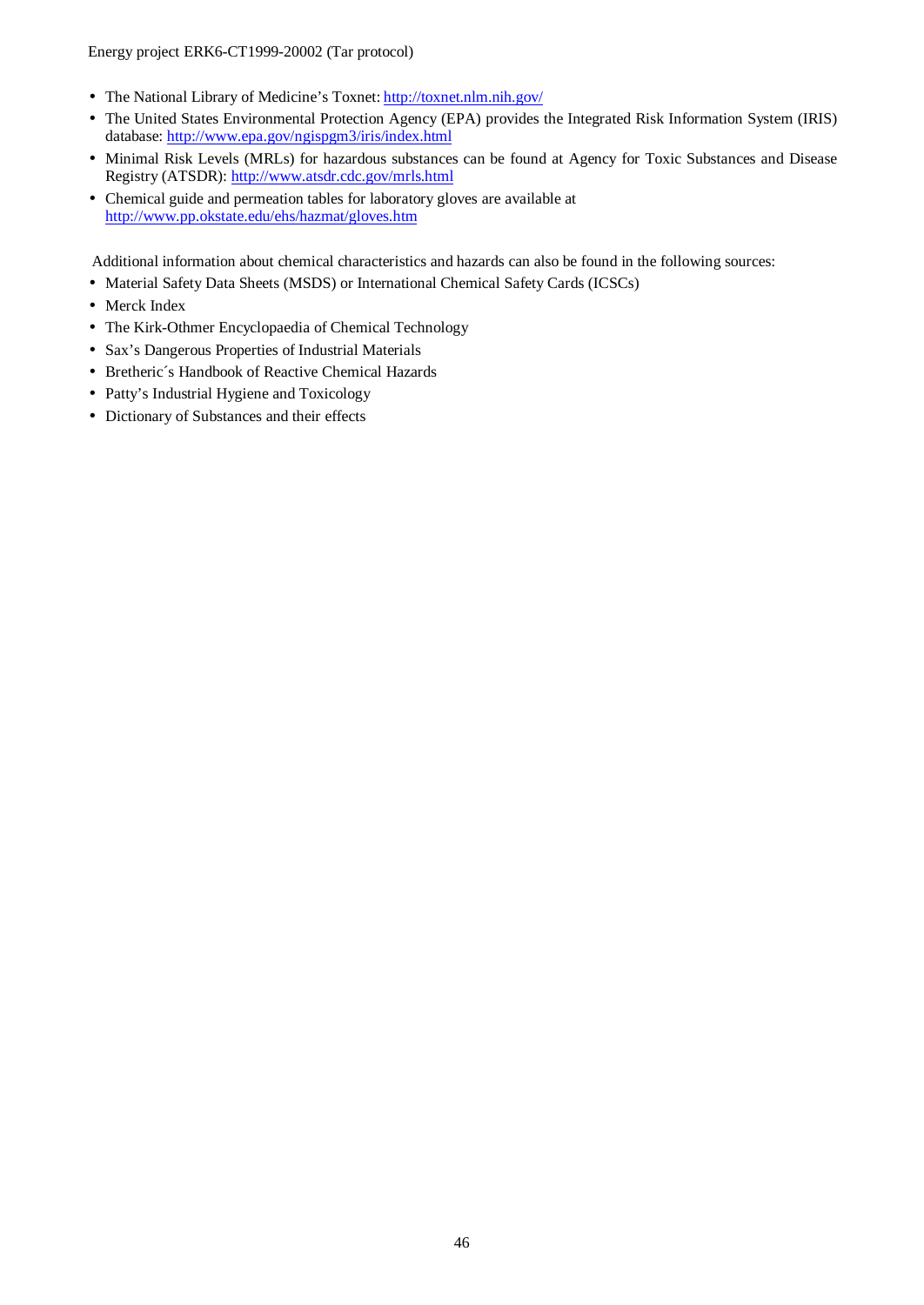## 12. References

BTG, 2000: *Calculation method to determine flow rate of producer gas (not published).*

DIN1343. Deutsche Norm: *Referenzzustand, Normzustand, Normvolumen. Begriffe und Werte (Reference conditions, normal conditions, normal volume: concepts and values)*, January 1990

EPA, 1997: "Analytical Support Branch: Operation and Quality Control Manual", Environmental Protection Agency, Science and Ecosystem Support Division, Region 4, 980 College station road, Athens, GA 30605, U.S.A., December 1, 1997

ISO 9096: *Stationary source emissions – Determination of concentration and mass flow rate of particulate material in gas-carrying ducts – Manual gravimetric method.*

Milne, T.A.; Abatzoglou, N.; Evans, R.J.: Biomass Gasifier Tars: Their Nature, Formation and Conversion, NREL/TP-570-25357, November 1998

Neeft, Knoef, Zielke, Sjöström, Hasler, Simell, Dorrington, Abatzoglou, Deutch, Greil, Buffinga, Brage, Suomalainen: *R&D supporting the development of a Guideline for sampling and analysis of tars and particles from biomass producer gases*, 2001

Ramackers, M.W.A. and Heynis G.H.P.; *Engines and adaptation of engines for producer gas*, presented at the second International Producergas Course and Conference in Bandung, Indonesia, 1985

VDI 2066, part 1: *Measurement of particulate matter – Measurement of particulate matter in flowing gases. Gravimetric determination of dust load. Fundamentals*, VDI, October 1975

VDI 2066, part 2: *Measurement of particulate matter – Manual dust measurement in flowing gases. Gravimetric determination of dust load. Tubular filter devices (4 m<sup>3</sup> /h, 12 m<sup>3</sup> /h*, VDI, August 1993

VDI 2066, part 7: *Measurement of particulate matter – Manual dust measurement in flowing gases. Gravimetric determination of dust load. Plane filter devices*, VDI, August 1993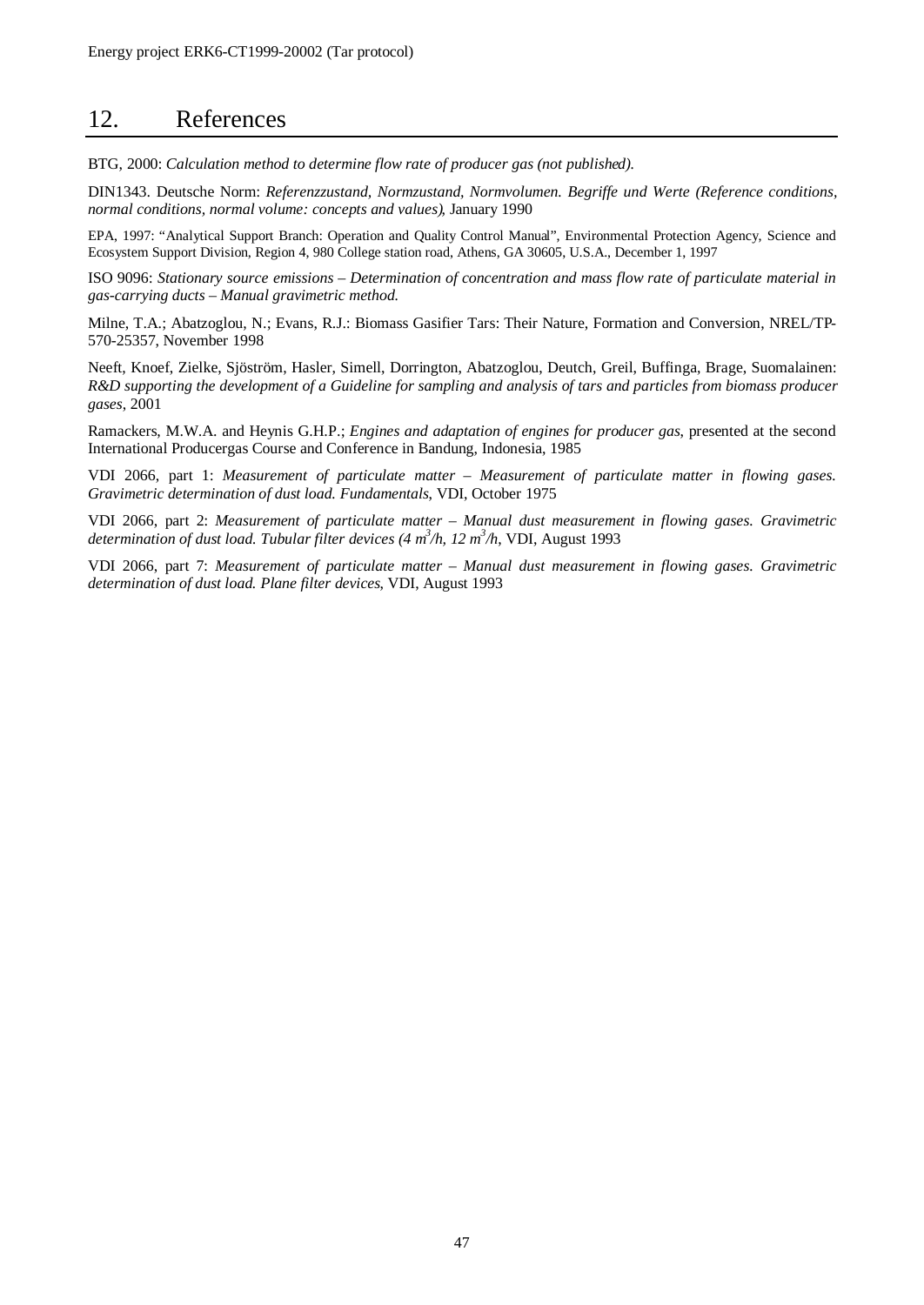## 13. Appendices

## 13.1. General design and operating conditions of gasifiers

Gasification is a thermochemical process which converts solid carbonaceous fuels into gas by mixing the fuel with an appropriate gasification agent. Most of the gasifiers fall into four categories (see Figure 13-1) based on the design, feedstock and on the gasification agent. These four types are:

- 1) Fixed-bed updraft (or countercurrent)
- 2) Fixed-bed down-draft (or cocurrent)
- 3) Fluidised-bed and
- 4) Entrained-flow.

Within the gasification reactor, the processes of fuel drying, pyrolysis reduction and oxidation occur. The oxidative gasification agent converts char and tar from the pyrolysis process into gas. As the gas generation is an endothermic process, some of the gasification agent is required to supply the chemical energy by combusting a fraction of the fuel. The combustion process generally is internal.



Figure 13-1: Schematic drawing of four basic gasifier types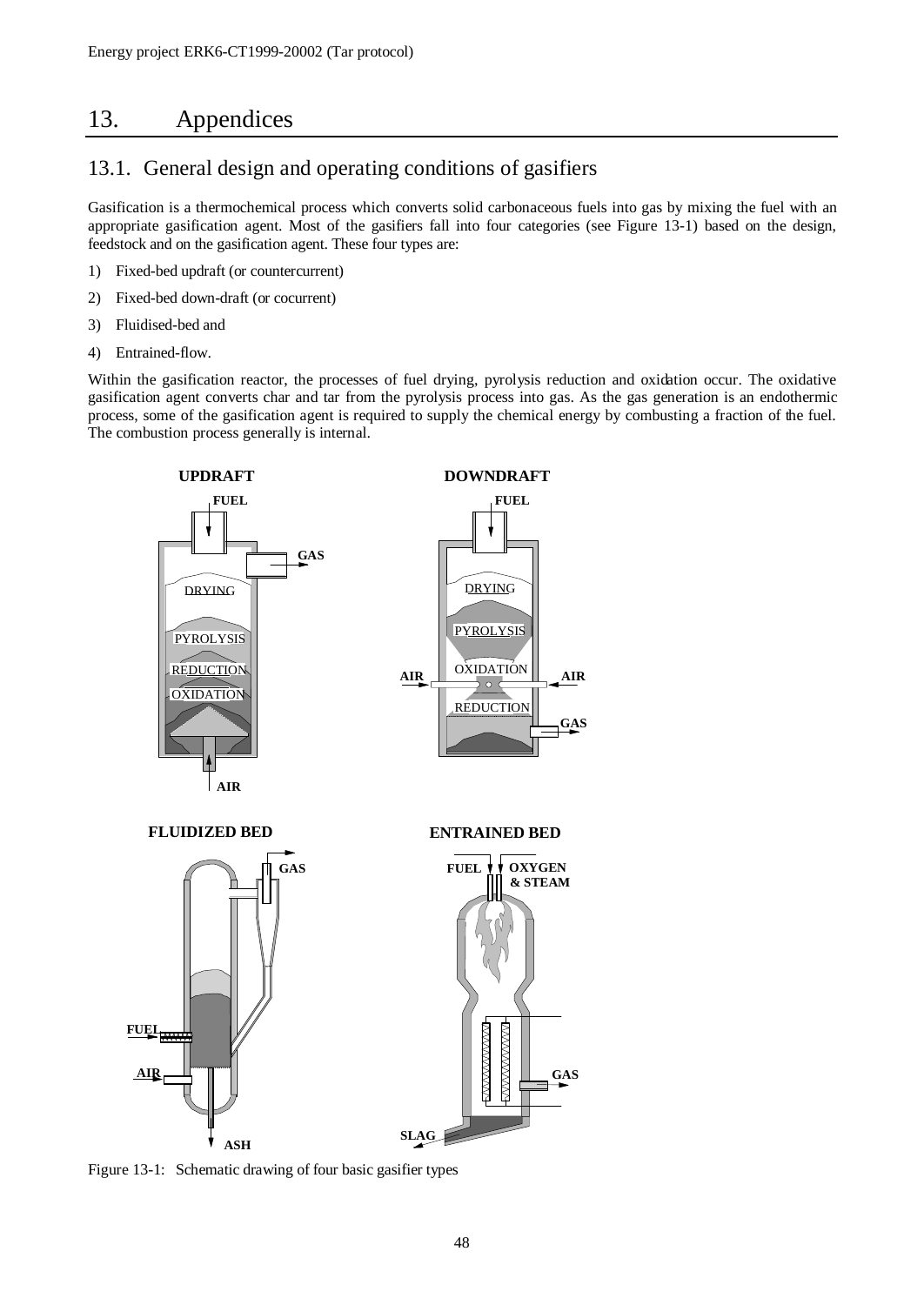In updraft gasifiers, the fuel generally moves from downwards and the gasification agent moves from the bottom upwards (updraft). As the gas leaves the reactor near the pyrolysis zone, the gas generated in updraft gasifiers exhibit a high level of organic components (tar). The solid carbon in the fuel is completely converted into gas and tar. Updraft gasifiers can be used for wet fuels and are relatively insensitive to the fuel size.

In cocurrent gasifiers, the fuel and gasification agent flow cocurrently, hence the gas leaves the reactor near the hottest zone and the tar levels are much lower than in updraft gasifiers. The cold gas efficiency (conversion of fuel carbon into non-condensable gases) of cocurrent gasifiers is generally higher than in updraft gasifiers. Generally, cocurrent gasifiers can only be used with dried fuel (typically 15 wt%) and the size of the fuel are in narrow limits.

With increasing expansion of the fuel bed, the reactor behaviour transforms from a fixed bed to a (stationary) fluidised bed (FB) reactor and further to a circulating fluidised bed (CFB) reactor. The highest heat and mass transfer rates are observed in CFB reactors. A further increase leads then to entrained flow reactor types. FB and CFB gasifiers are characterised by high gas throughputs and require dried fuel with sizes typically <2 cm. CFB type gasifiers can be designed both for near atmospheric pressure and for pressurised applications.

Entrained flow gasifiers operate at elevated pressure and are found in coal gasification. The flow of fuel and gasification agent is cocurrent. In contrast with the other principles, the temperatures in the reactors are above the melting point of the ashes, which therefore leave the gasifier as molten slag.

In the Table 13-1, typical operating conditions and gas composition are displayed for some of the gasifier principles. No data were found for entrained flow gasifiers fuelled with biomass.

|                     |                            |                 | <b>Countercurrent</b> | <b>Cocurrent</b> | <b>CFB</b> |
|---------------------|----------------------------|-----------------|-----------------------|------------------|------------|
| Typical heat output |                            | $kW_{th}$       | $1'000 - 10'000$      | $100 - 1'000$    | >10'000    |
| Fuel                | moisture                   | $wt\%$<br>(daf) | 50                    | 16               | 15         |
|                     | Typical gas composition    |                 |                       |                  |            |
|                     | Carbon dioxide $(CO2)$     | $\%$            | 10.0                  | 12.9             | 15.0       |
|                     | Carbon monoxide (CO)       | $\%$            | 20.0                  | 18.0             | 15.4       |
|                     | Hydrogen $(H2)$            | $\%$            | 14.0                  | 14.2             | 14.8       |
|                     | Methane $(CH_4)$           | $\%$            | 2.5                   | 1.9              | 4.2        |
|                     | Nitrogen $(N_2, by diff.)$ | $\%$            | 53.5                  | 53.0             | 39.6       |
|                     | Typical contaminant levels |                 |                       |                  |            |
|                     | Particles                  | $g/m_n^3$       | $0.1 - 0.5$           | $0.1 - 1$        | $20 - 60$  |
|                     | Tar (generic definition)   | $g/m_n^3$       | $50 - 150$            | $0.5 - 2$        | $7 - 10$   |

Table 13-1: Typical operating conditions and gas compositions of various wood fuelled gasifiers at atmospheric pressure. Data source (tar and particles): Milne et al 1998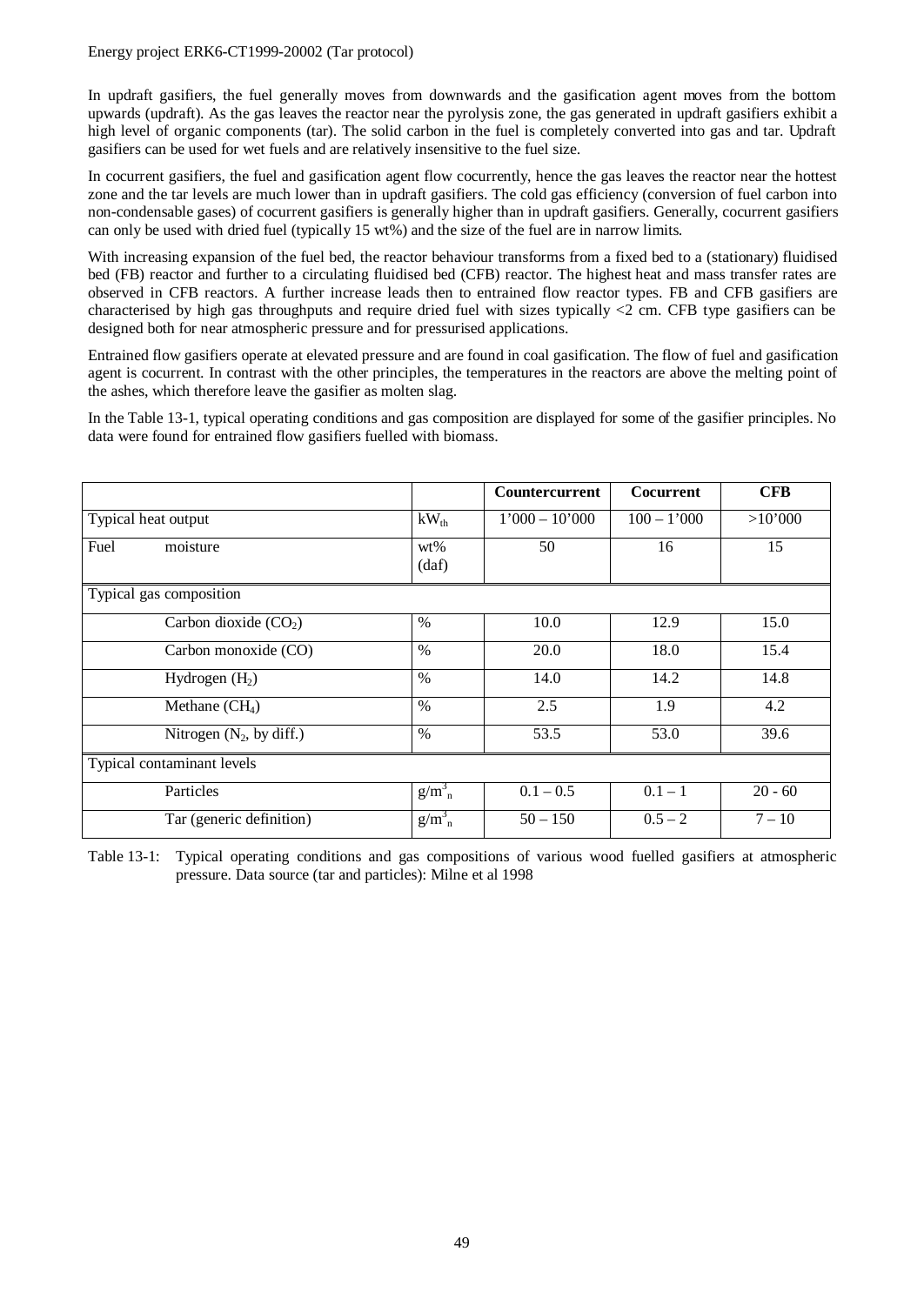## 13.2. Available list of organic condensable ("tar") compounds to be analysed

In this table, compounds that are commonly measured are printed in standard style. Compounds that can be expected but are analysed less frequently or occur in lower concentrations are printed in *italics.*

| Downdraft / Fluidised bed gasification              | <b>Pyrolysis and Updraft gasification</b>                                                |
|-----------------------------------------------------|------------------------------------------------------------------------------------------|
| <b>Phenols</b>                                      | <b>Acids</b>                                                                             |
| Phenol                                              | Formic acid, Propionic acid, Butyric acid                                                |
| Cresols $(o, m \text{ or } p)$                      | Acetic acid                                                                              |
| Xylenols                                            |                                                                                          |
| (Methyl)Naphthols                                   | <b>Sugars</b>                                                                            |
|                                                     | Levoglucosan                                                                             |
| <b>Furans</b>                                       | Alpha-D-Glucose, Beta-D-Fructose, Cellobiosan                                            |
| Benzofuran                                          |                                                                                          |
| Methylbenzofurans                                   | <b>Alcohols and phenols</b>                                                              |
| Dimethylbenzofurans                                 | Methanol, Ethanol                                                                        |
| Dibenzofuran                                        | Phenols, Cresols (o, m or p), Xylenols                                                   |
|                                                     |                                                                                          |
| <b>Aromatic compounds</b>                           | <b>Aldehydes and ketones</b>                                                             |
| Benzene                                             | Formaldehyde, Acetaldehyde                                                               |
| Toluene                                             | Acetone                                                                                  |
| $X$ ylenes (o, m and p)                             | 2-Cyclopenten-1-one, (Methyl)-2-Cyclopenten-1-one                                        |
| Ethynylbenzene                                      |                                                                                          |
| Styrene                                             | <b>Guaiacols</b>                                                                         |
| Indene (1H-Indene)                                  | Guaiacol, Creosol $(= 4$ -methyl-guaiacol)                                               |
| Methylindene                                        | Ethylguaiacol, Eugenol, Isoeugenol                                                       |
|                                                     |                                                                                          |
| <b>PAHs</b> (* indicate EPA list of 16 PAHs)        | <b>Furans</b>                                                                            |
| Naphthalene <sup>®</sup>                            | Dimethylfuran, Furfural (2-furaldehyde)                                                  |
| (1- or 2-) Methylnaphthalene                        | Methyl Furfural, Furfuryl alcohol                                                        |
| Diphenyl                                            | (Methyl- or dimethyl-)benzofurans and dibenzofurans                                      |
| Acenaphthylene <sup>®</sup>                         |                                                                                          |
| Acenaphtene*<br>Fluorene <sup>*</sup> (9H-Fluorene) | <b>Mixed oxygenates</b>                                                                  |
| Phenanthrene <sup>®</sup>                           | Hydroxyacetaldehyde, Acetol, Vanillin                                                    |
| Anthracene <sup>®</sup>                             | Propanal-2-one, Glyoxal                                                                  |
| Fluoranthene <sup>®</sup>                           | 2-hydroxy-3-methyl-2-cyclopentene-1-one<br>(di-, tri-)Methoxybenzenes, Trimethoxyphenols |
| Pyrene*                                             |                                                                                          |
| Benzo(a,b,c) fluorene                               |                                                                                          |
| Benzo(a)anthracene                                  | Aromatic compounds                                                                       |
| Chrysene                                            | Benzene, Toluene, Xylenes (o, m and p)                                                   |
| Benzo( $b^*$ , j or $k^*$ )fluoranthene             | Ethynylbenzene                                                                           |
| $Benzo(a^* or e)pyrene$                             | Styrene                                                                                  |
| $Dibenzo(a,h)$ anthracene <sup>*</sup>              | Indene (1H-Indene), Methylindene                                                         |
| Perylene                                            |                                                                                          |
| $Indeno(1,2,3-cd)pyrene^*$                          | <b>PAHs</b> (* indicate EPA list of 16 PAHs)                                             |
| $Benzo(g,h,i)$ perylene                             | Naphthalene <sup>*</sup>                                                                 |
| Dibenzopyrenes                                      | (1- or 2-) Methylnaphthalene                                                             |
| Anthanthrene                                        | Diphenyl                                                                                 |
| Coronene                                            | Acenaphthylene <sup>*</sup>                                                              |
|                                                     | Acenaphtene*                                                                             |
| <b>Nitrogen containing aromatics</b>                | Fluorene <sup>*</sup> (9H-Fluorene)                                                      |
| Pyridine                                            | Phenanthrene*, Anthracene*, Fluoranthene*, Pyrene*                                       |
| Methylpyridines, Picolines                          |                                                                                          |
| (Iso)Quinonoline                                    | <b>Nitrogen containing aromatics</b>                                                     |
|                                                     | (Methyl)pyridines, Picolines, (Iso)Quinoline                                             |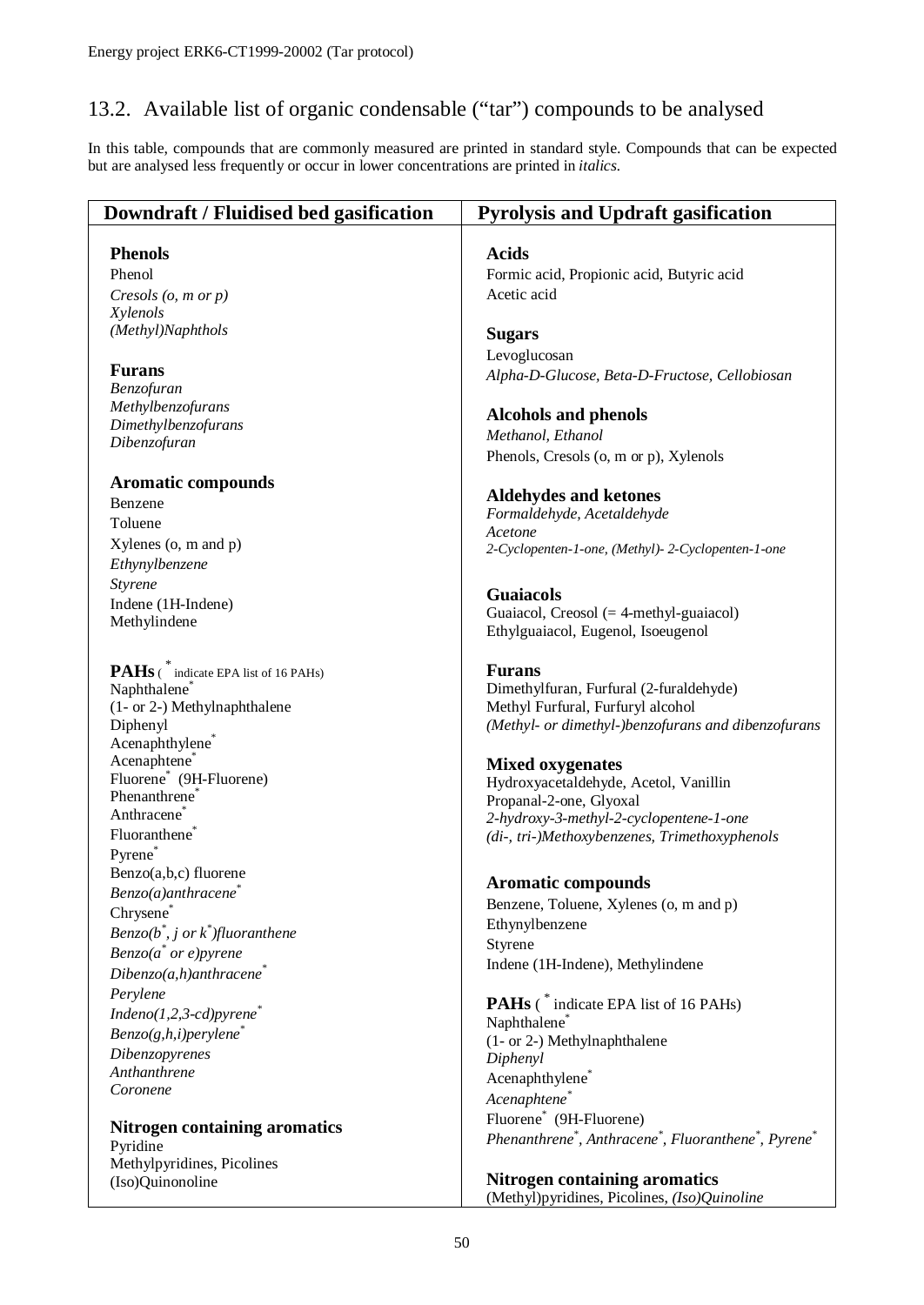| Group<br>Other / (more) trivial name<br>/ common name |                                                    | <b>Chemical Abstract Service</b><br>(CAS) Registry Number   | <b>Boiling point (°C)</b><br>(Handbook of<br><b>Chemistry</b> and<br>Physics, vol. 77) |
|-------------------------------------------------------|----------------------------------------------------|-------------------------------------------------------------|----------------------------------------------------------------------------------------|
| <b>Acids</b>                                          |                                                    |                                                             |                                                                                        |
| Formic acid                                           | Methanoic acid                                     | $64 - 18 - 6$                                               | 101                                                                                    |
| Acetic acid                                           | Ethanoic acid                                      | 64-19-7                                                     | 117.9                                                                                  |
| Propionic acid                                        | Propanoic acid                                     | 79-09-4                                                     | 141.1                                                                                  |
| Butyric acid                                          | Butanoic acid                                      | 107-92-6                                                    | 163.7                                                                                  |
| <b>Sugars</b>                                         |                                                    |                                                             |                                                                                        |
| Levoglucosan                                          | 1,6-amhydro-beta-D-Glucopyranose                   |                                                             |                                                                                        |
| Alpha-D-Glucose                                       | Alpha-D-Glucopyranose                              | 604-68-2                                                    | Sub1                                                                                   |
| Beta-D-Fructose                                       | Beta-Levulose                                      | 53188-23-1                                                  |                                                                                        |
| Cellobiosan                                           |                                                    |                                                             |                                                                                        |
|                                                       |                                                    |                                                             |                                                                                        |
| <b>Alcohols</b>                                       |                                                    |                                                             |                                                                                        |
| Methanol                                              | Methyl alcohol                                     | $67 - 56 - 1$                                               | 64.6                                                                                   |
| Ethanol                                               | Ethyl alcohol                                      | $64 - 17 - 5$                                               | 78.2                                                                                   |
|                                                       |                                                    |                                                             |                                                                                        |
| <b>Aldehydes and ketones</b>                          |                                                    |                                                             |                                                                                        |
| Formaldehyde                                          | Methanal                                           | $50-00-0$                                                   | $-19.1$                                                                                |
| Acetaldehyde                                          | Ethanal                                            | $75-07-0$                                                   | 20.1                                                                                   |
| Acetone                                               | 2-Propanone                                        | $67 - 64 - 1$                                               | 56.0                                                                                   |
| 2-Cyclopenten-1-one                                   | Cyclopenten-3-one                                  | 930-30-3                                                    | 136                                                                                    |
| (Methyl)-2-Cyclopenten-1-one                          | (2- 3- 5-) methyl-2-cyclopenten-1-one              | 1120-73-6, 2758-18-1,<br>14963-40-7                         | 157, 157.5, 140                                                                        |
| <b>Phenols</b>                                        |                                                    |                                                             |                                                                                        |
| Phenol                                                | Hydroxybenzene                                     | 108-95-2                                                    | 181.8                                                                                  |
| Cresols $(o, m \text{ or } p)$                        | $(2-, 3-$ or 4-)methyl-phenol                      | 95-48-7, 108-39-4, 106-44-5                                 | 191.0, 202.2, 201.9                                                                    |
| Xylenols                                              | $(2,3-2,4-2,5-2,6-3,4-$ or 3,5-)<br>dimethylphenol | 526-75-0, 105-67-9, 95-87-4,<br>576-26-1, 95-65-8, 108-68-9 | 216.9, 210.9,<br>211.1, 201.0, 227,<br>221.7                                           |
| $(2-, 3-$ or 4-)butyl-phenol<br>Butylphenols          |                                                    | 3180-09-4, 4074-43-5,<br>1638-22-8                          | 235, 248, 248                                                                          |
| Methylbutylphenols                                    | 2-butyl-4-methyl-phenol                            | 6891-45-8                                                   | 228                                                                                    |
| Naphthols                                             | (1-2-) Naphthol or -Naphthalenol                   | 90-15-3, 135-19-3                                           | 288, 285                                                                               |
| Methylnaphthols                                       | 4-methyl-1-naphthol,<br>1-methyl-2-naphthol        | $10240 - 08 - 1$ ,<br>1076-26-2                             | 166,<br>160                                                                            |

## 13.3. List of individual organic compounds found in biomass producer gases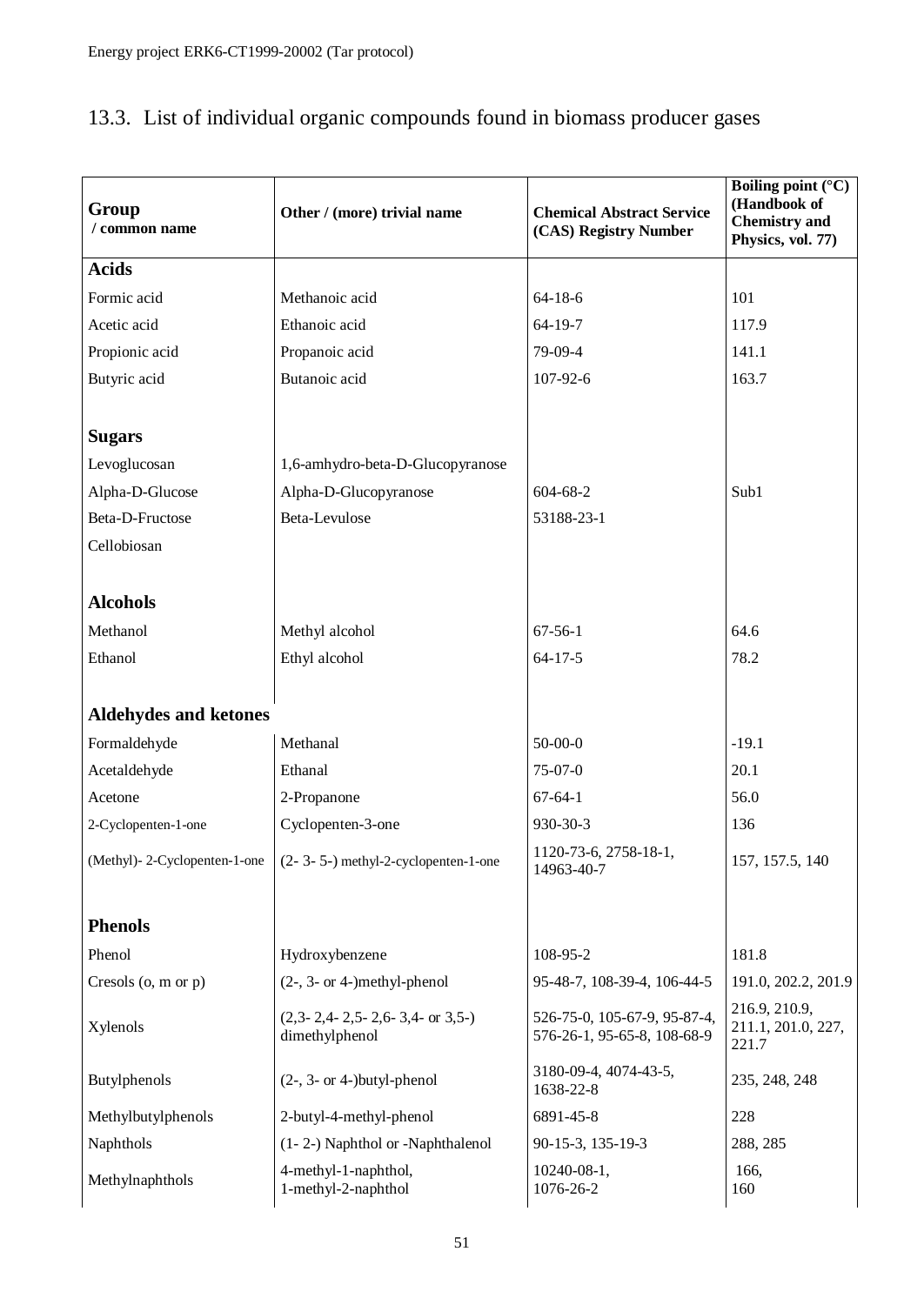| <b>Guaiacols</b>                            |                                                                     |                                                                                                                                     |                                                                  |
|---------------------------------------------|---------------------------------------------------------------------|-------------------------------------------------------------------------------------------------------------------------------------|------------------------------------------------------------------|
| Guaiacol                                    | 2-methoxy-phenol                                                    | $90 - 05 - 1$                                                                                                                       | 205                                                              |
| $C$ reosol = 4-methyl-guaiacol              | 2-methoxy-4-methyl-phenol                                           | $93 - 51 - 6$                                                                                                                       | 221                                                              |
| Ethylguaiacol                               | 2-methoxy-4-ethyl-phenol                                            | 2785-89-9                                                                                                                           | 236.5                                                            |
| Eugenol                                     | 2-methoxy-4-(2-propenyl)-phenol                                     | $97 - 53 - 0$                                                                                                                       | 253.2                                                            |
| Isoeugenol                                  | 2-methoxy-4-(1-propenyl)-phenol                                     | $97 - 54 - 1$                                                                                                                       | 266                                                              |
|                                             |                                                                     |                                                                                                                                     |                                                                  |
| <b>Furans</b>                               |                                                                     |                                                                                                                                     |                                                                  |
| Dimethylfuran                               | $(2,4-2,5-)$ dimethylfuran                                          | 3710-43-8, 625-86-5                                                                                                                 | 94, 93.5                                                         |
| Furfural (2-furaldehyde)                    | 2-Furancarboxaldehyde                                               | $98-01-1$                                                                                                                           | 161.7                                                            |
| Methyl Furfural                             | 5-Methyl-2-furancarboxaldehyde                                      | $620 - 02 - 0$                                                                                                                      | 187                                                              |
| Furfuryl alcohol                            | 2-Furanmethanol                                                     | 98-00-0                                                                                                                             | 171                                                              |
| Benzofuran                                  | Coumarone                                                           | 271-89-6                                                                                                                            | 174                                                              |
| Methylbenzofurans                           | $(2 - 3 - 5 - 7)$ methylbenzofuran                                  | 4265-25-2, 21535-97-7,<br>18441-43-5, 17059-52-8                                                                                    | 197.5, 197,<br>198, 190.5                                        |
| Dimethylbenzofurans                         | $(2,5-2,6-2,7-3,5-3,6-4,6-4,7-5,6-$<br>5,7-6,7-) dimethylbenzofuran | 29040-46-8, 24410-51-3,<br>59020-74-5, 10410-35-2,<br>24410-50-2, 116668-34-9,<br>28715-26-6, 24410-52-4,<br>64965-91-9, 35355-36-3 | 220, 217.5,<br>216, 220.5,<br>222, 219,<br>216, 221,<br>222, 218 |
| Dibenzofuran                                | 2,2'-biphenylene oxide                                              | 132-64-9                                                                                                                            | 287                                                              |
| Methyldibenzofurans                         |                                                                     |                                                                                                                                     |                                                                  |
|                                             |                                                                     |                                                                                                                                     |                                                                  |
| <b>Mixed oxygenates</b>                     |                                                                     |                                                                                                                                     |                                                                  |
| Glyoxal                                     | Ethandial                                                           | 107-22-2                                                                                                                            | 50.4                                                             |
| Hydroxyacetaldehyde                         | (Hydroxyethanal, glycolaldehyde)                                    | 141-46-6                                                                                                                            |                                                                  |
| Propanal-2-one                              | (methyl glyoxal, 2-oxopropanal,<br>pyruvaldehyde)                   | 78-98-8                                                                                                                             | 72                                                               |
| Acetol                                      | 1-hydroxy-2-propanone                                               | 116-09-6                                                                                                                            | 145.5                                                            |
| 2-hydroxy-3-methyl-2-<br>cyclopentene-1-one |                                                                     |                                                                                                                                     |                                                                  |
| Methoxybenzene                              | Anisol                                                              | $100 - 66 - 3$                                                                                                                      | 153.7                                                            |
| Dimethoxybenzenes                           | $(1,2-1,3-1,4-)$ dimethoxybenzene                                   | 91-16-7, 151-10-0, 150-78-7                                                                                                         | 206, 217.5, 212.6                                                |
| Trimethoxybenzenes                          | $(1,2,3-1,3,5)$ trimethoxybenzene                                   | 634-36-6, 621-23-8                                                                                                                  | 235, 255.5                                                       |
| Trimethoxyphenols                           |                                                                     |                                                                                                                                     |                                                                  |
| Vanillin                                    | 4-hydroxy-3-methoxybenzaldehyde                                     | 121-33-5                                                                                                                            | 285                                                              |
| <b>Aromatic compounds</b>                   |                                                                     |                                                                                                                                     |                                                                  |
| Benzene                                     |                                                                     | $71-43-2$                                                                                                                           | 80.0                                                             |
| Toluene                                     | Methylbenzene                                                       | 108-88-3                                                                                                                            | 110.6                                                            |
| Xylenes (o, m and p)                        | $(1,2-1,3-$ and 1,4-)dimethylbenzene                                | 95-47-6, 108-38-3, 106-42-3                                                                                                         | 144.5, 139.1, 138.3                                              |
| Ethynylbenzene                              |                                                                     | 536-74-3                                                                                                                            | 143                                                              |
|                                             |                                                                     |                                                                                                                                     |                                                                  |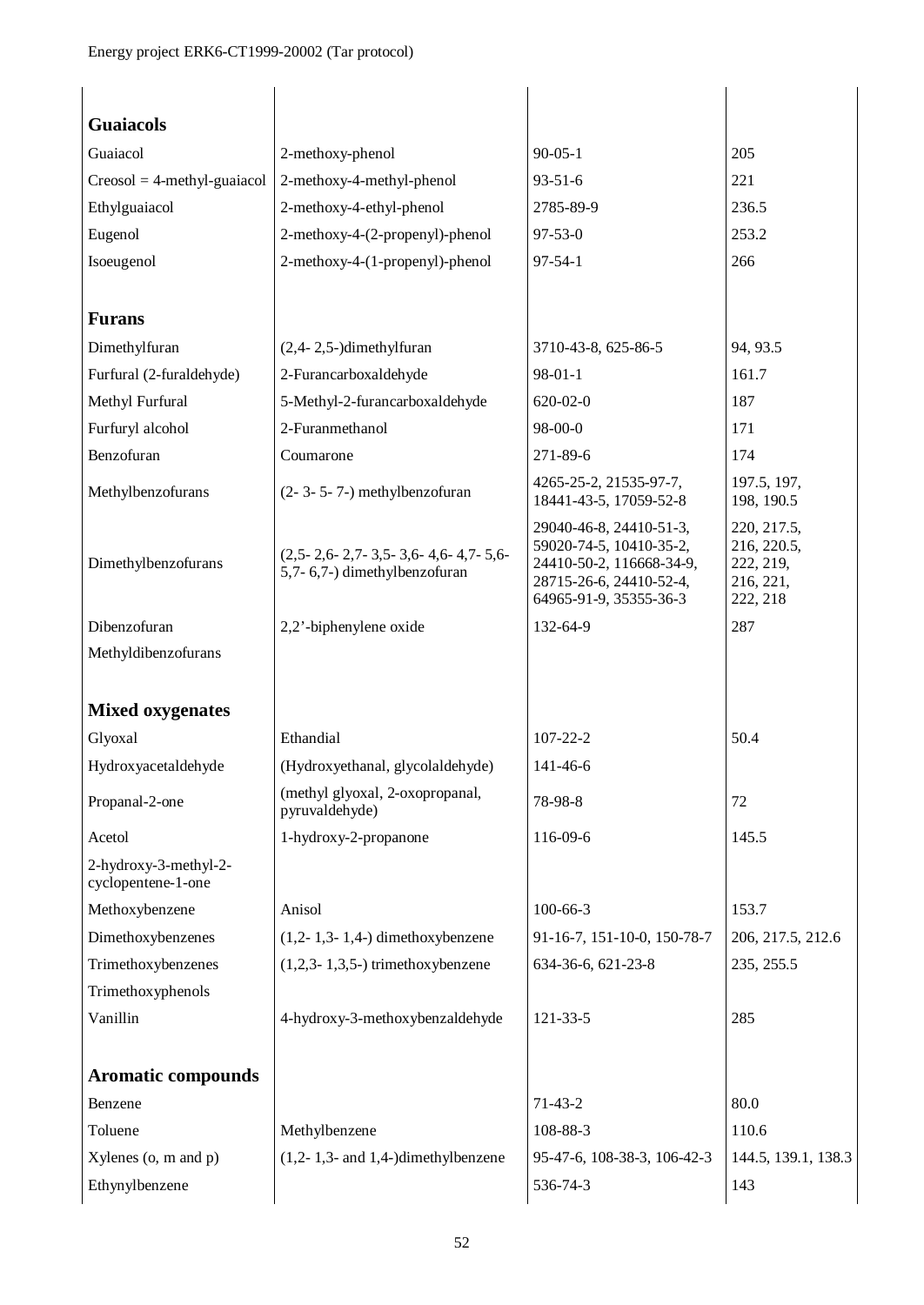## Energy project ERK6-CT1999-20002 (Tar protocol)

| Styrene                                     | Ethenylbenzene                                                                                                 | $100-42-5$                                                            | 145                                |
|---------------------------------------------|----------------------------------------------------------------------------------------------------------------|-----------------------------------------------------------------------|------------------------------------|
| 4-Methylstyrene                             | 1-ethenyl-4-methyl-benzene                                                                                     | 622-97-9                                                              | 172.8                              |
| Indene (1H-Indene)                          | Indonaphthene                                                                                                  | $95 - 13 - 6$                                                         | 182                                |
| Methylindene                                | (1-2-3-4-6-7-)methyl-1H-indene                                                                                 | 767-59-9, 2177-47-1,<br>767-60-2, 7344-34-5,<br>20232-11-5, 7372-92-1 | 199, 206,<br>198, 209,<br>207, 209 |
| PAHs (* indicate EPA list of 16 PAHs)       |                                                                                                                |                                                                       |                                    |
| Naphthalene*                                |                                                                                                                | $91 - 20 - 3$                                                         | 217.9                              |
| (1- or 2-) Methylnaphthalene                |                                                                                                                | 90-12-0, 91-57-6                                                      | 244.7, 241.1                       |
| Diphenyl                                    | 1,1-Biphenyl                                                                                                   | $92 - 52 - 4$                                                         | 256.1                              |
| Acenaphthylene*                             | Acenaphthalene                                                                                                 | 208-96-8                                                              | 280; $150^2$                       |
| Acenaphtene*                                | 1,2-dihydro-Acenaphthylene                                                                                     | 83-32-9                                                               | 279                                |
| Fluorene <sup>*</sup> (9H-Fluorene)         | 2,2'-Methylenebiphenyl                                                                                         | $86 - 73 - 7$                                                         | 295                                |
| Phenanthrene <sup>*</sup>                   |                                                                                                                | $85 - 01 - 8$                                                         | 340                                |
| Anthracene <sup>*</sup>                     |                                                                                                                | 120-12-7                                                              | 339.9                              |
| Fluoranthene <sup>*</sup>                   | 1,2-(1,8-Naphthylene)benzene                                                                                   | 206-44-0                                                              | 384                                |
| Pyrene*                                     | Benzo(def)phenanthrene                                                                                         | 129-00-0                                                              | 404                                |
| Benzo(a,b,c) fluorene                       | 11H-Benzo(a)fluorene, ?, ?                                                                                     | 238-84-6, ?, ?                                                        | 405                                |
| Benzo(a)anthracene <sup>*</sup>             | 1,2-Benzanthracene                                                                                             | $56 - 55 - 3$                                                         |                                    |
| Chrysene*                                   | 1,2-Benzophenanthrene                                                                                          | 218-01-9                                                              | 448                                |
| Benzo( $b^*$ , j or $k^*$ )<br>fluoranthene | B.(b)fl.=Benz(e)acephenanthrylene<br>$B.(j)fl.=Dibenzo(a,jk)fluorene$<br>$B.(k)fl. = 2,3,1',8'$ -Binaphthalene | 205-99-2, 205-82-3, 207-08-9                                          | $-$ , $-$ , 480                    |
| Benzo $(a^*$ or e) pyrene                   | $(2,3-1,2-)$ Benzopyrene                                                                                       | 50-32-8, 85-02-9                                                      | $-$ , 352                          |
| Dibenzo(a,h)anthracene <sup>*</sup>         | 1,2,5,6-dibenzanthracene                                                                                       | $53 - 70 - 3$                                                         |                                    |
| Perylene                                    | Dibenzo(de,kl)anthracene                                                                                       | 198-55-0                                                              |                                    |
| Indeno $(1,2,3$ -cd)pyrene <sup>*</sup>     |                                                                                                                |                                                                       |                                    |
| $Benzo(g,h,i)$ per ylene*                   | 1,12-Benzperylene                                                                                              | 191-24-2                                                              |                                    |
| Dibenzopyrenes                              |                                                                                                                |                                                                       |                                    |
| Anthanthrene                                |                                                                                                                |                                                                       |                                    |
| Coronene                                    |                                                                                                                | 191-07-1                                                              | 525                                |
|                                             |                                                                                                                |                                                                       |                                    |
| <b>Nitrogen containing aromatics</b>        |                                                                                                                |                                                                       |                                    |
| Pyridine                                    | Azine                                                                                                          | 110-86-1                                                              | 115.2                              |
| Methylpyridines, Picolines                  | (2-3-4-)Methylpyridine<br>$(2 - 3 - 4)$ Picoline                                                               | 109-06-08, 108-99-6,<br>108-89-4                                      | 129.3, 144.1, 145.3                |
| Quinoline                                   | 1-Azanaphthalene                                                                                               | $91 - 22 - 5$                                                         | 237.1                              |
| Isoquinoline                                | Benzopyridine                                                                                                  | 119-65-3                                                              | 243.2                              |

<sup>1</sup>: sublimates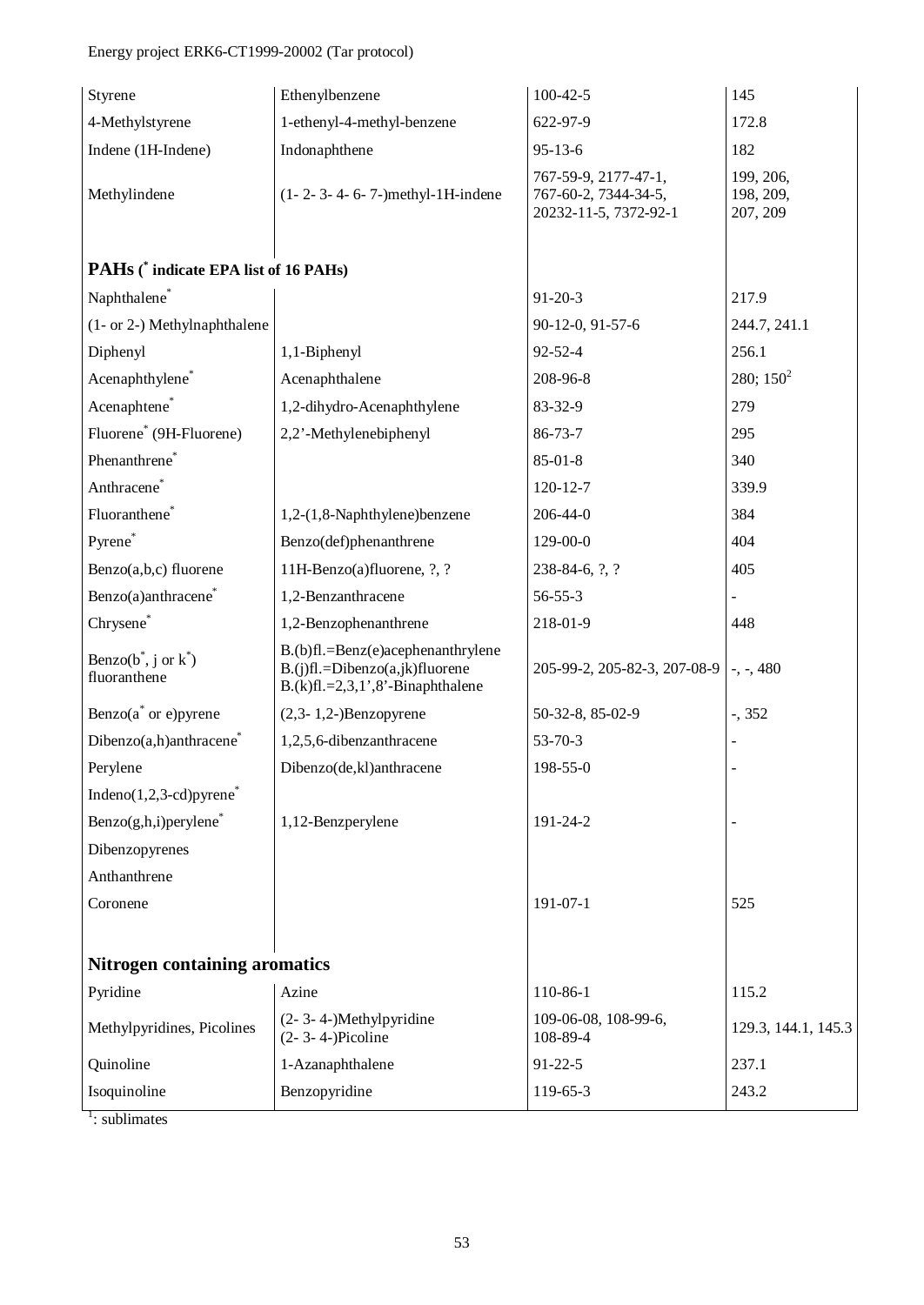## 13.4. Liquid Quench

The working principle of liquid quench with circulating fluid is shown in Figure 13-2. Liquid injection into the sample gas stream must occur immediately after the particle filter outlet. A liquid flow rate in the order 10 - 50 ml/min (depending on the sample gas flow rate) is sufficient to cool the gas from 250 to 50°C.



Figure 13-2: Liquid quench system as part of the sampling train arrangement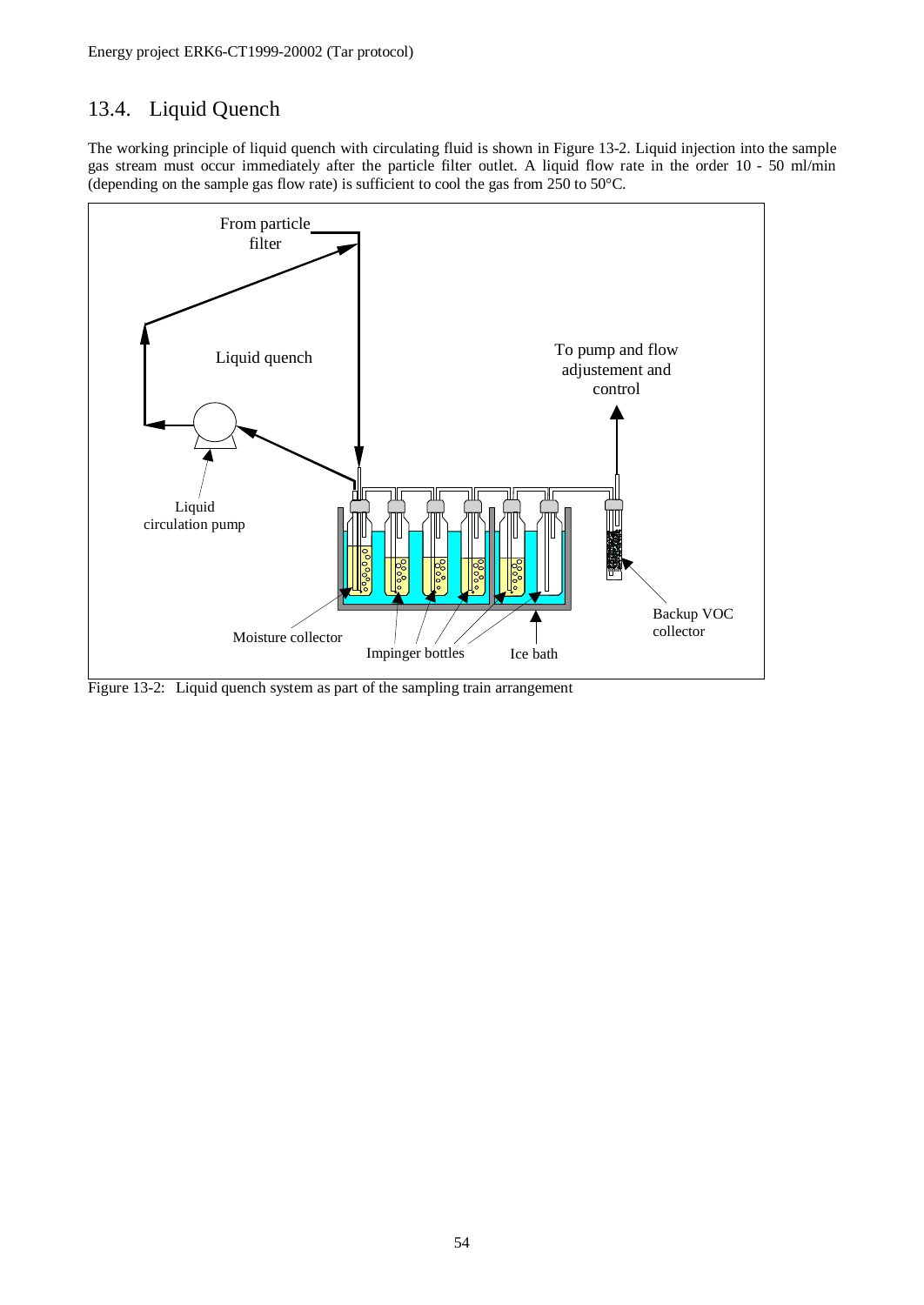## 13.5. Modified (VTT) design of impinger bottles

The mass and heat transfer in impinger bottles can be improved by improving the design of impinger bottles. An improved design by VTT is shown in Figure 13-3. Glass bends using ball ground joints (Figure 13-3) ensure correct connection of the impinger bottles. To ensure impinger bottle connections (conical and ball ground joints) are gas tight, only PTFE gaskets, PTFE tapes or solvent are accepted as the sealing media.



Figure 13-3: The impinger bottle and the glass bend used by VTT.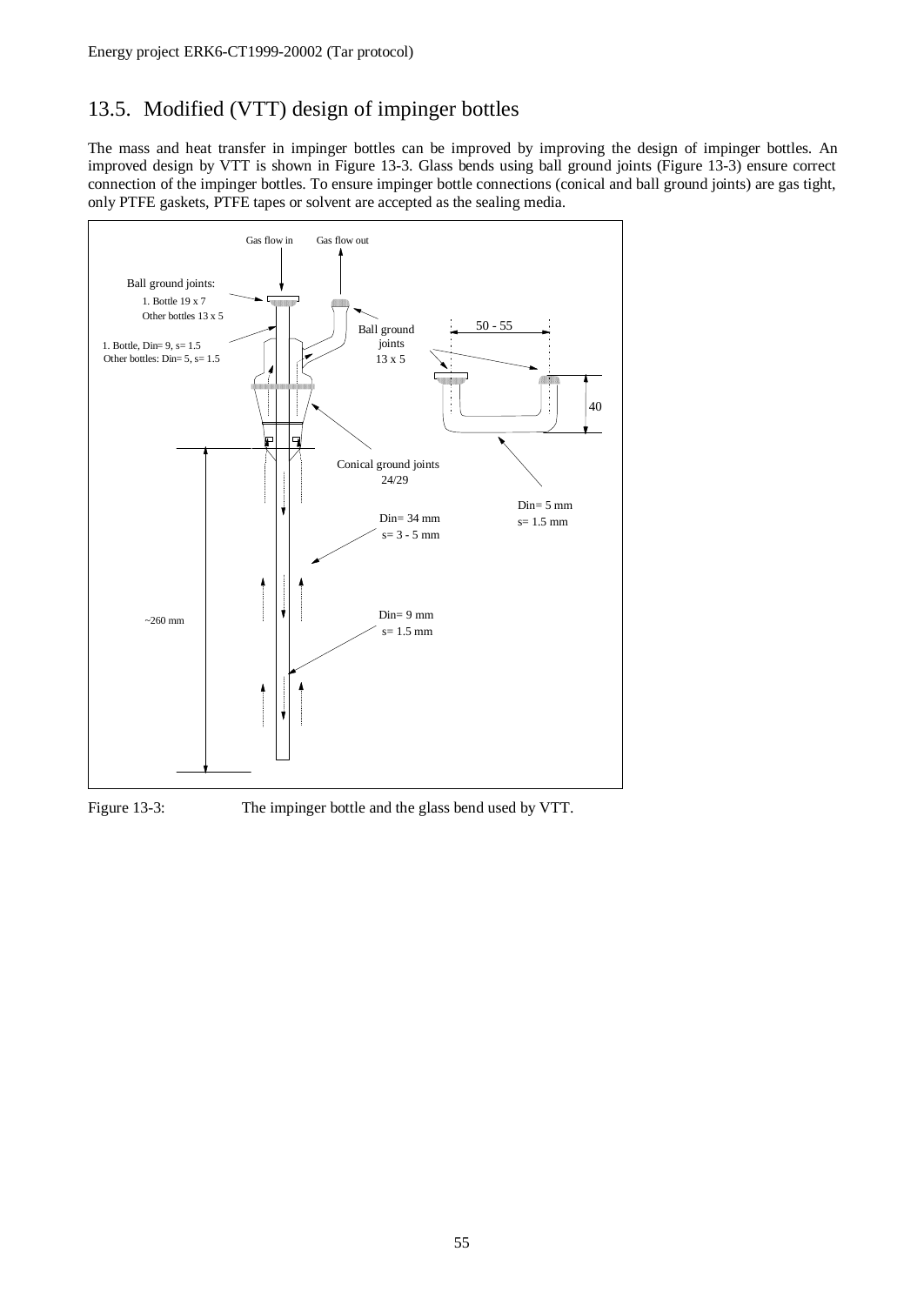## 13.6. Alternative sampling train: the Petersen column

During preparation of the Guideline, the partners have gathered experience of the use of the described sampling train. The Danish participant, Danish Technological Institute (DTI), suggests that an alternative for module 3 proves more convenient when used in the field, compared to the standard configuration. It is DTI's opinion that the use of a liquid quench and 6 washing bottles containing solvent in a cooling bath which also contains solvent means that the sampling staff to a great extent has to handle the solvent and is exposed to the solvent. Furthermore, there is a risk of aerosol penetration through module 3. Therefore, DTI developed an alternative sampling train, which possibly eliminates the disadvantages of module 3.

The new sampling train is called the "Petersen column" after the inventor Finn Petersen. The "Petersen column" consists of two washing stages filled with isopropanol. Stage 1 is a traditional washing stage with impinger. The bottom of stage 2 consists of a G3 glass frit with two functions: a) it retains tar droplets (aerosol) and b) it generates a large number of very small gas bubbles in washing stage 2 which results in an improved washing efficiency. The two washing stages are filled with the washing medium (solvent, isopropanol) through two nozzles. During normal pressure (atmospheric pressure), the solvent is kept back in stage 2 by the glass frit, as the liquid runs very slowly through the frit. If there is a little vacuum in washing stage 2, no liquid runs through the frit.

When sampling has ended, the tube which is connected to the vacuum pump is moved to the connecting stub at the drain cock at the bottom of the "Petersen column". By creating a little vacuum in washing stage 1, the solvent is sucked from washing stage 2 through the frit. That results in washing stage 2 being emptied at the same time as the frit is cleaned by the solvent. Solvent from both washing stages is collected in a storage bottle which is kept sealed against the cone of the drain cock.

The "Petersen column" is jacket cooled. The cooling fluid and cooling temperature can be selected as required e.g. in relation to the gas temperature. The column is constructed in such a way so it is easy to replace the glass frit if it is polluted by particles that cannot immediately be rinsed out with solvent.

Tests have shown that the "Petersen column" has a high sampling efficiency. During measurements in heavily polluted countercurrent gas, less than 1% of the chromatographable tar is found in a backup system after the column and 85% of this penetration causes benzene. Furthermore, the "Petersen column" is easy to handle and the staff is hardly exposed to solvent steam from the washing and cooling medium. Figure 13-4 shows the "Petersen column".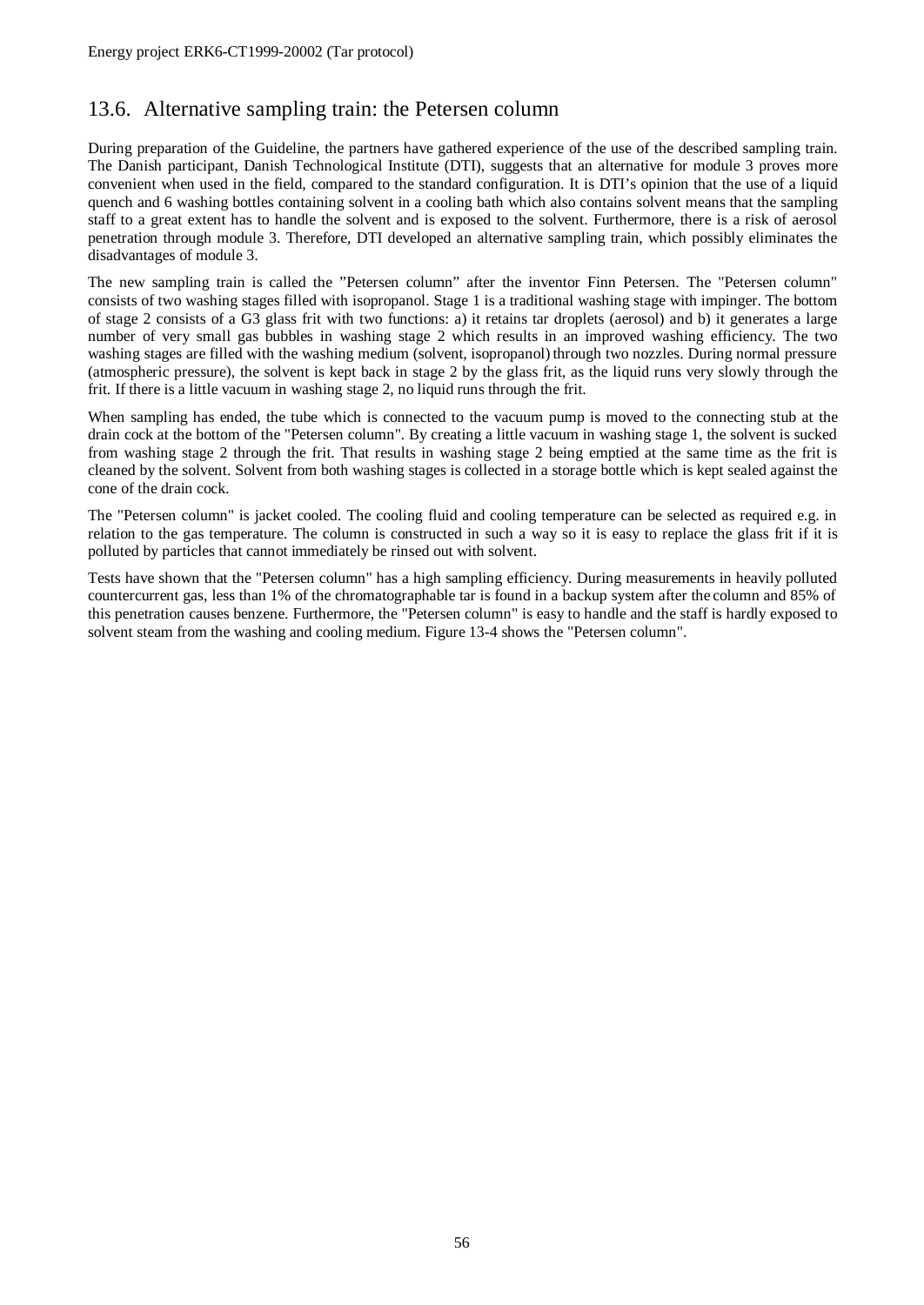

Figure 13-4 The "Petersen column"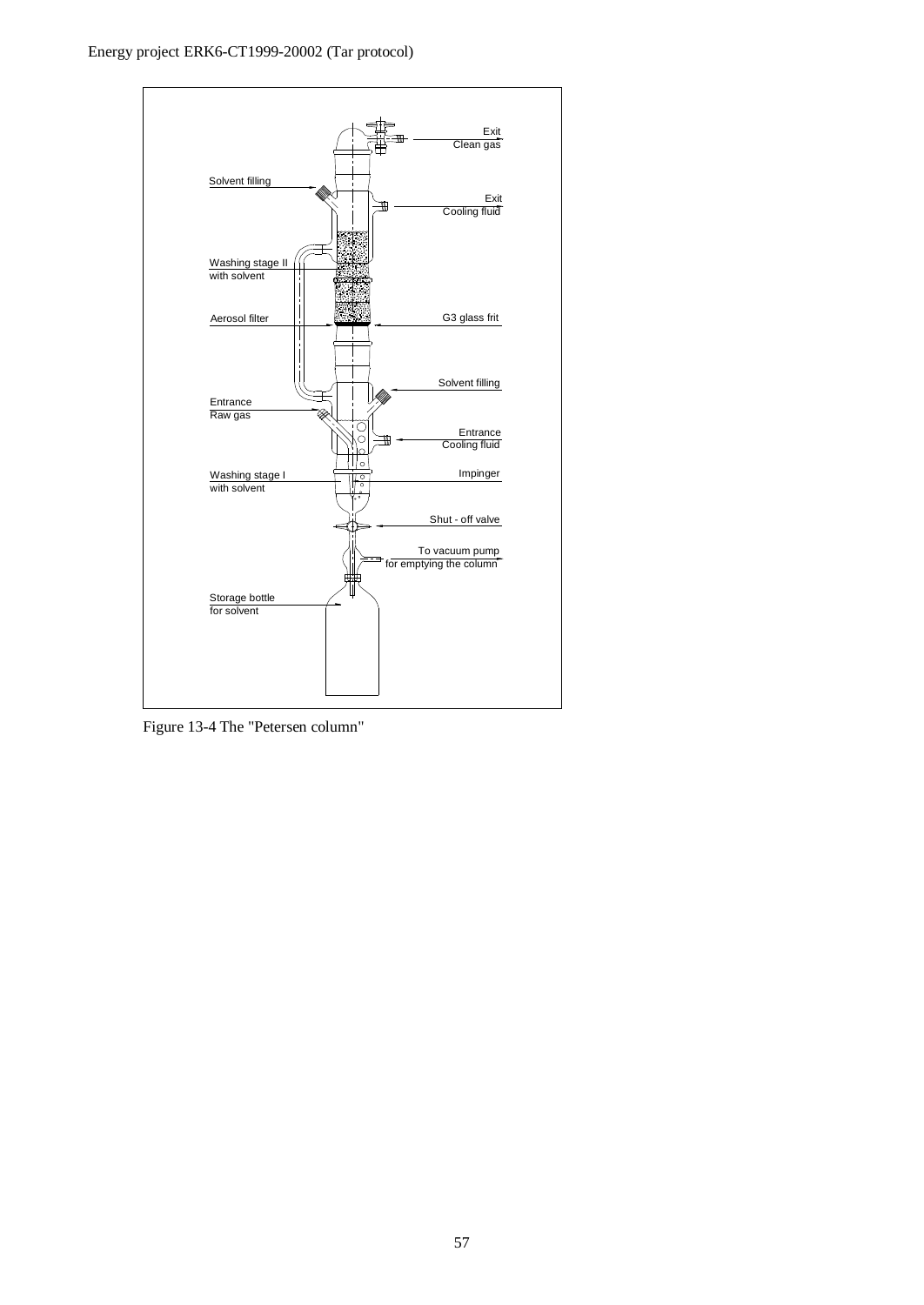## 13.7. Example test and analysis logs for sampling and result documentation

## 13.7.1. Parameter log for sampling of P&T

|                                                                                          | <b>Sampling of P&amp;T from Biomass Producer Gases</b> |                                                                              |                                                                 |           |   |  |  |
|------------------------------------------------------------------------------------------|--------------------------------------------------------|------------------------------------------------------------------------------|-----------------------------------------------------------------|-----------|---|--|--|
|                                                                                          |                                                        |                                                                              |                                                                 | Examiner: | X |  |  |
| Gasifier Type/Site:                                                                      | Χ                                                      |                                                                              |                                                                 | Date:     | X |  |  |
| Test No.:                                                                                | X                                                      |                                                                              |                                                                 |           |   |  |  |
|                                                                                          |                                                        |                                                                              |                                                                 |           |   |  |  |
| <b>Gasifier parameter</b>                                                                |                                                        |                                                                              |                                                                 |           |   |  |  |
| Actual power output:                                                                     |                                                        | kW<br>(max.  kW)                                                             |                                                                 |           |   |  |  |
| (based on fuel fuel input)                                                               |                                                        |                                                                              |                                                                 |           |   |  |  |
| Raw gas flow rate (dry):                                                                 |                                                        | $[Nm^3/h]$<br>(if calc., spec. gas<br>$2,6$ Nm <sup>3</sup> /kg wet<br>rate: |                                                                 |           |   |  |  |
| Gasifier start *:                                                                        |                                                        |                                                                              |                                                                 |           |   |  |  |
| Fuel type *:                                                                             |                                                        |                                                                              | Pine wood chips (approx. 20 x 20 x 10 mm; 5 wt% sawdust), dried |           |   |  |  |
| Fuel moisture *:                                                                         |                                                        | [%, dry basis]                                                               |                                                                 |           |   |  |  |
| Actual fuel feeding rate *:                                                              |                                                        | [kg wet/h]                                                                   |                                                                 |           |   |  |  |
|                                                                                          |                                                        |                                                                              |                                                                 |           |   |  |  |
| <b>Sampling parameters</b>                                                               |                                                        |                                                                              |                                                                 |           |   |  |  |
| Sampling site (hot/cold end):                                                            | Raw gas after gasifier                                 |                                                                              |                                                                 |           |   |  |  |
| Tar trapping solvent:                                                                    | Isopropanol                                            |                                                                              |                                                                 |           |   |  |  |
| Ambient temperature:                                                                     |                                                        | [°C]                                                                         |                                                                 |           |   |  |  |
| Ambient pressure:                                                                        | 1000                                                   | [mbar]                                                                       |                                                                 |           |   |  |  |
| Duct diameter:                                                                           |                                                        | cm                                                                           |                                                                 |           |   |  |  |
| Diameter of sampling nozzle:                                                             |                                                        | mm                                                                           |                                                                 |           |   |  |  |
| Particle filter temperature:                                                             | 250                                                    | $\lceil$ °C]                                                                 | Filter tube no.:                                                |           |   |  |  |
|                                                                                          |                                                        |                                                                              |                                                                 |           |   |  |  |
|                                                                                          | init. weight                                           | final weight                                                                 |                                                                 |           |   |  |  |
| Solvent stock bottle:                                                                    |                                                        |                                                                              |                                                                 |           |   |  |  |
| Solvent storing bottle:                                                                  |                                                        |                                                                              | [g]                                                             |           |   |  |  |
|                                                                                          |                                                        |                                                                              |                                                                 |           |   |  |  |
| <b>Summary protocol</b>                                                                  |                                                        |                                                                              |                                                                 |           |   |  |  |
| Solvent from P&T sampling:                                                               |                                                        | <u>[g]</u>                                                                   |                                                                 |           |   |  |  |
| Approx. mass of condensate:                                                              | n.d.                                                   | [g]                                                                          |                                                                 |           |   |  |  |
| Solvent from Soxhlet extraction:                                                         |                                                        | [g]                                                                          |                                                                 |           |   |  |  |
| Total particle mass in filter tubes:                                                     |                                                        | [mg]                                                                         |                                                                 |           |   |  |  |
|                                                                                          |                                                        |                                                                              |                                                                 |           |   |  |  |
| Normalised sampled gas flow rate:                                                        |                                                        | $[Nm^3/h]$                                                                   |                                                                 |           |   |  |  |
| Remarks:                                                                                 |                                                        | -Values given by the gasifier operators are marked with *.                   |                                                                 |           |   |  |  |
|                                                                                          |                                                        | - In the condenser, only Isopropanol is used.                                |                                                                 |           |   |  |  |
| - All the liquid is stored in one bottle (under nitrogen blanket and in a refrigerator). |                                                        |                                                                              |                                                                 |           |   |  |  |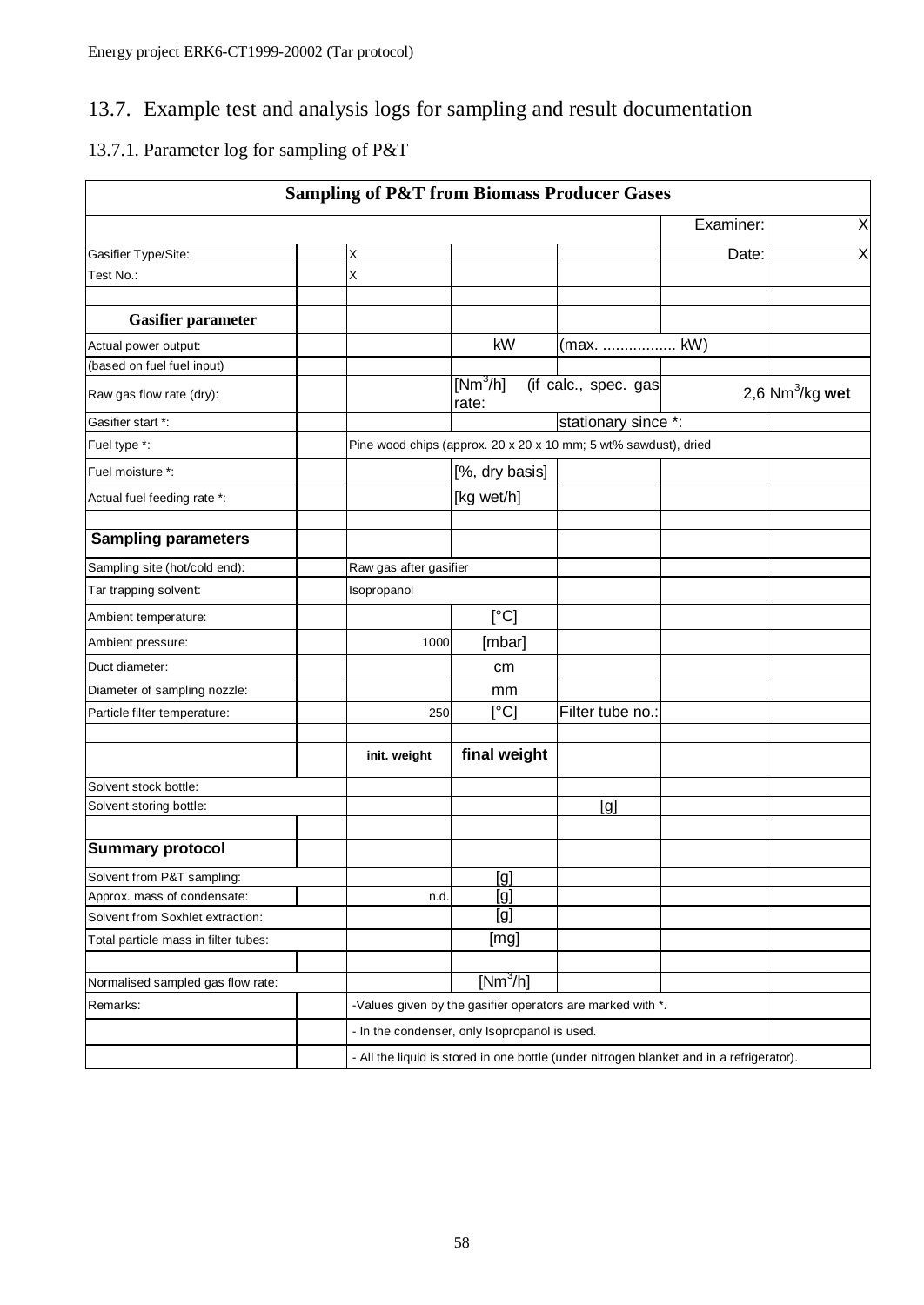## 13.7.2. Parameter log for gas meter reading

|                               |                                     |                                                                                                          |                    | <b>Sampling of P&amp;T from Biomass Producer Gases</b> |                 |            |  |  |  |  |
|-------------------------------|-------------------------------------|----------------------------------------------------------------------------------------------------------|--------------------|--------------------------------------------------------|-----------------|------------|--|--|--|--|
|                               |                                     |                                                                                                          |                    |                                                        |                 |            |  |  |  |  |
| Gasifier Type/Site:           |                                     | X                                                                                                        |                    |                                                        |                 |            |  |  |  |  |
| Sampling site (hot/cold end): |                                     | Raw gas after gasifier                                                                                   |                    |                                                        | Date:           | X          |  |  |  |  |
| Test No.:                     |                                     | X                                                                                                        |                    |                                                        |                 |            |  |  |  |  |
|                               |                                     |                                                                                                          |                    |                                                        |                 |            |  |  |  |  |
|                               | Rated sampling gas flow rate (dry): |                                                                                                          |                    | Nm <sup>3</sup> /h (calculated set point;              |                 |            |  |  |  |  |
| 10% over isokinetic)          |                                     |                                                                                                          |                    |                                                        |                 |            |  |  |  |  |
| P+T sampling start:           |                                     |                                                                                                          |                    | P+T sampling end:                                      |                 |            |  |  |  |  |
|                               |                                     |                                                                                                          | Temperature        | Pressure                                               |                 |            |  |  |  |  |
|                               |                                     |                                                                                                          | in gas meter       | In gas meter                                           |                 |            |  |  |  |  |
|                               | <b>Gas meter protocol</b>           |                                                                                                          | [°C]               | bar                                                    |                 |            |  |  |  |  |
| Time                          | Gas temperature                     | Reading                                                                                                  |                    |                                                        | $\Delta p$ pump | Sampling   |  |  |  |  |
|                               | in duct                             | gas meter                                                                                                |                    |                                                        |                 | Flow rate  |  |  |  |  |
| [hh:mm]                       | [°C]                                | $\textsf{[m}^3\textsf{]}$                                                                                |                    |                                                        | [mbar]          | $[Nm^3/h]$ |  |  |  |  |
|                               |                                     |                                                                                                          |                    |                                                        |                 | --------   |  |  |  |  |
|                               |                                     |                                                                                                          |                    |                                                        |                 |            |  |  |  |  |
|                               |                                     |                                                                                                          |                    |                                                        |                 |            |  |  |  |  |
|                               |                                     |                                                                                                          |                    |                                                        |                 |            |  |  |  |  |
|                               |                                     |                                                                                                          |                    |                                                        |                 |            |  |  |  |  |
|                               |                                     |                                                                                                          |                    |                                                        |                 |            |  |  |  |  |
|                               |                                     |                                                                                                          |                    |                                                        |                 |            |  |  |  |  |
|                               |                                     |                                                                                                          |                    |                                                        |                 |            |  |  |  |  |
|                               |                                     |                                                                                                          |                    |                                                        |                 |            |  |  |  |  |
|                               |                                     |                                                                                                          |                    |                                                        |                 |            |  |  |  |  |
|                               |                                     |                                                                                                          |                    |                                                        |                 |            |  |  |  |  |
|                               |                                     |                                                                                                          |                    |                                                        |                 |            |  |  |  |  |
| Remarks:                      |                                     | - Condensation train: liquid quench, 1 condenser (0°C; Isopropanol), no saturator.                       |                    |                                                        |                 |            |  |  |  |  |
|                               |                                     | - Tar absorption train: 3 wash bowls with Isopropanol (type Dreschel, -24°C), drop separator             |                    |                                                        |                 |            |  |  |  |  |
|                               |                                     | Before the pump an activated carbon filter is used as pump, protection (lignite coke; Dreschel impinger) |                    |                                                        |                 |            |  |  |  |  |
|                               |                                     | - After a few minutes, aerosol formation occurs (as mist) in the sampling train.                         |                    |                                                        |                 |            |  |  |  |  |
|                               |                                     | Mist colour is white. Some mist is found before the coke adsorber.                                       |                    |                                                        |                 |            |  |  |  |  |
|                               |                                     |                                                                                                          |                    |                                                        |                 |            |  |  |  |  |
| Averaged sample flow rate:    |                                     |                                                                                                          | Nm <sup>3</sup> /h |                                                        |                 |            |  |  |  |  |
| Total amount of gas sampled:  |                                     |                                                                                                          | Nm <sup>3</sup>    |                                                        |                 |            |  |  |  |  |
| Total sampling duration:      |                                     |                                                                                                          | hours              |                                                        |                 |            |  |  |  |  |
| Mean gas meter temperature:   |                                     |                                                                                                          | °C                 |                                                        |                 |            |  |  |  |  |
|                               |                                     |                                                                                                          |                    |                                                        |                 |            |  |  |  |  |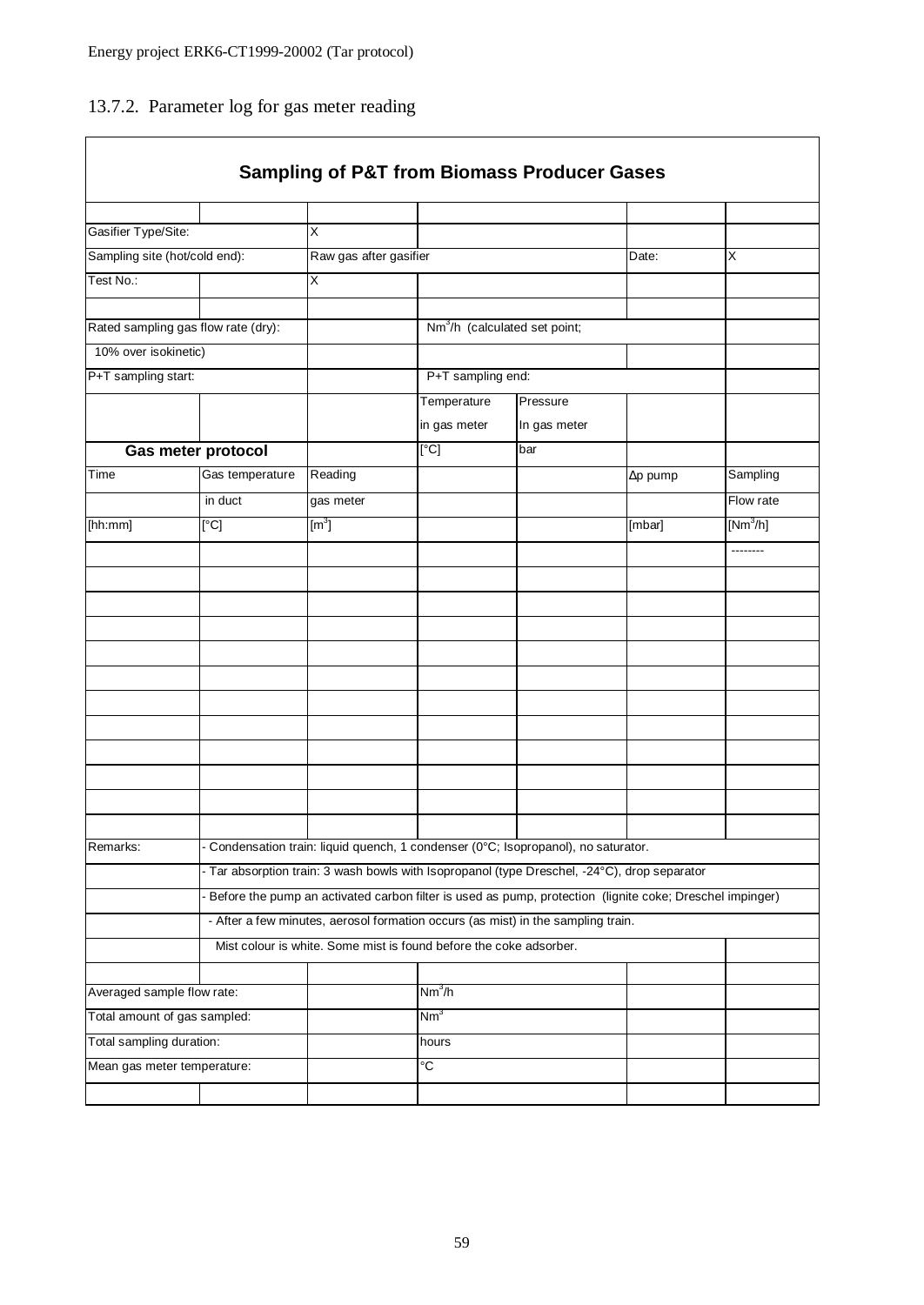## 13.7.3. Log for particulate measurement

|                                            |                                            |                        |                                                                | <b>Sampling of P&amp;T from Biomass Producer Gases</b>                              |                  |   |
|--------------------------------------------|--------------------------------------------|------------------------|----------------------------------------------------------------|-------------------------------------------------------------------------------------|------------------|---|
|                                            |                                            |                        |                                                                |                                                                                     |                  |   |
| Gasifier Type/Site:                        |                                            | X                      |                                                                |                                                                                     | Date:            | Χ |
| Sampling site (hot/cold end):              |                                            | Raw gas after gasifier |                                                                | Test No.:                                                                           | X                |   |
| Particle filter pre-treatment              |                                            |                        |                                                                |                                                                                     |                  |   |
| Type of particle filter used:              |                                            | Munktell               |                                                                |                                                                                     | Filter tube no.: | 0 |
|                                            | Preconditioning temperature:               |                        |                                                                | °C                                                                                  |                  |   |
| Preconditioning duration:                  |                                            |                        |                                                                | hours                                                                               |                  |   |
| Initial tube weight after preconditioning: |                                            |                        |                                                                | g                                                                                   |                  |   |
|                                            |                                            |                        |                                                                |                                                                                     |                  |   |
|                                            |                                            |                        |                                                                | Tar extraction from particle filter with Isopropanol                                |                  |   |
| <b>Soxhlet extraction</b>                  |                                            | Start:                 |                                                                |                                                                                     | hh:mm            |   |
|                                            |                                            | End:                   |                                                                |                                                                                     | hh:mm            |   |
|                                            |                                            | Duration:              |                                                                |                                                                                     | hours            |   |
|                                            |                                            |                        |                                                                |                                                                                     |                  |   |
|                                            | tara weight                                | gross weight           |                                                                | net weight                                                                          |                  |   |
| Storing bottle                             |                                            |                        |                                                                |                                                                                     | [g]              |   |
|                                            |                                            |                        |                                                                |                                                                                     |                  |   |
| Remarks:                                   |                                            |                        | The Soxhlet extraction is made immediately after the sampling. |                                                                                     |                  |   |
|                                            |                                            |                        |                                                                | The Soxhlet extraction is made with fresh solvent at ambient pressure.              |                  |   |
|                                            | No acetone rinsing is made.                |                        |                                                                |                                                                                     |                  |   |
|                                            |                                            |                        |                                                                | The solvent in the Soxhlet thimble housing is colourless after hours of extraction. |                  |   |
|                                            |                                            |                        |                                                                |                                                                                     |                  |   |
| Particle filter post-treatment             |                                            |                        |                                                                |                                                                                     |                  |   |
| Post-conditioning temperature:             |                                            |                        |                                                                | °C                                                                                  |                  |   |
| Post-conditioning duration:                |                                            |                        |                                                                | hours                                                                               |                  |   |
|                                            | Final tube weight after post-conditioning: |                        |                                                                | g                                                                                   |                  |   |
|                                            |                                            |                        |                                                                |                                                                                     |                  |   |
| Remarks:                                   |                                            |                        |                                                                |                                                                                     |                  |   |
|                                            |                                            |                        |                                                                |                                                                                     |                  |   |
|                                            |                                            |                        |                                                                |                                                                                     |                  |   |